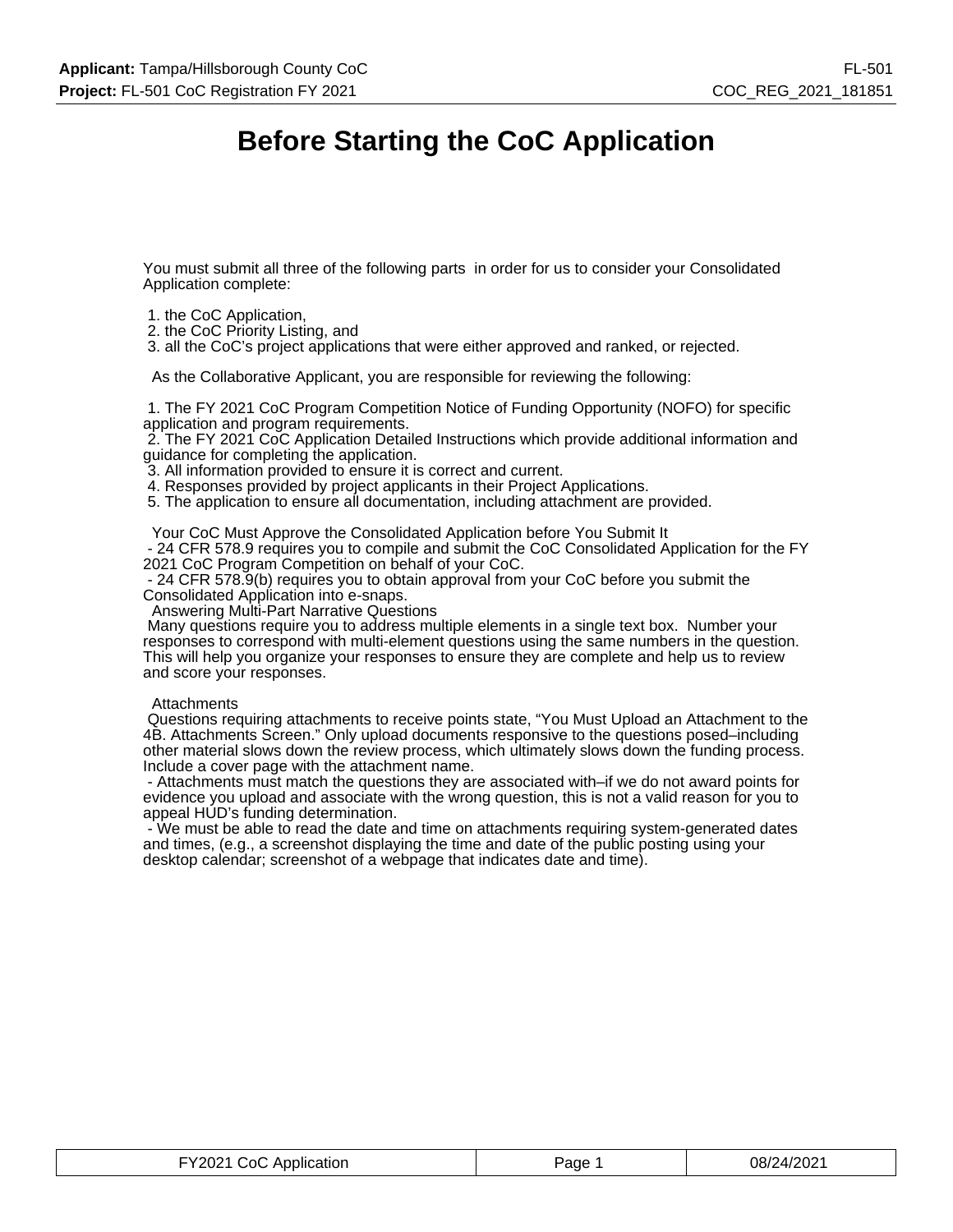# **1A. Continuum of Care (CoC) Identification**

To help you complete the CoC Application, HUD published resources at

https://www.hud.gov/program\_offices/comm\_planning/coc/competition, including:

- Notice of Funding Opportunity (NOFO) for Fiscal Year (FY) 2021 Continuum of Care Program **Competition** 

 - FY 2021 CoC Application Detailed Instructions–essential in helping you maximize your CoC Application score by giving specific guidance on how to respond to many questions and providing specific information about attachments you must upload - 24 CFR part 578

**1A-1. CoC Name and Number:** FL-501 - Tampa/Hillsborough County CoC

**1A-2. Collaborative Applicant Name:** Tampa Hillsborough Homeless Initiative

**1A-3. CoC Designation:** CA

**1A-4. HMIS Lead:** Tampa Hillsborough Homeless Initiative

| FY2021 CoC Application | Page $\sim$ | 08/24/2021 |
|------------------------|-------------|------------|
|------------------------|-------------|------------|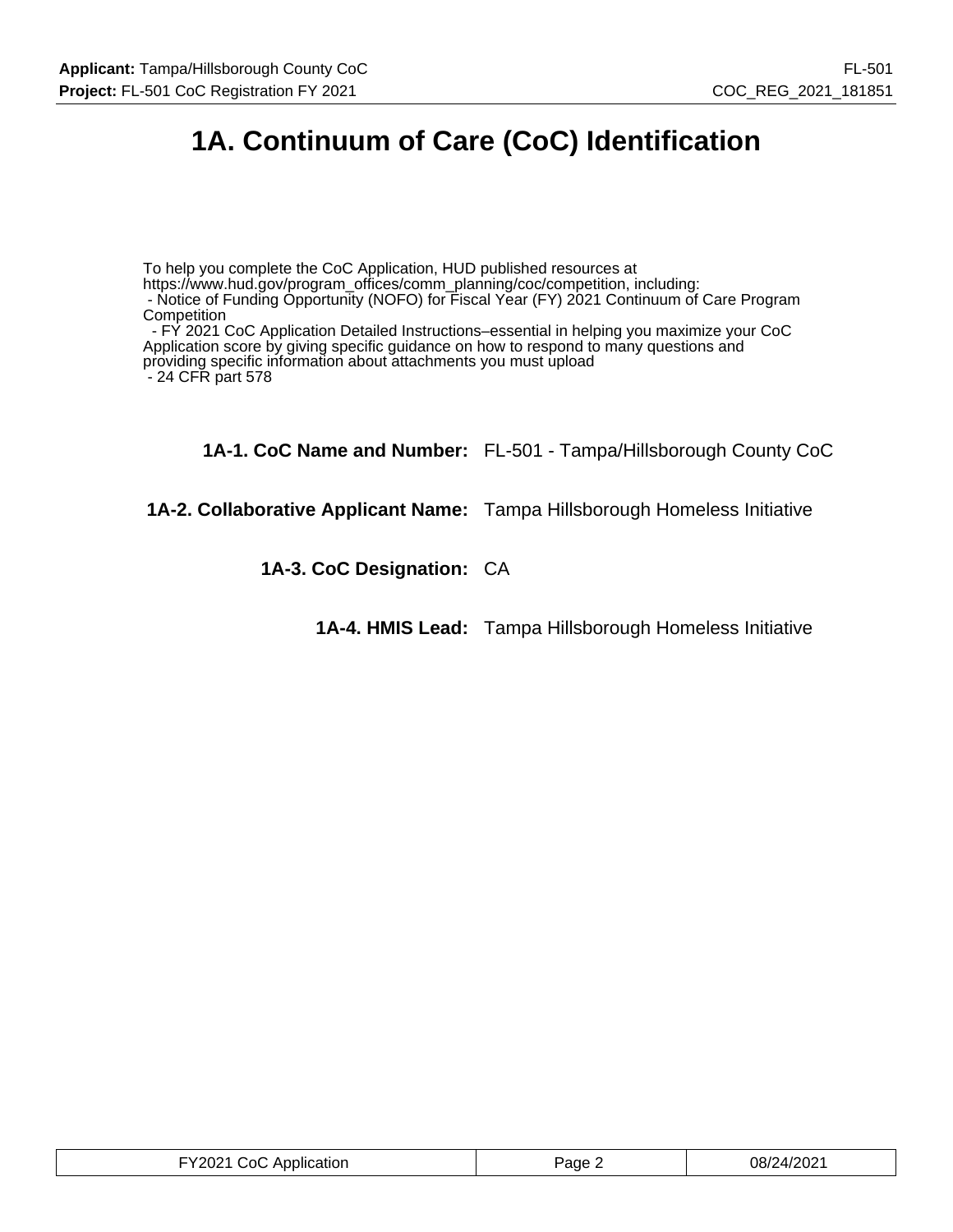## **1B. Coordination and Engagement–Inclusive Structure and Participation**

To help you complete the CoC Application, HUD published resources at https://www.hud.gov/program\_offices/comm\_planning/coc/competition, including: - Notice of Funding Opportunity (NOFO) for Fiscal Year (FY) 2021 Continuum of Care Program **Competition** - FY 2021 CoC Application Detailed Instructions–essential in helping you maximize your CoC

Application score by giving specific guidance on how to respond to many questions and

providing specific information about attachments you must upload

- 24 CFR part 578

**1B-1. Inclusive Structure and Participation–Participation in Coordinated Entry.**

**NOFO Sections VII.B.1.a.(1), VII.B.1.e., VII.B.1.n., and VII.B.1.p.**

**In the chart below for the period from May 1, 2020 to April 30, 2021: 1. select yes or no in the chart below if the entity listed participates in CoC meetings, voted–including selecting CoC Board members, and participated in your CoC's coordinated entry system; or**

**2. select Nonexistent if the organization does not exist in your CoC's geographic area:**

|    | <b>Organization/Person</b>                                                                   | <b>Participated</b><br>in CoC<br><b>Meetings</b> | <b>Voted, Including</b><br>Electing of CoC<br><b>Board Members</b> | <b>Participated in</b><br>CoC's<br><b>Coordinated Entry</b><br><b>System</b> |
|----|----------------------------------------------------------------------------------------------|--------------------------------------------------|--------------------------------------------------------------------|------------------------------------------------------------------------------|
|    | 1. Affordable Housing Developer(s)                                                           |                                                  |                                                                    |                                                                              |
|    | 2. Agencies serving survivors of human trafficking                                           |                                                  |                                                                    |                                                                              |
|    | 3. CDBG/HOME/ESG Entitlement Jurisdiction                                                    |                                                  |                                                                    |                                                                              |
|    | 4. CoC-Funded Victim Service Providers                                                       |                                                  |                                                                    |                                                                              |
|    | 5. CoC-Funded Youth Homeless Organizations                                                   |                                                  |                                                                    |                                                                              |
|    | 6. Disability Advocates                                                                      |                                                  |                                                                    |                                                                              |
|    | 7. Disability Service Organizations                                                          |                                                  |                                                                    |                                                                              |
| 8. | Domestic Violence Advocates                                                                  |                                                  |                                                                    |                                                                              |
|    | 9. EMS/Crisis Response Team(s)                                                               |                                                  |                                                                    |                                                                              |
|    | 10. Homeless or Formerly Homeless Persons                                                    |                                                  |                                                                    |                                                                              |
|    | 11. Hospital(s)                                                                              |                                                  |                                                                    |                                                                              |
|    | 12. Indian Tribes and Tribally Designated Housing Entities (TDHEs)<br>(Tribal Organizations) |                                                  |                                                                    |                                                                              |
|    | 13. Law Enforcement                                                                          |                                                  |                                                                    |                                                                              |
|    | 14. Lesbian, Gay, Bisexual, Transgender (LGBT) Advocates                                     |                                                  |                                                                    |                                                                              |
|    | 15. LGBT Service Organizations                                                               |                                                  |                                                                    |                                                                              |
|    | 16. Local Government Staff/Officials                                                         |                                                  |                                                                    |                                                                              |
|    | 17. Local Jail(s)                                                                            |                                                  |                                                                    |                                                                              |
|    | 18. Mental Health Service Organizations                                                      |                                                  |                                                                    |                                                                              |

| FY2021 CoC Application | Page 3 | 08/24/2021 |
|------------------------|--------|------------|
|------------------------|--------|------------|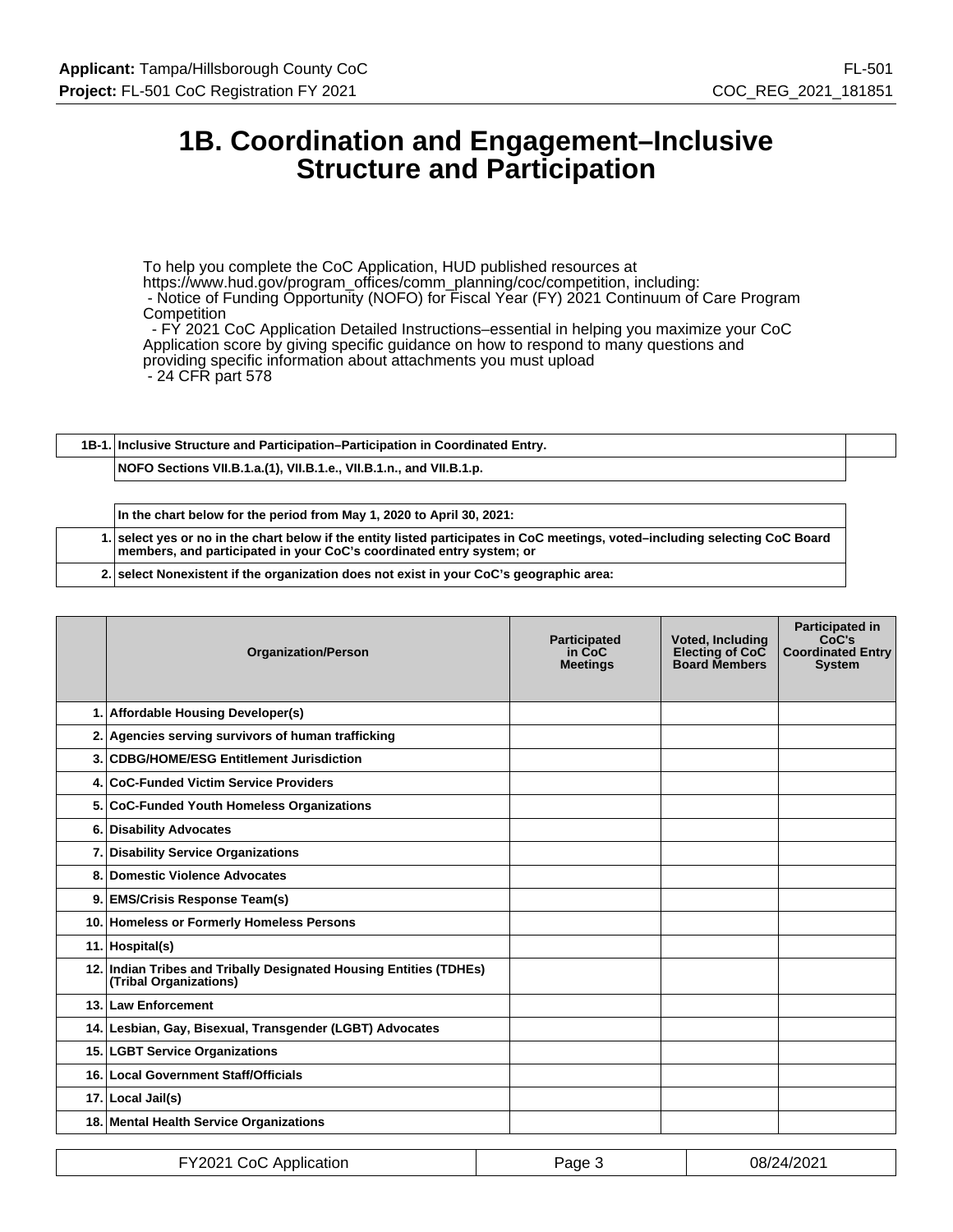| 19. | Mental Illness Advocates                                                                   |  |  |
|-----|--------------------------------------------------------------------------------------------|--|--|
|     | 20. Non-CoC Funded Youth Homeless Organizations                                            |  |  |
|     | 21. Non-CoC-Funded Victim Service Providers                                                |  |  |
|     | 22. Organizations led by and serving Black, Brown, Indigenous and<br>other People of Color |  |  |
|     | 23. Organizations led by and serving LGBT persons                                          |  |  |
|     | 24. Organizations led by and serving people with disabilities                              |  |  |
|     | 25. Other homeless subpopulation advocates                                                 |  |  |
|     | 26. Public Housing Authorities                                                             |  |  |
|     | 27. School Administrators/Homeless Liaisons                                                |  |  |
|     | 28. Street Outreach Team(s)                                                                |  |  |
|     | 29. Substance Abuse Advocates                                                              |  |  |
|     | 30. Substance Abuse Service Organizations                                                  |  |  |
| 31. | <b>Youth Advocates</b>                                                                     |  |  |
|     | 32. Youth Service Providers                                                                |  |  |
|     | Other: (limit 50 characters)                                                               |  |  |
| 33. |                                                                                            |  |  |
| 34. |                                                                                            |  |  |

## **You must select a response for elements 1 through 32 in question 1B-1.**

| 1B-2. Open Invitation for New Members. |  |
|----------------------------------------|--|
| NOFO Section VII.B.1.a.(2)             |  |

| Describe in the field below how your CoC:                                                                                                                                                            |  |
|------------------------------------------------------------------------------------------------------------------------------------------------------------------------------------------------------|--|
| 1. communicated the invitation process annually to solicit new members to join the CoC;                                                                                                              |  |
| 2. ensured effective communication with individuals with disabilities, including the availability of accessible<br>electronic formats;                                                               |  |
| 3. conducted outreach to ensure persons experiencing homelessness or formerly homeless persons are<br>encouraged to join your CoC; and                                                               |  |
| 4. invited organizations serving culturally specific communities experiencing homelessness in the<br>geographic area to address equity (e.g., Black, Latino, Indigenous, persons with disabilities). |  |

## **(limit 2,000 characters)**

| 1B-3. CoC's Strategy to Solicit/Consider Opinions on Preventing and Ending Homelessness. |  |
|------------------------------------------------------------------------------------------|--|
| NOFO Section VII.B.1.a.(3)                                                               |  |
|                                                                                          |  |

| Describe in the field below how your CoC:                                                                                                                                              |
|----------------------------------------------------------------------------------------------------------------------------------------------------------------------------------------|
| 1. solicited and considered opinions from a broad array of organizations and individuals that have<br>knowledge of homelessness, or an interest in preventing and ending homelessness; |
| 2. communicated information during public meetings or other forums your CoC uses to solicit public<br>information; and                                                                 |
| 3. took into consideration information gathered in public meetings or forums to address improvements or<br>new approaches to preventing and ending homelessness.                       |

| FY2021 CoC Application | Page 4 | 08/24/2021 |
|------------------------|--------|------------|
|------------------------|--------|------------|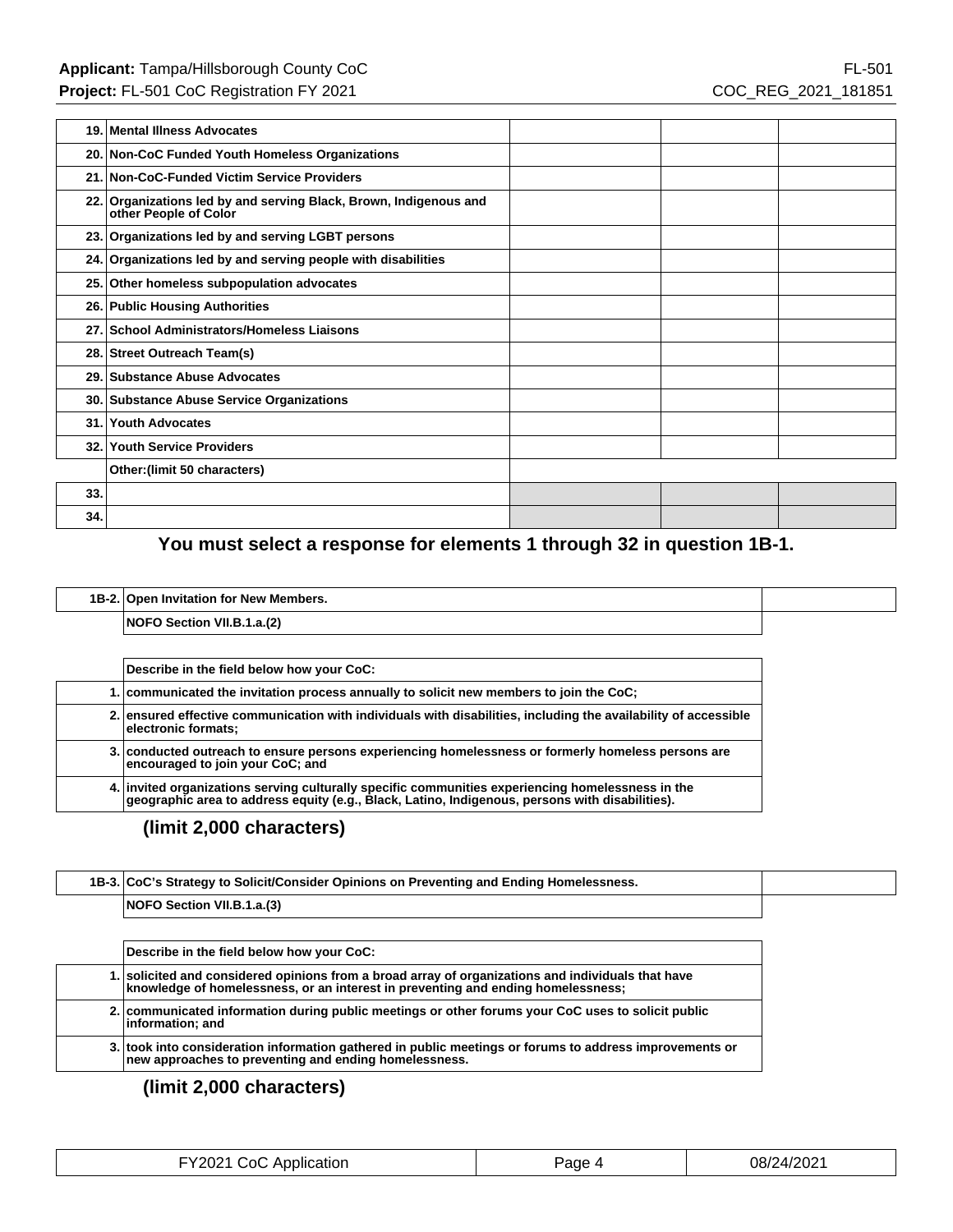#### **1B-4. Public Notification for Proposals from Organizations Not Previously Funded.**

#### **NOFO Section VII.B.1.a.(4)**

| Describe in the field below how your CoC notified the public:                                                                                  |  |
|------------------------------------------------------------------------------------------------------------------------------------------------|--|
| 1. that your CoC's local competition was open and accepting project applications;                                                              |  |
| 2. that your CoC will consider project applications from organizations that have not previously received CoC<br><b>Program funding:</b>        |  |
| 3. about how project applicants must submit their project applications;                                                                        |  |
| 4. about how your CoC would determine which project applications it would submit to HUD for funding; and                                       |  |
| 5. how your CoC effectively communicated with individuals with disabilities, including making information<br>accessible in electronic formats. |  |

| FY2021 CoC Application | Page | 08/24/2021 |
|------------------------|------|------------|
|------------------------|------|------------|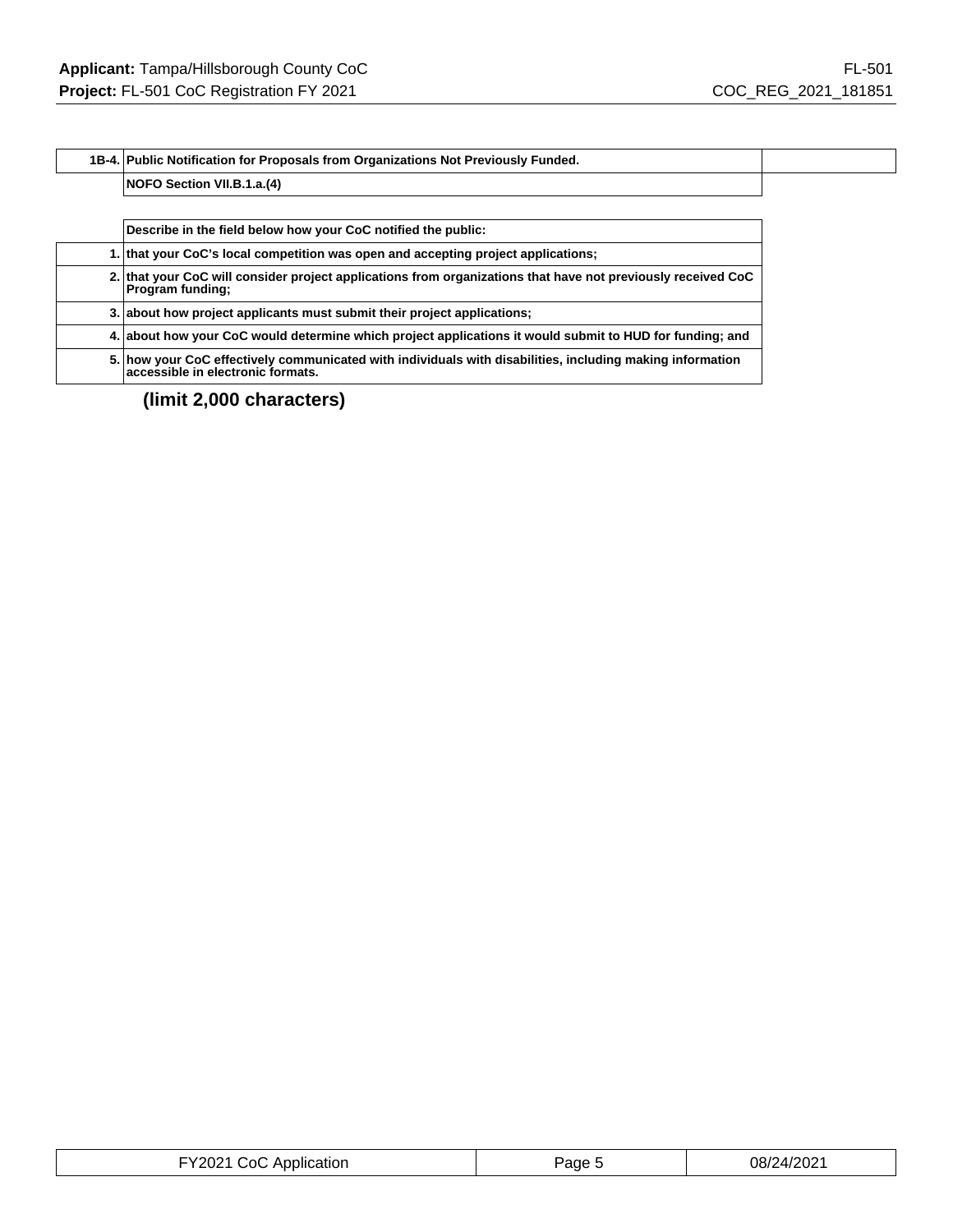## **1C. Coordination and Engagement–Coordination with Federal, State, Local, Private, and Other Organiza**

To help you complete the CoC Application, HUD published resources at https://www.hud.gov/program\_offices/comm\_planning/coc/competition, including: - Notice of Funding Opportunity (NOFO) for Fiscal Year (FY) 2021 Continuum of Care Program **Competition** 

 - FY 2021 CoC Application Detailed Instructions–essential in helping you maximize your CoC Application score by giving specific guidance on how to respond to many questions and providing specific information about attachments you must upload - 24 CFR part 578

## **1C-1. Coordination with Federal, State, Local, Private, and Other Organizations. NOFO Section VII.B.1.b.**

| In the chart below:                                                                                                                                                                                                                                                                                       |
|-----------------------------------------------------------------------------------------------------------------------------------------------------------------------------------------------------------------------------------------------------------------------------------------------------------|
| 1. select yes or no for entities listed that are included in your CoC's coordination, planning, and operations<br>of projects that serve individuals, families, unaccompanied youth, persons who are fleeing domestic<br>violence who are experiencing homelessness, or those at risk of homelessness; or |
| 2. select Nonexistent if the organization does not exist within your CoC's geographic area.                                                                                                                                                                                                               |

| Entities or Organizations Your CoC Coordinates with for Planning or Operations of Projects         | <b>Coordinates with</b><br><b>Planning or</b><br><b>Operations of</b><br><b>Projects</b> |
|----------------------------------------------------------------------------------------------------|------------------------------------------------------------------------------------------|
| 1. Funding Collaboratives                                                                          |                                                                                          |
| 2. Head Start Program                                                                              |                                                                                          |
| 3. Housing and services programs funded through Local Government                                   |                                                                                          |
| 4. Housing and services programs funded through other Federal Resources (non-CoC)                  |                                                                                          |
| 5. Housing and services programs funded through private entities, including Foundations            |                                                                                          |
| 6. Housing and services programs funded through State Government                                   |                                                                                          |
| 7. Housing and services programs funded through U.S. Department of Health and Human Services (HHS) |                                                                                          |
| 8. Housing and services programs funded through U.S. Department of Justice (DOJ)                   |                                                                                          |
| 9. Housing Opportunities for Persons with AIDS (HOPWA)                                             |                                                                                          |
| 10. Indian Tribes and Tribally Designated Housing Entities (TDHEs) (Tribal Organizations)          |                                                                                          |
| 11. Organizations led by and serving Black, Brown, Indigenous and other People of Color            |                                                                                          |
| 12. Organizations led by and serving LGBT persons                                                  |                                                                                          |
| 13. Organizations led by and serving people with disabilities                                      |                                                                                          |
| 14. Private Foundations                                                                            |                                                                                          |
| 15. Public Housing Authorities                                                                     |                                                                                          |
| 16. Runaway and Homeless Youth (RHY)                                                               |                                                                                          |
| 17. Temporary Assistance for Needy Families (TANF)                                                 |                                                                                          |
| Other: (limit 50 characters)                                                                       |                                                                                          |

| FY2021 CoC Application | Page 6 | 08/24/2021 |
|------------------------|--------|------------|
|------------------------|--------|------------|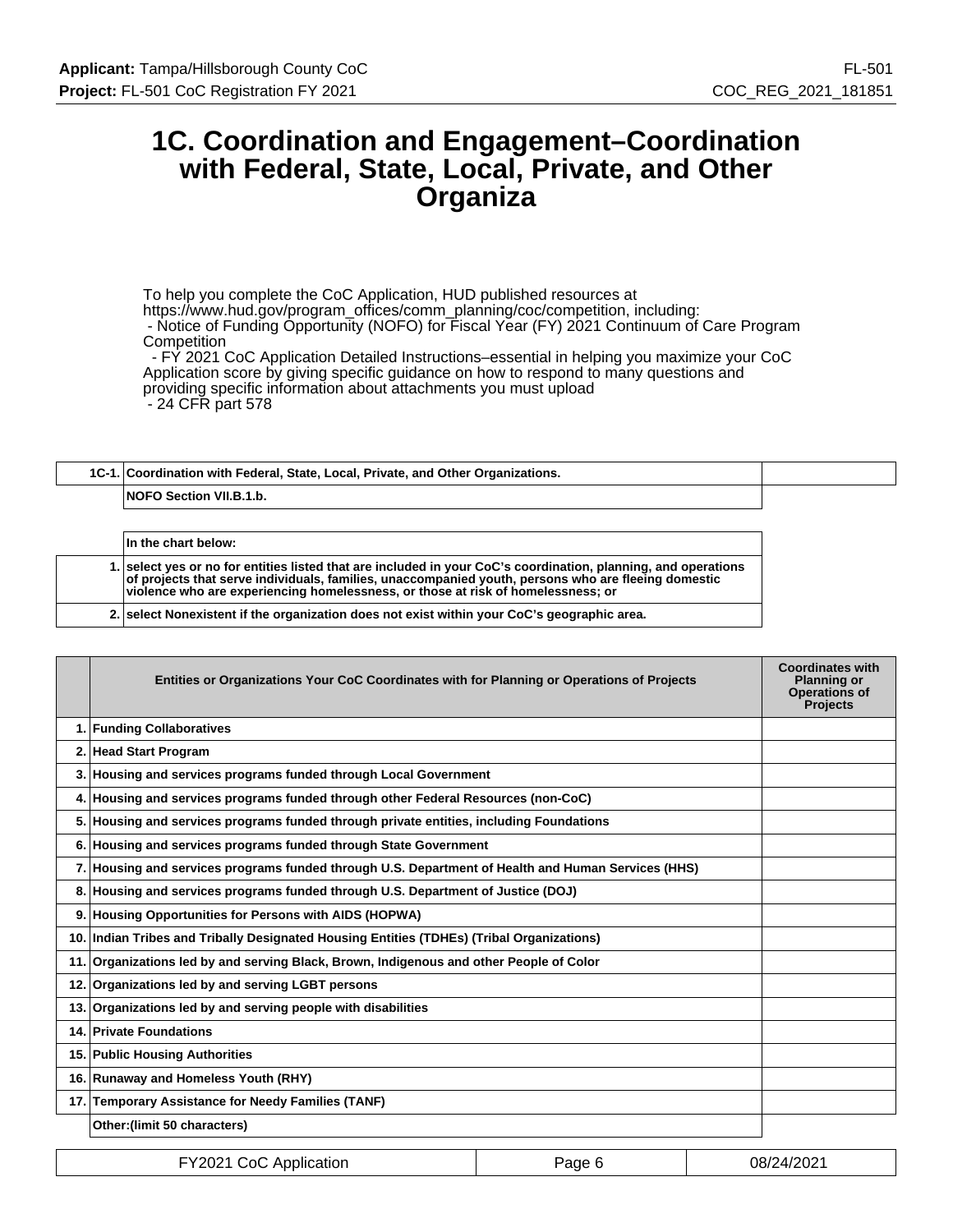#### **18.**

**You must select a response for elements 1 through 17 in question 1C-1.**

|  | 1C-2. CoC Consultation with ESG Program Recipients. |  |
|--|-----------------------------------------------------|--|
|  | <b>NOFO Section VII.B.1.b.</b>                      |  |

| Describe in the field below how your CoC:                                                                                                              |
|--------------------------------------------------------------------------------------------------------------------------------------------------------|
| 1. consulted with ESG Program recipients in planning and allocating ESG and ESG-CV funds;                                                              |
| 2. participated in evaluating and reporting performance of ESG Program recipients and subrecipients;                                                   |
| 3. provided Point-in-Time (PIT) count and Housing Inventory Count (HIC) data to the Consolidated Plan<br>jurisdictions within its geographic area; and |
| 4. provided information to Consolidated Plan Jurisdictions within your CoC's geographic area so it could be<br>addressed in Consolidated Plan update.  |

## **(limit 2,000 characters)**

| $1C-3.$ | <b>Ensuring Families are not Separated.</b> |  |
|---------|---------------------------------------------|--|
|         | NOFO Section VII.B.1.c.                     |  |
|         |                                             |  |

**Select yes or no in the chart below to indicate how your CoC ensures emergency shelter, transitional housing, and permanent housing (PSH and RRH) do not deny admission or separate family members regardless of each family member's self-reported gender:**

| 1. Conducted mandatory training for all CoC- and ESG-funded service providers to ensure families are<br>not separated.                                                                                                                       |  |
|----------------------------------------------------------------------------------------------------------------------------------------------------------------------------------------------------------------------------------------------|--|
| 2. Conducted optional training for all CoC- and ESG-funded service providers to ensure families are not<br>separated.                                                                                                                        |  |
| 3. Worked with ESG recipient(s) to adopt uniform anti-discrimination policies for all subrecipients.                                                                                                                                         |  |
| 4. Worked with ESG recipient(s) to identify both CoC- and ESG-funded facilities within your CoC's<br>geographic area that might be out of compliance and took steps to work directly with those facilities<br>to bring them into compliance. |  |
| 5. Sought assistance from HUD by submitting AAQs or requesting technical assistance to resolve<br>noncompliance of service providers.                                                                                                        |  |
| 6. Other. (limit 150 characters)                                                                                                                                                                                                             |  |
|                                                                                                                                                                                                                                              |  |

## **You must select a response for elements 1 through 5 in question 1C-3.**

| 1C-4. CoC Collaboration Related to Children and Youth-SEAs, LEAs, Local Liaisons & State Coordinators. |        |            |
|--------------------------------------------------------------------------------------------------------|--------|------------|
| NOFO Section VII.B.1.d.                                                                                |        |            |
|                                                                                                        |        |            |
| Describe in the field below:                                                                           |        |            |
| 1. how your CoC collaborates with youth education providers;                                           |        |            |
| 2. your CoC's formal partnerships with youth education providers;                                      |        |            |
| 3. how your CoC collaborates with State Education Agency (SEA) and Local Education Agency (LEA);       |        |            |
| 4. Vour CoC's formal partnerships with SEAs and LEAs;                                                  |        |            |
| 5. how your CoC collaborates with school districts; and                                                |        |            |
| FY2021 CoC Application                                                                                 | Page 7 | 08/24/2021 |
|                                                                                                        |        |            |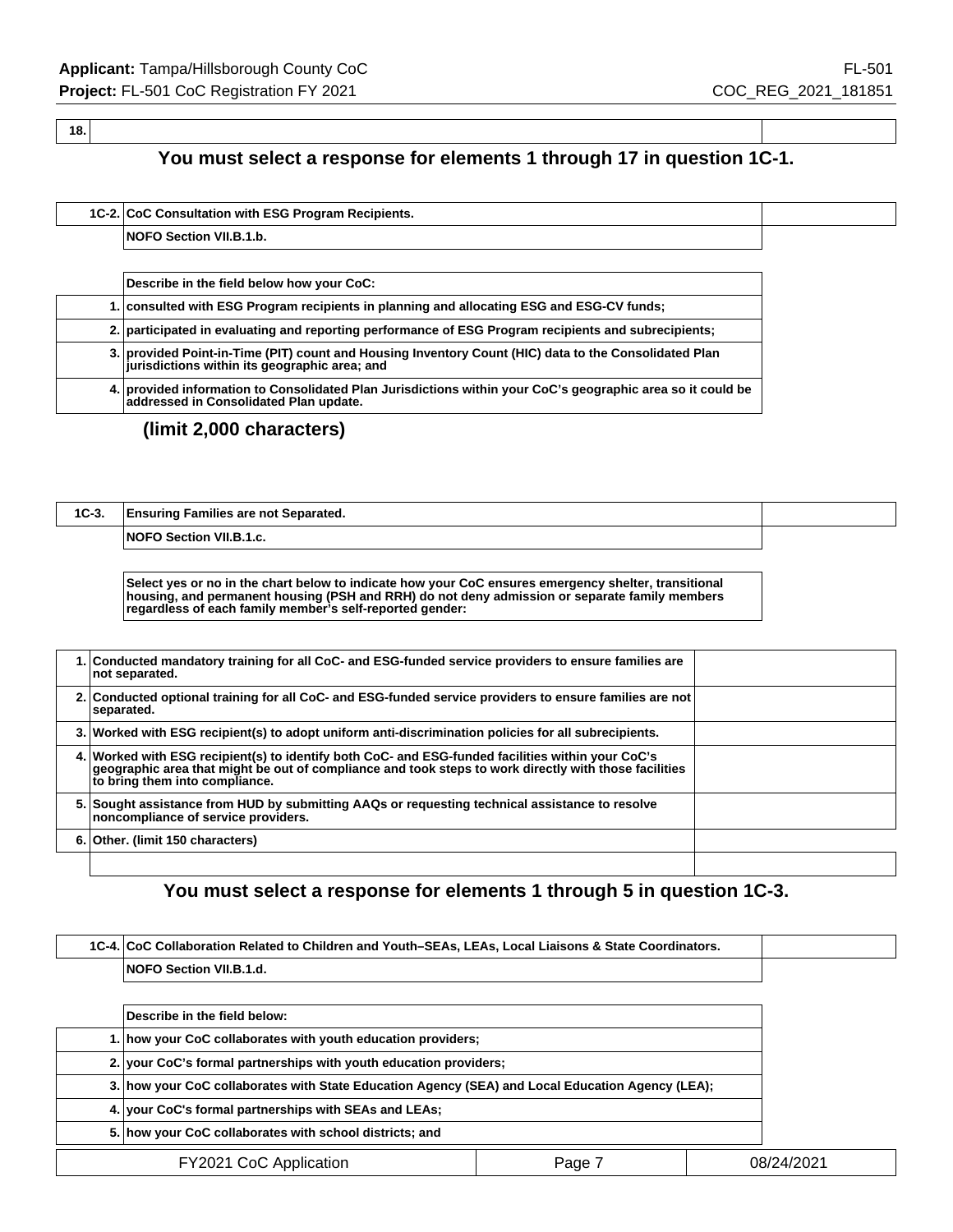**6. your CoC's formal partnerships with school districts.**

#### **(limit 2,000 characters)**

| 1C-4a. CoC Collaboration Related to Children and Youth-Educational Services-Informing Individuals and<br><b>Families Experiencing Homelessness about Eligibility.</b> |  |
|-----------------------------------------------------------------------------------------------------------------------------------------------------------------------|--|
| <b>INOEO Section VII R 1 d</b>                                                                                                                                        |  |

Section VII.B.1.d.

**Describe in the field below written policies and procedures your CoC adopted to inform individuals and families who become homeless of their eligibility for educational services.**

**(limit 2,000 characters)**

| 1C-4b. CoC Collaboration Related to Children and Youth–Educational Services–Written/Formal Agreements or<br>Partnerships with Early Childhood Services Providers. |  |
|-------------------------------------------------------------------------------------------------------------------------------------------------------------------|--|
| <b>NOFO Section VII.B.1.d.</b>                                                                                                                                    |  |

**Select yes or no in the chart below to indicate whether your CoC has written formal agreements or partnerships with the listed providers of early childhood services:**

|     |                                                                                                                  | <b>MOU/MOA</b> | <b>Other Formal Agreement</b> |
|-----|------------------------------------------------------------------------------------------------------------------|----------------|-------------------------------|
|     | 1. Birth to 3 years                                                                                              |                |                               |
|     | 2. Child Care and Development Fund                                                                               |                |                               |
|     | 3. Early Childhood Providers                                                                                     |                |                               |
|     | 4. Early Head Start                                                                                              |                |                               |
|     | 5. Federal Home Visiting Program-(including Maternal, Infant and Early Childhood<br>Home and Visiting or MIECHV) |                |                               |
|     | 6. Head Start                                                                                                    |                |                               |
|     | 7. Healthy Start                                                                                                 |                |                               |
|     | 8. Public Pre-K                                                                                                  |                |                               |
|     | 9. Tribal Home Visiting Program                                                                                  |                |                               |
|     | Other (limit 150 characters)                                                                                     |                |                               |
| 10. |                                                                                                                  |                |                               |

## **You must select a response for elements 1 through 9 in question 1C-4b.**

| 1C-5. Addressing Needs of Domestic Violence, Dating Violence, Sexual Assault, and Stalking Survivors–Annual<br><b>Training-Best Practices.</b>                                                                                                                                      |
|-------------------------------------------------------------------------------------------------------------------------------------------------------------------------------------------------------------------------------------------------------------------------------------|
| <b>NOFO Section VII.B.1.e.</b>                                                                                                                                                                                                                                                      |
|                                                                                                                                                                                                                                                                                     |
| Describe in the field below how your CoC coordinates to provide training for:                                                                                                                                                                                                       |
| 1. Project staff that addresses safety and best practices (e.g., trauma-informed, victim-centered) on safety<br>and planning protocols in serving survivors of domestic violence and indicate the frequency of the<br>training in your response (e.g., monthly, semi-annually); and |
| 2. Coordinated Entry staff that addresses safety and best practices (e.g., trauma informed care) on safety<br>and planning protocols in serving survivors of domestic violence and indicate the frequency of the<br>training in your response (e.g., monthly, semi-annually).       |

| FY2021 CoC Application | יaαe 8 | 08/24/2021 |
|------------------------|--------|------------|
|------------------------|--------|------------|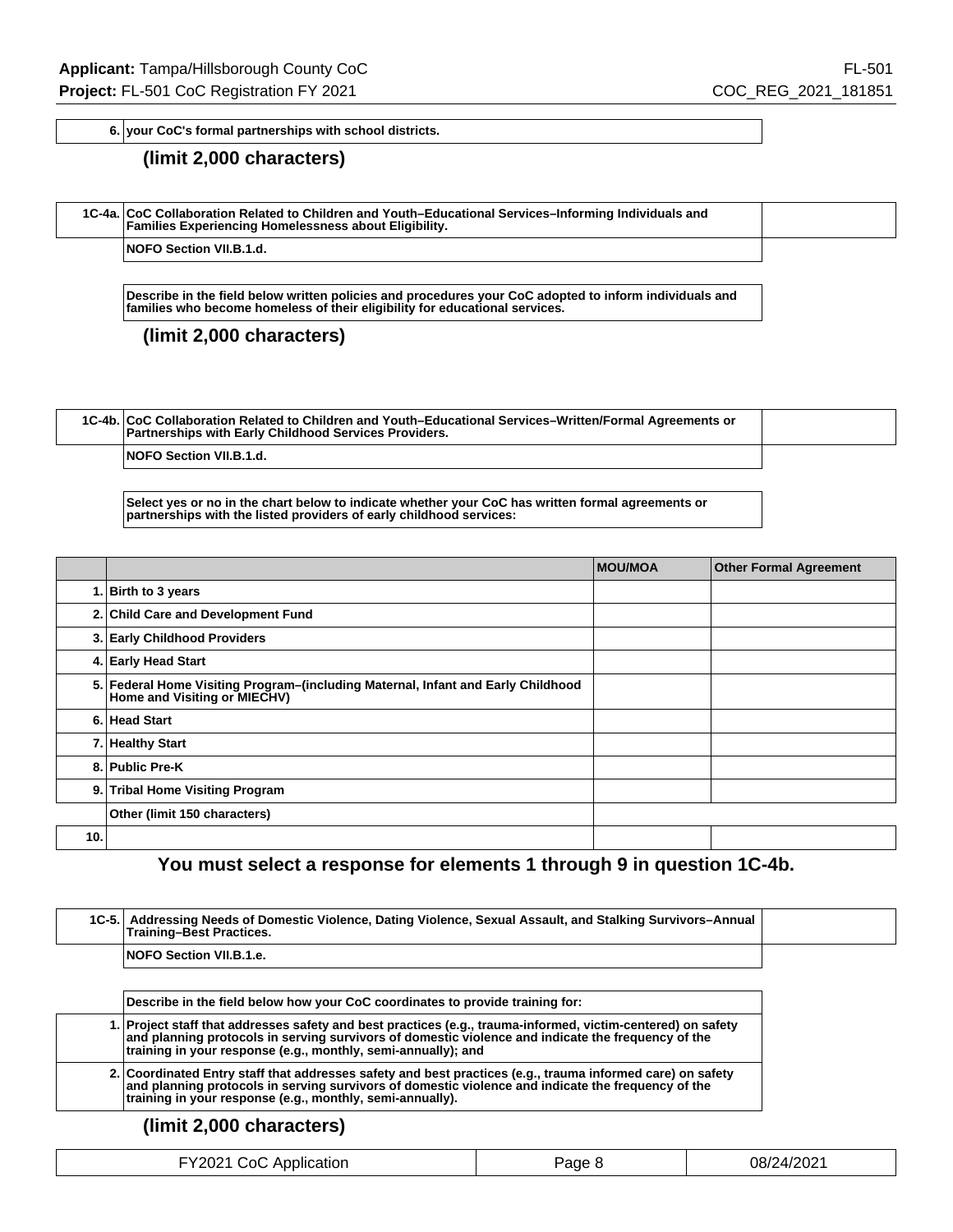| 1C-5a. Addressing Needs of Domestic Violence, Dating Violence, Sexual Assault, and Stalking Survivors–Using<br>De-identified Aggregate Data. |  |
|----------------------------------------------------------------------------------------------------------------------------------------------|--|
| <b>NOFO Section VII.B.1.e.</b>                                                                                                               |  |

**Describe in the field below how your CoC uses de-identified aggregate data from a comparable database to assess the special needs related to domestic violence, dating violence, sexual assault, and stalking survivors.**

#### **(limit 2,000 characters)**

| 1C-5b. Addressing Needs of Domestic Violence, Dating Violence, Sexual Assault, and Stalking<br>Survivors-Coordinated Assessment-Safety, Planning, and Confidentiality Protocols. |  |
|----------------------------------------------------------------------------------------------------------------------------------------------------------------------------------|--|
| <b>NOFO Section VII.B.1.e.</b>                                                                                                                                                   |  |

**Describe in the field below how your CoC's coordinated entry system protocols incorporate traumainformed, victim-centered approaches while maximizing client choice for housing and services that:**

|  | 1. prioritize safety;               |
|--|-------------------------------------|
|  | 2. use emergency transfer plan; and |
|  | 3. ensure confidentiality.          |

**(limit 2,000 characters)**

| $ 1C-6 $ | Addressing the Needs of Lesbian, Gay, Bisexual, Transgender–Anti-Discrimination Policy and Training. |  |
|----------|------------------------------------------------------------------------------------------------------|--|
|          | <b>NOFO Section VII.B.1.f.</b>                                                                       |  |

|  | 1. Did your CoC implement a written CoC-wide anti-discrimination policy ensuring that LGBT individuals and families<br>receive supportive services, shelter, and housing free from discrimination?                              |  |
|--|---------------------------------------------------------------------------------------------------------------------------------------------------------------------------------------------------------------------------------|--|
|  | 2.   Did your CoC conduct annual CoC-wide training with providers on how to effectively implement the Equal Access to<br>Housing in HUD Programs Regardless of Sexual Orientation or Gender Identity (Equal Access Final Rule)? |  |
|  | 3. Did your CoC conduct annual CoC-wide training with providers on how to effectively implement Equal Access to<br>Housing in HUD Programs in Accordance with an Individual's Gender Identity (Gender Identity Final Rule)?     |  |

## **You must select a response for elements 1 through 3 in question 1C-6.**

| 1C-7. Public Housing Agencies within Your CoC's Geographic Area–New Admissions–General/Limited<br>Preference-Moving On Strategy. You Must Upload an Attachment(s) to the 4B. Attachments Screen.                                                                                                                                                                        |  |
|-------------------------------------------------------------------------------------------------------------------------------------------------------------------------------------------------------------------------------------------------------------------------------------------------------------------------------------------------------------------------|--|
| NOFO Section VII.B.1.g.                                                                                                                                                                                                                                                                                                                                                 |  |
| Enter information in the chart below for the two largest PHAs highlighted in gray on the CoC-PHA<br>Crosswalk Report at https://files.hudexchange.info/resources/documents/FY-2020-CoC-PHA-Crosswalk-<br>Report.pdf or the two PHAs your CoC has a working relationship with-if there is only one PHA in your<br>CoC's geographic area, provide information on the one: |  |

| <b>Public Housing Agency Name</b> | <b>Enter the Percent of New Admissions into</b><br>  Public Housing and Housing Choice Voucher  <br>Program During FY 2020 who were | <b>General or Limited</b><br><b>Homeless</b> | ∣ Does the PHA have a ∣ Does the PHA have a ∣<br><b>Preference for</b><br>current PSH program |
|-----------------------------------|-------------------------------------------------------------------------------------------------------------------------------------|----------------------------------------------|-----------------------------------------------------------------------------------------------|
| FY2021 CoC Application            | Page 9                                                                                                                              |                                              | 08/24/2021                                                                                    |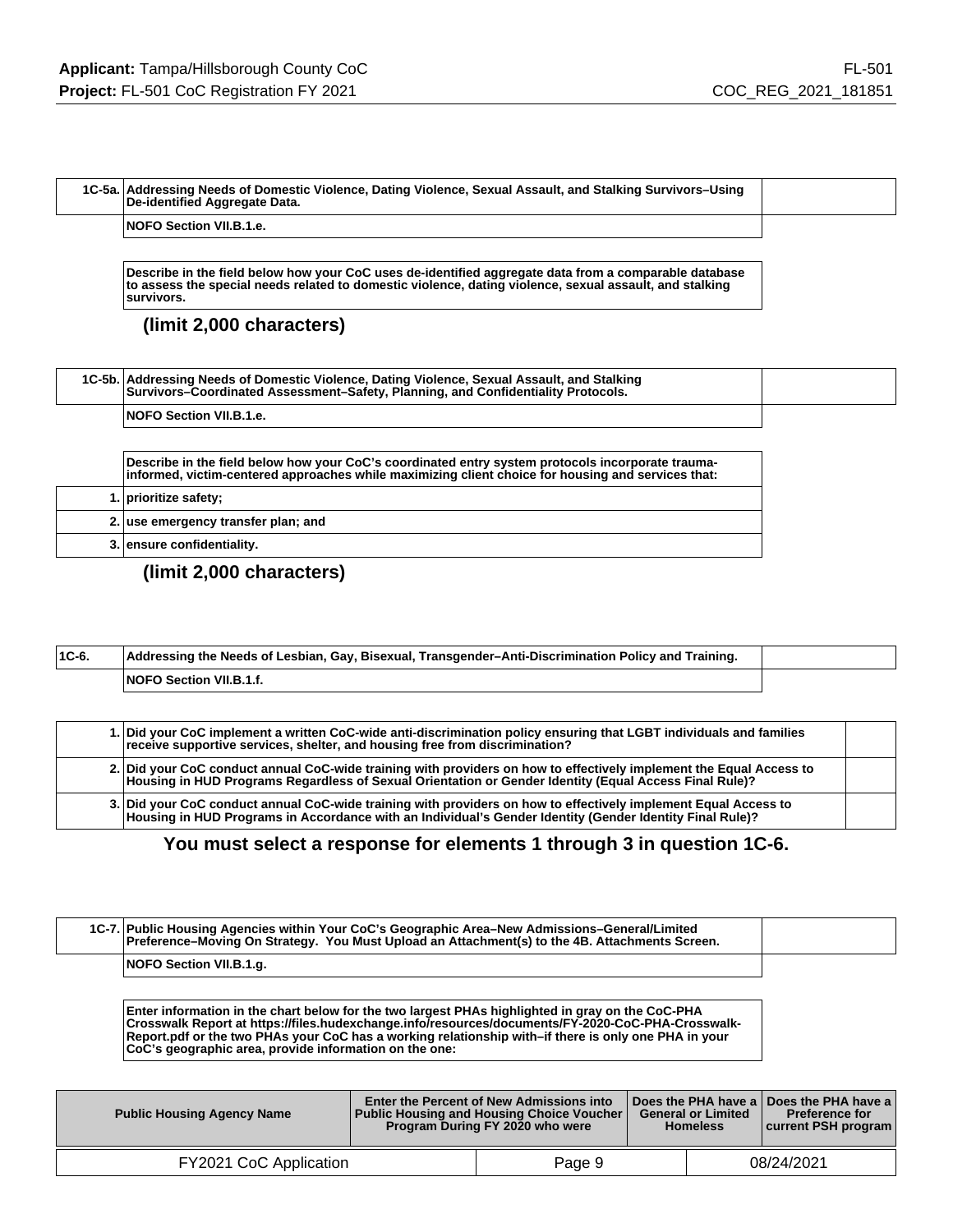| experiencing homelessness at entry | Preference? | participants no<br>longer needing<br>intensive supportive<br>services, e.g.,<br>Moving On? |
|------------------------------------|-------------|--------------------------------------------------------------------------------------------|
|                                    |             |                                                                                            |
|                                    |             |                                                                                            |

## **You must enter information for at least 1 row in question 1C-7.**

| 1C-7a. Written Policies on Homeless Admission Preferences with PHAs. |  |
|----------------------------------------------------------------------|--|
| NOFO Section VII.B.1.g.                                              |  |
|                                                                      |  |

|  | Describe in the field below:                                                                                                                                                                                                                                                              |  |
|--|-------------------------------------------------------------------------------------------------------------------------------------------------------------------------------------------------------------------------------------------------------------------------------------------|--|
|  | 1. steps your CoC has taken, with the two largest PHAs within your CoC's geographic area or the two PHAs<br>your CoC has working relationships with, to adopt a homeless admission preference-if your CoC only has<br>one PHA within its geographic area, you may respond for the one; or |  |
|  | 2. state that your CoC has not worked with the PHAs in its geographic area to adopt a homeless admission<br>preference.                                                                                                                                                                   |  |

**(limit 2,000 characters)**

**1C-7b. Moving On Strategy with Affordable Housing Providers.**

**Not Scored–For Information Only**

**Select yes or no in the chart below to indicate affordable housing providers in your CoC's jurisdiction that your recipients use to move program participants to other subsidized housing:**

|    | 1. Multifamily assisted housing owners        |  |
|----|-----------------------------------------------|--|
|    | 2. PHA                                        |  |
|    | 3. Low Income Tax Credit (LIHTC) developments |  |
|    | 4. Local low-income housing programs          |  |
|    | Other (limit 150 characters)                  |  |
| Э. |                                               |  |

**You must select a response for elements 1 through 4 in question 1C-7b.**

| 1C-7c. Including PHA-Funded Units in Your CoC's Coordinated Entry System. |  |
|---------------------------------------------------------------------------|--|
| NOFO Section VII.B.1.g.                                                   |  |

**Does your CoC include PHA-funded units in the CoC's coordinated entry process?**

### **You must select a response for question 1C-7c.**

| 1C-7c.1. Method for Including PHA-Funded Units in Your CoC's Coordinated Entry System. |  |
|----------------------------------------------------------------------------------------|--|
| NOFO Section VII.B.1.g.                                                                |  |
|                                                                                        |  |

| FY2021 CoC Application | Page 10 | 08/24/2021 |
|------------------------|---------|------------|
|------------------------|---------|------------|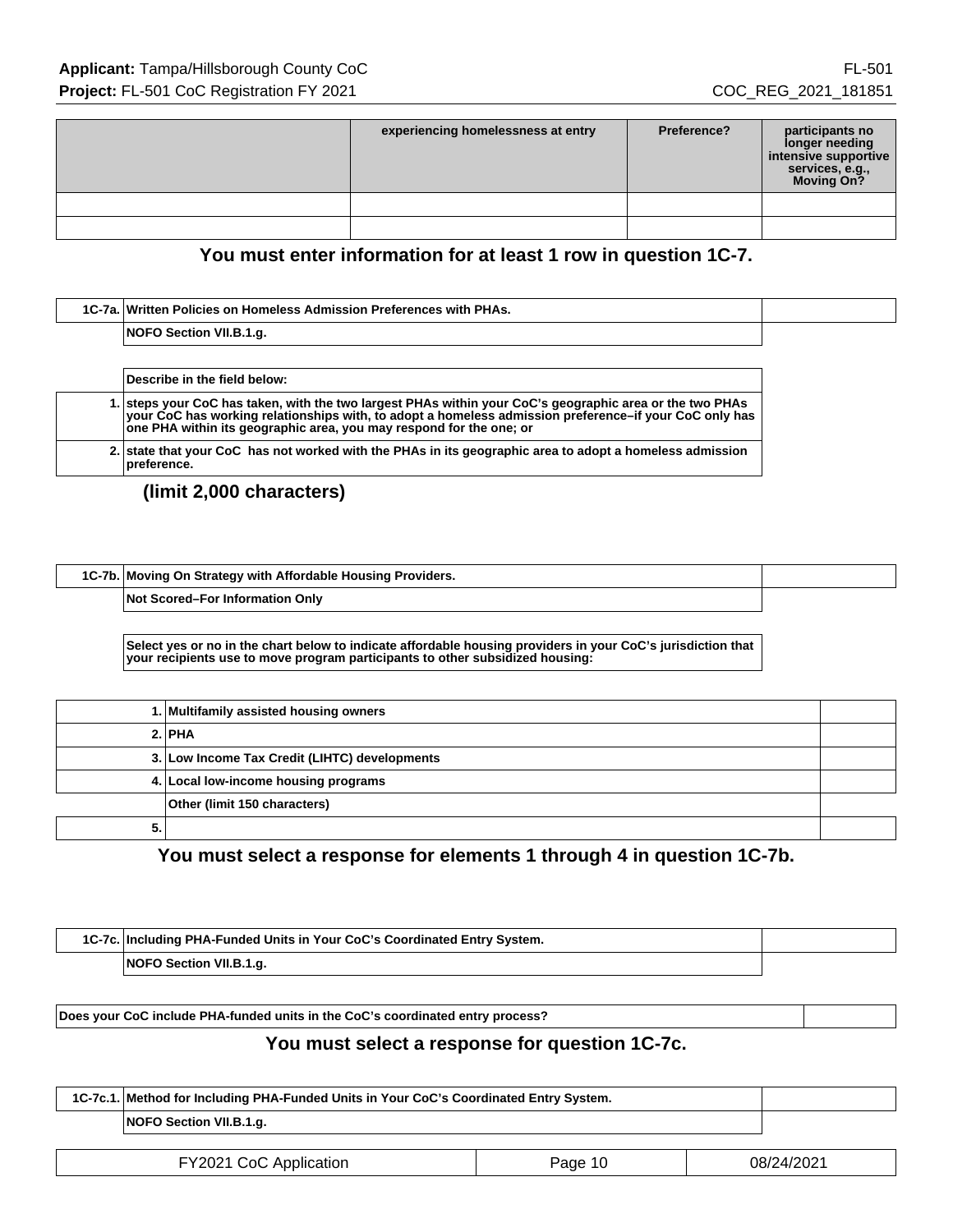| If you selected yes in question 1C-7c., describe in the field below:                           |  |
|------------------------------------------------------------------------------------------------|--|
| 1. how your CoC includes the units in its Coordinated Entry process; and                       |  |
| 2. whether your CoC's practices are formalized in written agreements with the PHA, e.g., MOUs. |  |

#### **(limit 2,000 characters)**

| 1C-7d. Submitting CoC and PHA Joint Applications for Funding for People Experiencing Homelessness. |  |  |
|----------------------------------------------------------------------------------------------------|--|--|
| NOFO Section VII.B.1.g.                                                                            |  |  |

**Did your CoC coordinate with a PHA(s) to submit a joint application(s) for funding of projects serving families experiencing homelessness (e.g., applications for mainstream vouchers, Family Unification Program (FUP), other non-federal programs)?**

#### **You must select a response for question 1C-7d.**

| 1C-7d.1. CoC and PHA Joint Application-Experience-Benefits. |  |
|-------------------------------------------------------------|--|
| NOFO Section VII.B.1.g.                                     |  |

| If you selected yes to question 1C-7d, describe in the field below:                     |
|-----------------------------------------------------------------------------------------|
| 1. the type of joint project applied for;                                               |
| 2. whether the application was approved; and                                            |
| 3. how your CoC and families experiencing homelessness benefited from the coordination. |

#### **(limit 2,000 characters)**

| 1C-7e. Coordinating with PHA(s) to Apply for or Implement HCV Dedicated to Homelessness Including American<br>Rescue Plan Vouchers. |  |
|-------------------------------------------------------------------------------------------------------------------------------------|--|
| NOFO Section VII.B.1.g.                                                                                                             |  |

**Did your CoC coordinate with any PHA to apply for or implement funding provided for Housing Choice Vouchers dedicated to homelessness, including vouchers provided through the American Rescue Plan?**

#### **You must select a response for question 1C-7e.**

| 1C-7e.1. Coordinating with PHA(s) to Administer Emergency Housing Voucher (EHV) Program–List of PHAs with<br>MOUs. |  |
|--------------------------------------------------------------------------------------------------------------------|--|
| Not Scored–For Information Only                                                                                    |  |

**Did your CoC enter into a Memorandum of Understanding (MOU) with any PHA to administer the EHV Program?**

**If you select yes, you must use the list feature below to enter the name of every PHA your CoC has entered into a MOU with to administer the Emergency Housing Voucher Program.**

## **You must select a response for question 1C-7e.1.**

| FY2021 CoC Application | Page 11 | 08/24/2021 |
|------------------------|---------|------------|
|------------------------|---------|------------|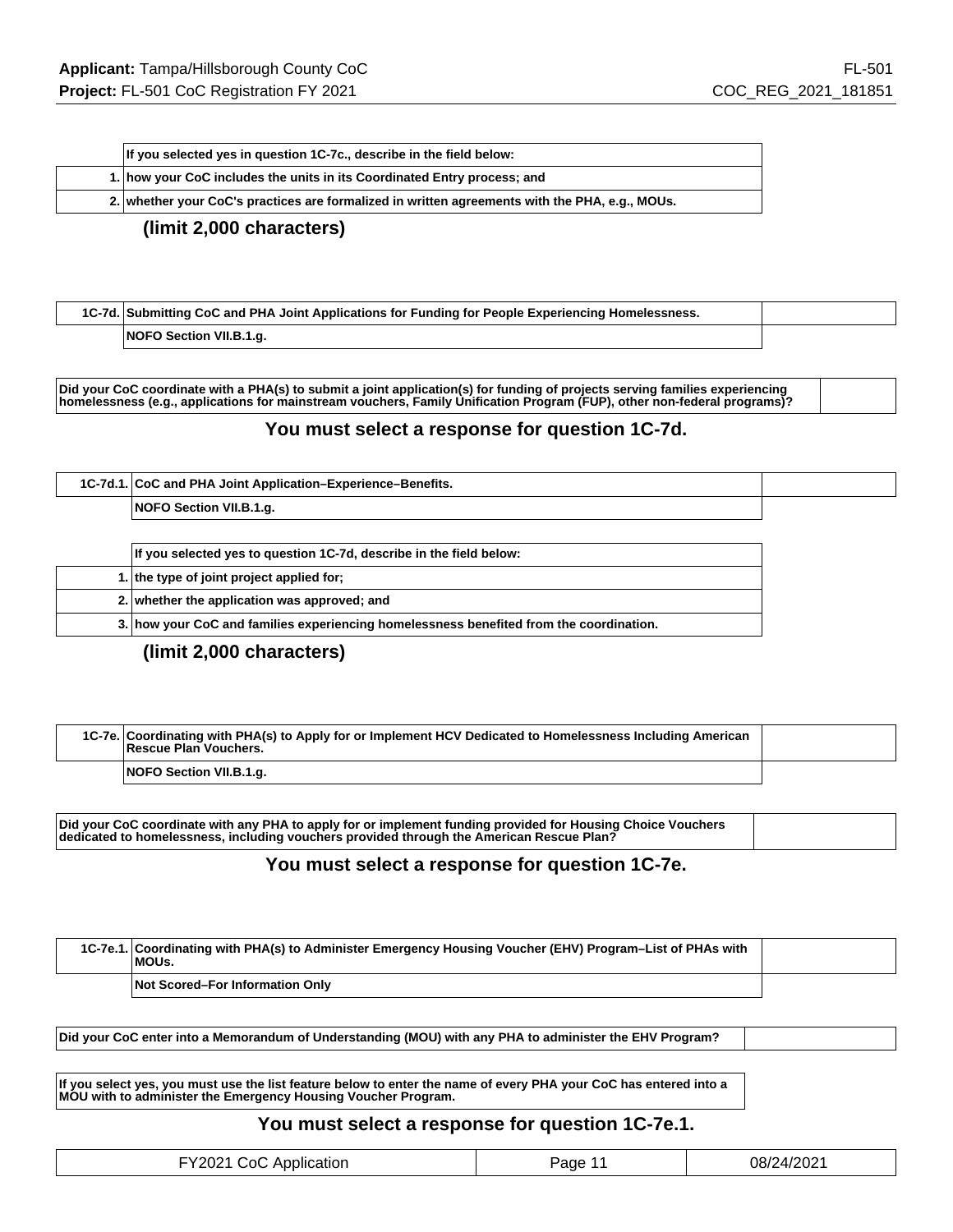**PHA**

This list contains no items

| FY2021 CoC Application | Page 12 | 08/24/2021 |
|------------------------|---------|------------|
|------------------------|---------|------------|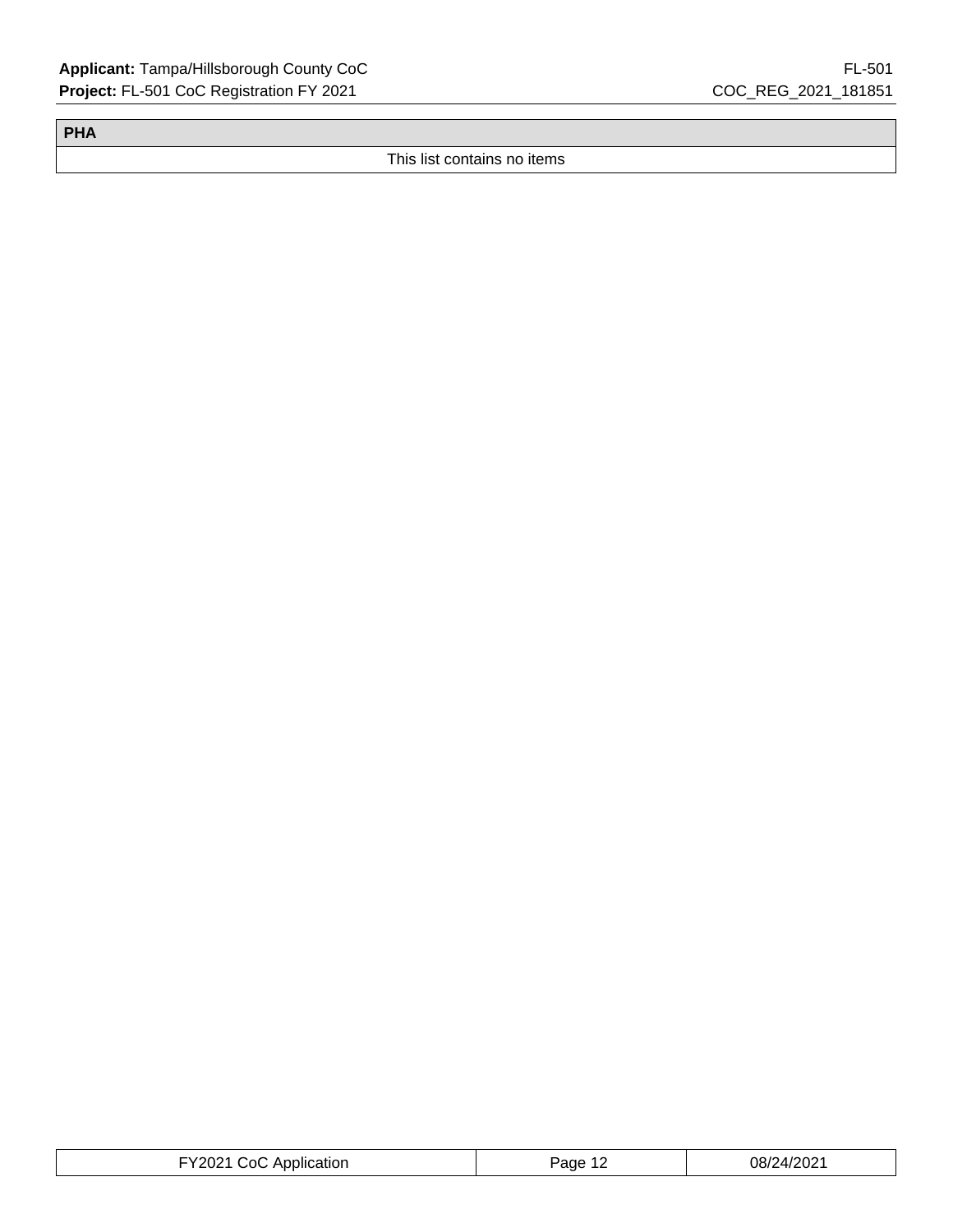## **1C. Coordination and Engagement–Coordination with Federal, State, Local, Private, and Other Organiza**

**1C-8. Discharge Planning Coordination.**

**NOFO Section VII.B.1.h.**

**Select yes or no in the chart below to indicate whether your CoC actively coordinates with the systems of care listed to ensure persons who have resided in them longer than 90 days are not discharged directly to the streets, emergency shelters, or other homeless assistance programs.**

| 1. Foster Care             |  |
|----------------------------|--|
| 2. Health Care             |  |
| 3. Mental Health Care      |  |
| 4. Correctional Facilities |  |

**You must select a response for elements 1 through 4 in question 1C-8.**

| 1C-9. Housing First-Lowering Barriers to Entry. |  |
|-------------------------------------------------|--|
| <b>NOFO Section VII.B.1.i.</b>                  |  |

| 1. Enter the total number of new and renewal CoC Program-funded PSH, RRH, SSO non-coordinated entry,<br>Safe-Haven, and Transitional Housing projects your CoC is applying for in FY 2021 CoC Program<br>Competition.                                                                                                                                         |  |
|---------------------------------------------------------------------------------------------------------------------------------------------------------------------------------------------------------------------------------------------------------------------------------------------------------------------------------------------------------------|--|
| 2. Enter the total number of new and renewal CoC Program-funded PSH, RRH, SSO non-coordinated entry,<br>Safe-Haven, and Transitional Housing projects your CoC is applying for in FY 2021 CoC Program<br>Competition that have adopted the Housing First approach.                                                                                            |  |
| 3. This number is a calculation of the percentage of new and renewal PSH, RRH, Safe-Haven, SSO non-<br>Coordinated Entry projects the CoC has ranked in its CoC Priority Listing in the FY 2021 CoC Program<br>Competition that reported that they are lowering barriers to entry and prioritizing rapid placement and<br>stabilization to permanent housing. |  |

**You must enter a value for elements 1 and 2 in question 1C-9.**

| 1C-9a. Housing First-Project Evaluation. |  |
|------------------------------------------|--|
| Section VII.B.1.i.<br>⊣NOF⊆              |  |

**Describe in the field below how your CoC regularly evaluates projects to ensure those that commit to using a Housing First approach are prioritizing rapid placement and stabilization in permanent housing and are not requiring service participation or preconditions of program participants.**

| FY2021 CoC Application | Page $1^\circ$ | 08/24/2021 |
|------------------------|----------------|------------|
|------------------------|----------------|------------|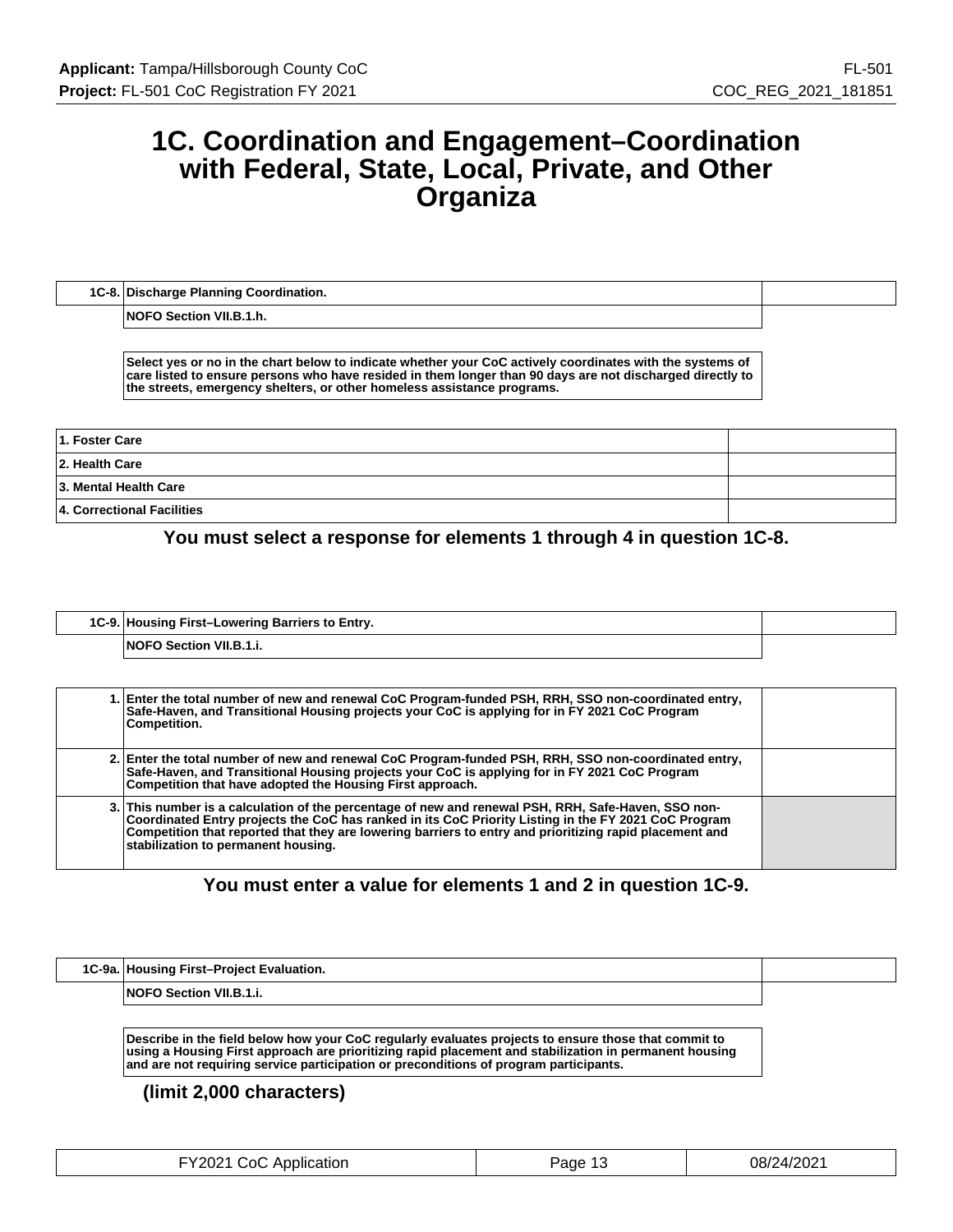**1C-9b. Housing First–Veterans.**

**Not Scored–For Information Only**

**Does your CoC have sufficient resources to ensure each Veteran experiencing homelessness is assisted to quickly move into permanent housing using a Housing First approach?**

#### **You must select a response for question 1C-9b.**

| 1C-10. Street Outreach-Scope.  |  |
|--------------------------------|--|
| <b>NOFO Section VII.B.1.j.</b> |  |

| Describe in the field below:                                                                                                                                    |
|-----------------------------------------------------------------------------------------------------------------------------------------------------------------|
| 1. your CoC's street outreach efforts, including the methods it uses to ensure all persons experiencing<br>unsheltered homelessness are identified and engaged; |
| 2. whether your CoC's Street Outreach covers 100 percent of the CoC's geographic area;                                                                          |
| 3. how often your CoC conducts street outreach; and                                                                                                             |
| 4. how your CoC tailored its street outreach to persons experiencing homelessness who are least likely to<br>request assistance.                                |

## **(limit 2,000 characters)**

 $\sqrt{2}$ 

| <b>Criminalization of Homelessness.</b> |  |
|-----------------------------------------|--|
| NOFO Section VII.B.1.k.                 |  |

**Select yes or no in the chart below to indicate strategies your CoC implemented to prevent the criminalization of homelessness in your CoC's geographic area:**

| 1. Engaged/educated local policymakers     |  |
|--------------------------------------------|--|
| 2. Engaged/educated law enforcement        |  |
| 3. Engaged/educated local business leaders |  |
| 4. Implemented communitywide plans         |  |
| 5. Other: (limit 500 characters)           |  |
|                                            |  |

## **You must select a response for elements 1 through 4 in question 1C-11.**

| $1C-12.$ | Rapid Rehousing–RRH Beds as Reported in the Housing Inventory Count (HIC). |  |
|----------|----------------------------------------------------------------------------|--|
|          | <b>NOFO Section VII.B.1.I.</b>                                             |  |

|                                                                                                                                                                            | 2020 | 2021 |
|----------------------------------------------------------------------------------------------------------------------------------------------------------------------------|------|------|
| Enter the total number of RRH beds available to serve all populations as reported in the HIC-only enter<br>bed data for projects that have an inventory type of "Current." |      |      |

### **You must enter a value for both years in question 1C-12.**

| FY2021 CoC Application | Page 14 | 08/24/2021 |
|------------------------|---------|------------|
|------------------------|---------|------------|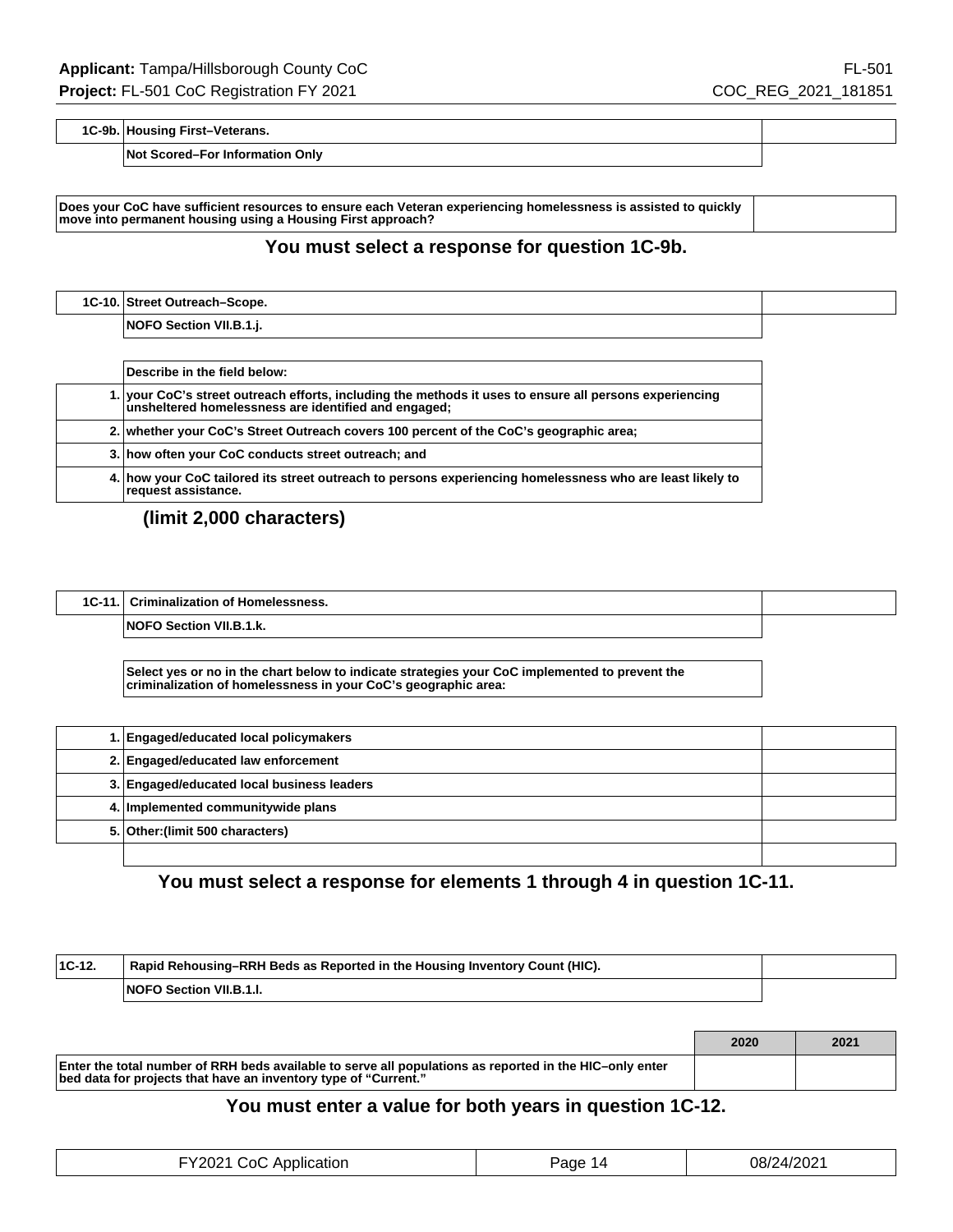#### **1C-13. Mainstream Benefits and Other Assistance–Healthcare–Enrollment/Effective Utilization.**

**NOFO Section VII.B.1.m.**

#### **Indicate in the chart below whether your CoC assists persons experiencing homelessness with enrolling in health insurance and effectively using Medicaid and other benefits.**

| <b>Type of Health Care</b>                                                                      | Assist with<br>Enrollment? | <b>Assist with</b><br>Utilization of Benefits? |
|-------------------------------------------------------------------------------------------------|----------------------------|------------------------------------------------|
| 1. Public Health Care Benefits (State or Federal benefits, Medicaid, Indian Health<br>Services) |                            |                                                |
| 2. Private Insurers                                                                             |                            |                                                |
| 3. Nonprofit, Philanthropic                                                                     |                            |                                                |
| 4. Other (limit 150 characters)                                                                 |                            |                                                |
|                                                                                                 |                            |                                                |

## **You must select a response for elements 1 through 3 in question 1C-13.**

| 1C-13a. Mainstream Benefits and Other Assistance–Information and Training. |  |
|----------------------------------------------------------------------------|--|
| <b>NOFO Section VII.B.1.m</b>                                              |  |
|                                                                            |  |

| Describe in the field below how your CoC provides information and training to CoC Program-funded<br>projects by:                                                                                        |
|---------------------------------------------------------------------------------------------------------------------------------------------------------------------------------------------------------|
| 1. systemically providing up to date information on mainstream resources available for program participants (e.g., Food Stamps, SSI, TANF, substance abuse programs) within your CoC's geographic area; |
| 2. communicating information about available mainstream resources and other assistance and how often<br>your CoC communicates this information;                                                         |
| 3. working with projects to collaborate with healthcare organizations to assist program participants with<br>enrolling in health insurance; and                                                         |
| 4. providing assistance with the effective use of Medicaid and other benefits.                                                                                                                          |

**(limit 2,000 characters)**

| 1C-14. Centralized or Coordinated Entry System-Assessment Tool. You Must Upload an Attachment to the 4B.<br><b>Attachments Screen.</b> |  |
|----------------------------------------------------------------------------------------------------------------------------------------|--|
| <b>NOFO Section VII.B.1.n.</b>                                                                                                         |  |

| Describe in the field below how your CoC's coordinated entry system:                                        |
|-------------------------------------------------------------------------------------------------------------|
| 1. covers 100 percent of your CoC's geographic area;                                                        |
| 2. reaches people who are least likely to apply for homeless assistance in the absence of special outreach; |
| 3. prioritizes people most in need of assistance; and                                                       |
| 4. ensures people most in need of assistance receive assistance in a timely manner.                         |

| 1C-15. Promoting Racial Equity in Homelessness-Assessing Racial Disparities. |         |            |
|------------------------------------------------------------------------------|---------|------------|
| FY2021 CoC Application                                                       | Page 15 | 08/24/2021 |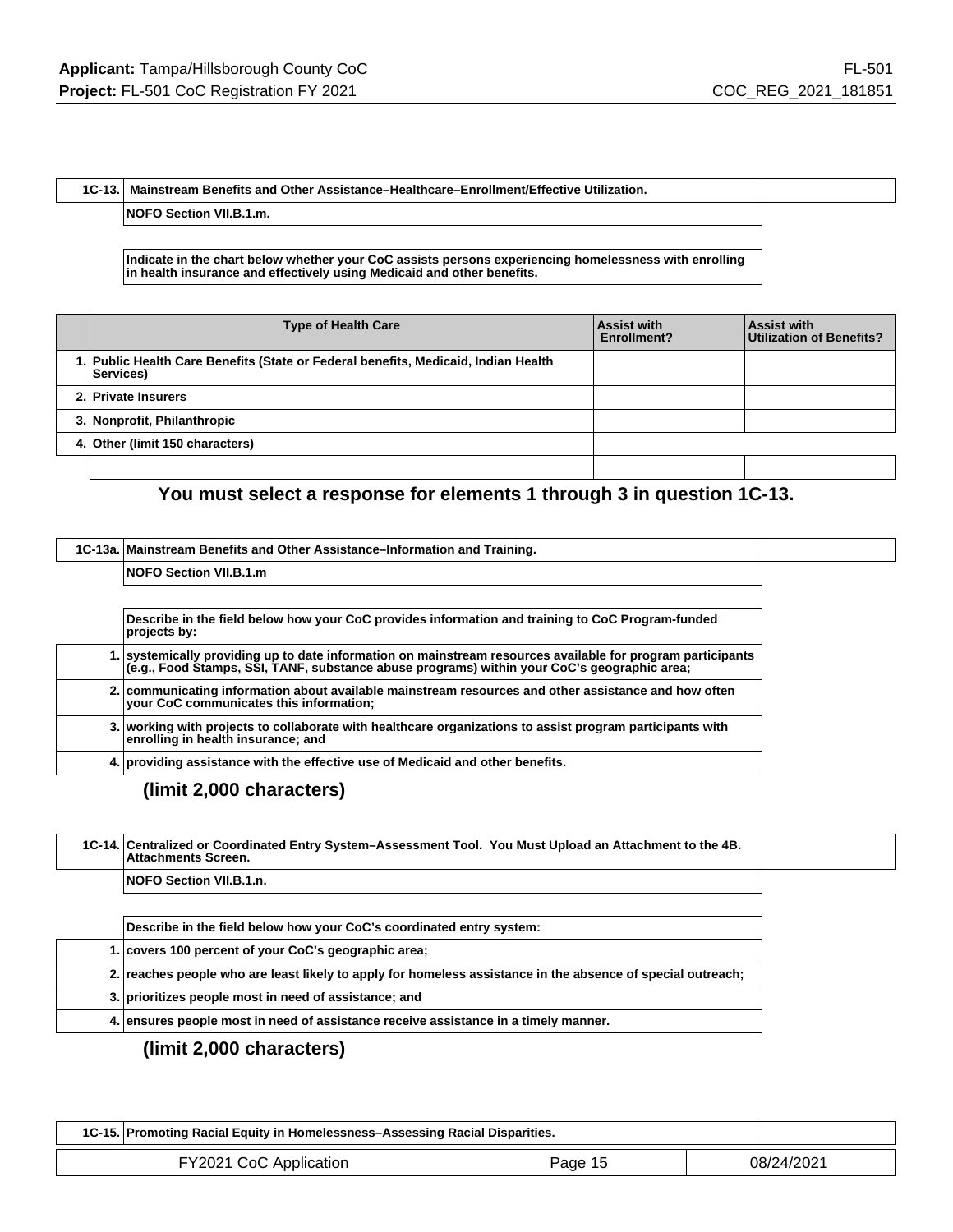**NOFO Section VII.B.1.o.**

**Did your CoC conduct an assessment of whether disparities in the provision or outcome of homeless assistance exists within the last 3 years?**

### **You must select a response for question 1C-15.**

**1C-15a. Racial Disparities Assessment Results.**

**NOFO Section VII.B.1.o.**

**Select yes or no in the chart below to indicate the findings from your CoC's most recent racial disparities assessment.**

| 1. People of different races or ethnicities are more likely to receive homeless assistance.                             |  |
|-------------------------------------------------------------------------------------------------------------------------|--|
| 2. People of different races or ethnicities are less likely to receive homeless assistance.                             |  |
| 3. People of different races or ethnicities are more likely to receive a positive outcome from homeless<br>assistance.  |  |
| 4. People of different races or ethnicities are less likely to receive a positive outcome from homeless<br>assistance.  |  |
| 5. There are no racial or ethnic disparities in the provision or outcome of homeless assistance.                        |  |
| 6. The results are inconclusive for racial or ethnic disparities in the provision or outcome of homeless<br>assistance. |  |

**You must select a response for elements 1 through 6 in question 1C-15a.**

| 1C-15b. Strategies to Address Racial Disparities. |  |
|---------------------------------------------------|--|
| <b>NOFO Section VII.B.1.o.</b>                    |  |

**Select yes or no in the chart below to indicate the strategies your CoC is using to address any racial disparities.**

|                                                                                                                                                                                | 1. The CoC's board and decisionmaking bodies are representative of the population served in the CoC.                                                                                                             |  |            |  |
|--------------------------------------------------------------------------------------------------------------------------------------------------------------------------------|------------------------------------------------------------------------------------------------------------------------------------------------------------------------------------------------------------------|--|------------|--|
|                                                                                                                                                                                | 2. The CoC has identified steps it will take to help the CoC board and decisionmaking bodies better reflect<br>the population served in the CoC.                                                                 |  |            |  |
|                                                                                                                                                                                | 3. The CoC is expanding outreach in geographic areas with higher concentrations of underrepresented<br>groups.                                                                                                   |  |            |  |
|                                                                                                                                                                                | 4. The CoC has communication, such as flyers, websites, or other materials, inclusive of underrepresented<br>groups.                                                                                             |  |            |  |
|                                                                                                                                                                                | 5. The CoC is training staff working in the homeless services sector to better understand racism and the<br>intersection of racism and homelessness.                                                             |  |            |  |
| 6. The CoC is establishing professional development opportunities to identify and invest in emerging<br>leaders of different races and ethnicities in the homelessness sector. |                                                                                                                                                                                                                  |  |            |  |
| 7. The CoC has staff, committees, or other resources charged with analyzing and addressing racial<br>disparities related to homelessness.                                      |                                                                                                                                                                                                                  |  |            |  |
|                                                                                                                                                                                | 8. The CoC is educating organizations, stakeholders, boards of directors for local and national nonprofit<br>organizations working on homelessness on the topic of creating greater racial and ethnic diversity. |  |            |  |
| 9. The CoC reviewed coordinated entry processes to understand their impact on people of different races<br>and ethnicities experiencing homelessness.                          |                                                                                                                                                                                                                  |  |            |  |
| FY2021 CoC Application<br>Page 16                                                                                                                                              |                                                                                                                                                                                                                  |  | 08/24/2021 |  |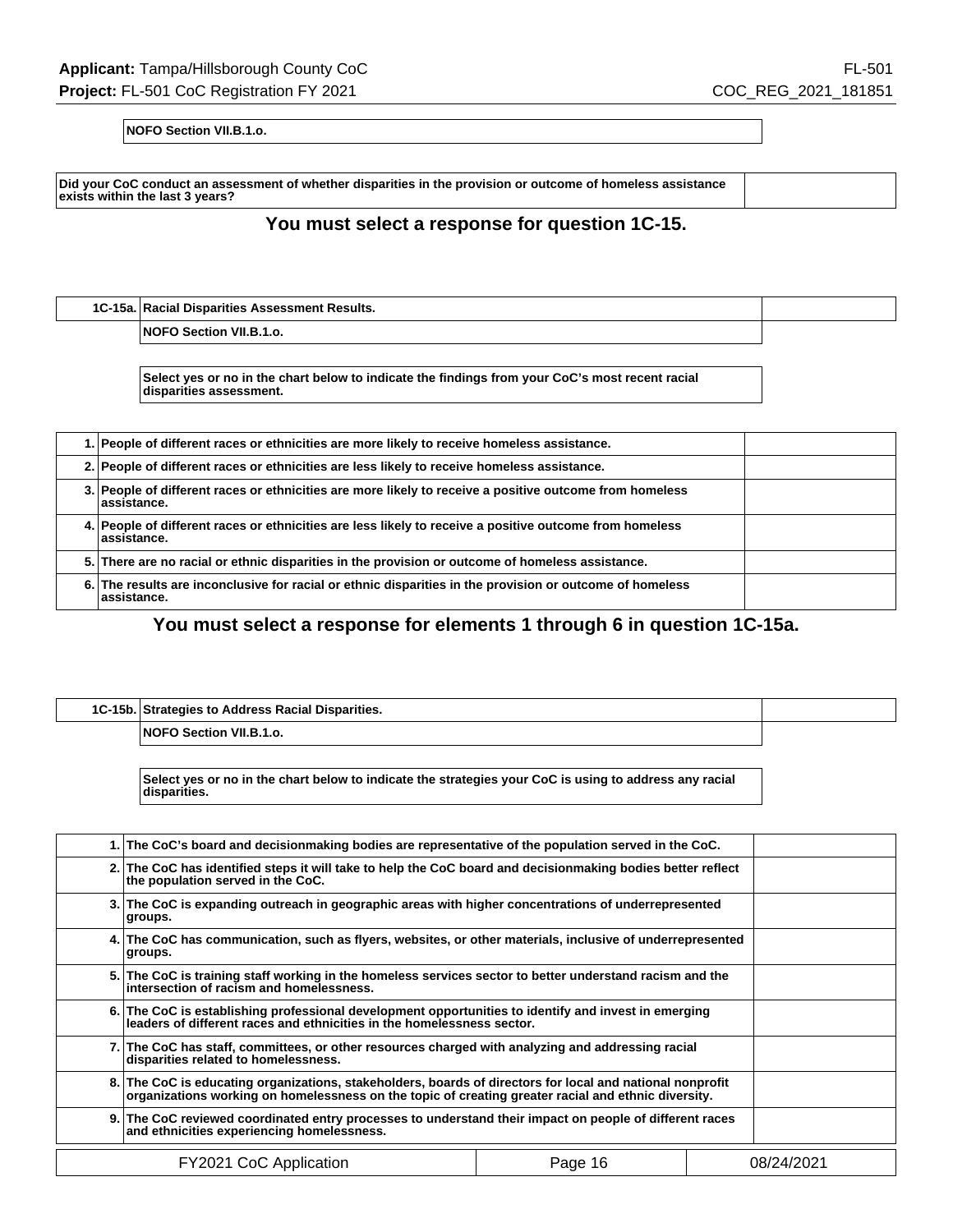|     | 10. The CoC is collecting data to better understand the pattern of program use for people of different races<br>and ethnicities in its homeless services system. |  |
|-----|------------------------------------------------------------------------------------------------------------------------------------------------------------------|--|
|     | 11. The CoC is conducting additional research to understand the scope and needs of different races or<br>ethnicities experiencing homelessness.                  |  |
|     | Other:(limit 500 characters)                                                                                                                                     |  |
| 12. |                                                                                                                                                                  |  |

### **You must select a response for elements 1 through 11 in question 1C-15b.**

#### **1C-15c. Promoting Racial Equity in Homelessness Beyond Areas Identified in Racial Disparity Assessment.**

#### **NOFO Section VII.B.1.o.**

**Describe in the field below the steps your CoC and homeless providers have taken to improve racial equity in the provision and outcomes of assistance beyond just those areas identified in the racial disparity assessment.**

#### **(limit 2,000 characters)**

#### **1C-16. Persons with Lived Experience–Active CoC Participation.**

**NOFO Section VII.B.1.p.**

**Enter in the chart below the number of people with lived experience who currently participate in your CoC under the five categories listed:**

| <b>Level of Active Participation</b>                                                                                                | <b>Number of People with</b><br><b>Lived Experience Within</b><br>the Last 7 Years or<br><b>Current Program</b><br><b>Participant</b> | <b>Number of People with</b><br><b>Lived Experience</b><br><b>Coming from</b><br><b>Unsheltered Situations</b> |
|-------------------------------------------------------------------------------------------------------------------------------------|---------------------------------------------------------------------------------------------------------------------------------------|----------------------------------------------------------------------------------------------------------------|
| 1. Included and provide input that is incorporated in the local planning process.                                                   |                                                                                                                                       |                                                                                                                |
| 2. Review and recommend revisions to local policies addressing homelessness<br>related to coordinated entry, services, and housing. |                                                                                                                                       |                                                                                                                |
| 3. Participate on CoC committees, subcommittees, or workgroups.                                                                     |                                                                                                                                       |                                                                                                                |
| 4. Included in the decisionmaking processes related to addressing homelessness.                                                     |                                                                                                                                       |                                                                                                                |
| 5. Included in the development or revision of your CoC's local competition rating<br>lfactors.                                      |                                                                                                                                       |                                                                                                                |

### **You must enter a value of '0' or more for elements 1 through 5 in both columns in question 1C-16.**

| 1C-17. Promoting Volunteerism and Community Service. |  |
|------------------------------------------------------|--|
| <b>NOFO Section VII.B.1.r.</b>                       |  |

**Select yes or no in the chart below to indicate steps your CoC has taken to promote and support community engagement among people experiencing homelessness in the CoC's geographic area:**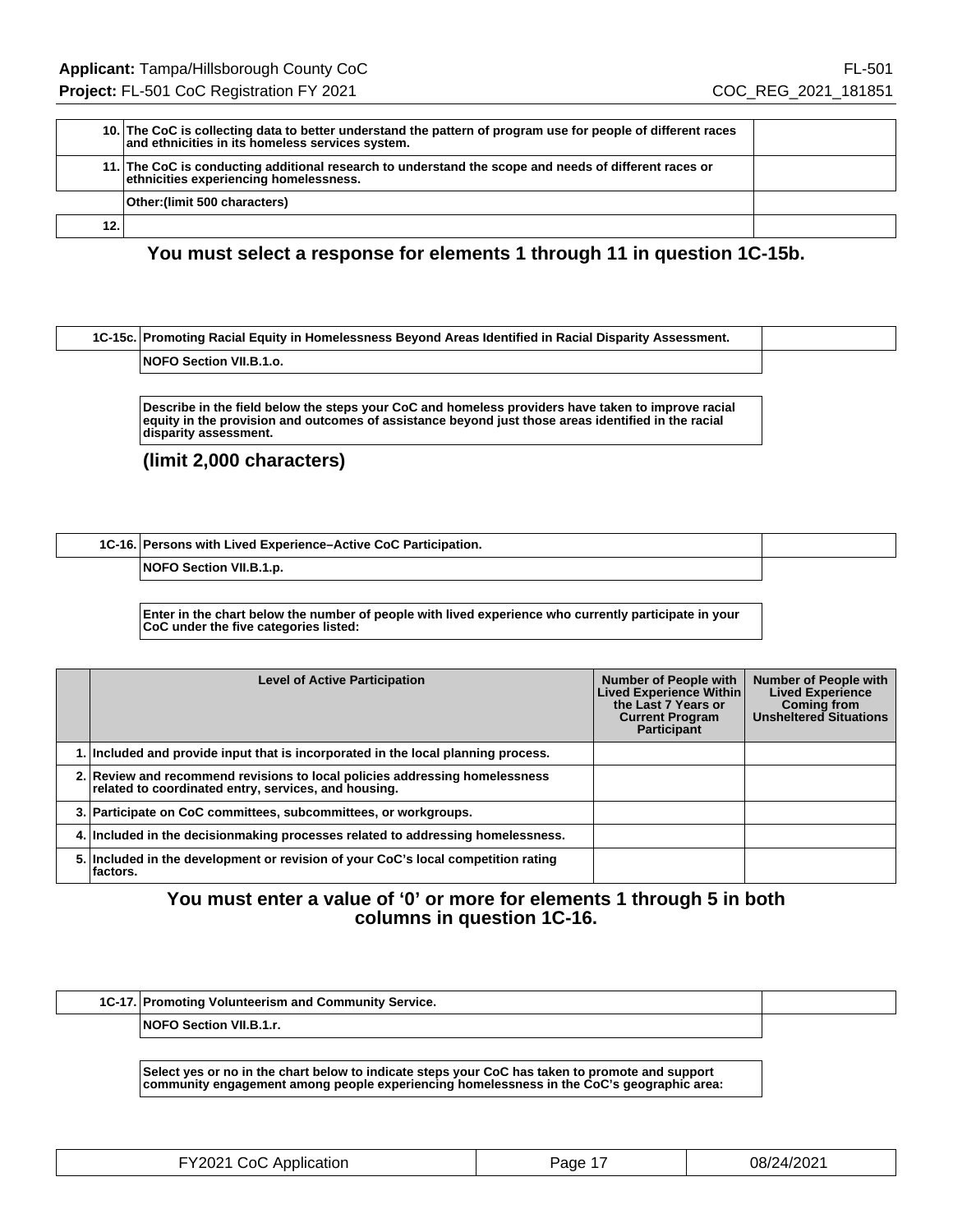| 1. The CoC trains provider organization staff on connecting program participants and people experiencing<br>homelessness with education and job training opportunities.                                                           |  |
|-----------------------------------------------------------------------------------------------------------------------------------------------------------------------------------------------------------------------------------|--|
| 2. The CoC trains provider organization staff on facilitating informal employment opportunities for program<br>participants and people experiencing homelessness (e.g., babysitting, housekeeping, food delivery, data<br>entry). |  |
| 3. The CoC works with organizations to create volunteer opportunities for program participants.                                                                                                                                   |  |
| 4. The CoC works with community organizations to create opportunities for civic participation for people<br>experiencing homelessness (e.g., townhall forums, meeting with public officials).                                     |  |
| 5. Provider organizations within the CoC have incentives for employment and/or volunteerism.                                                                                                                                      |  |
| 6. Other: (limit 500 characters)                                                                                                                                                                                                  |  |
|                                                                                                                                                                                                                                   |  |

**You must select a response for elements 1 through 5 in question 1C-17.**

| <b>EY2021 CoC Application</b> | Page 18 | 08/24/2021 |
|-------------------------------|---------|------------|
|-------------------------------|---------|------------|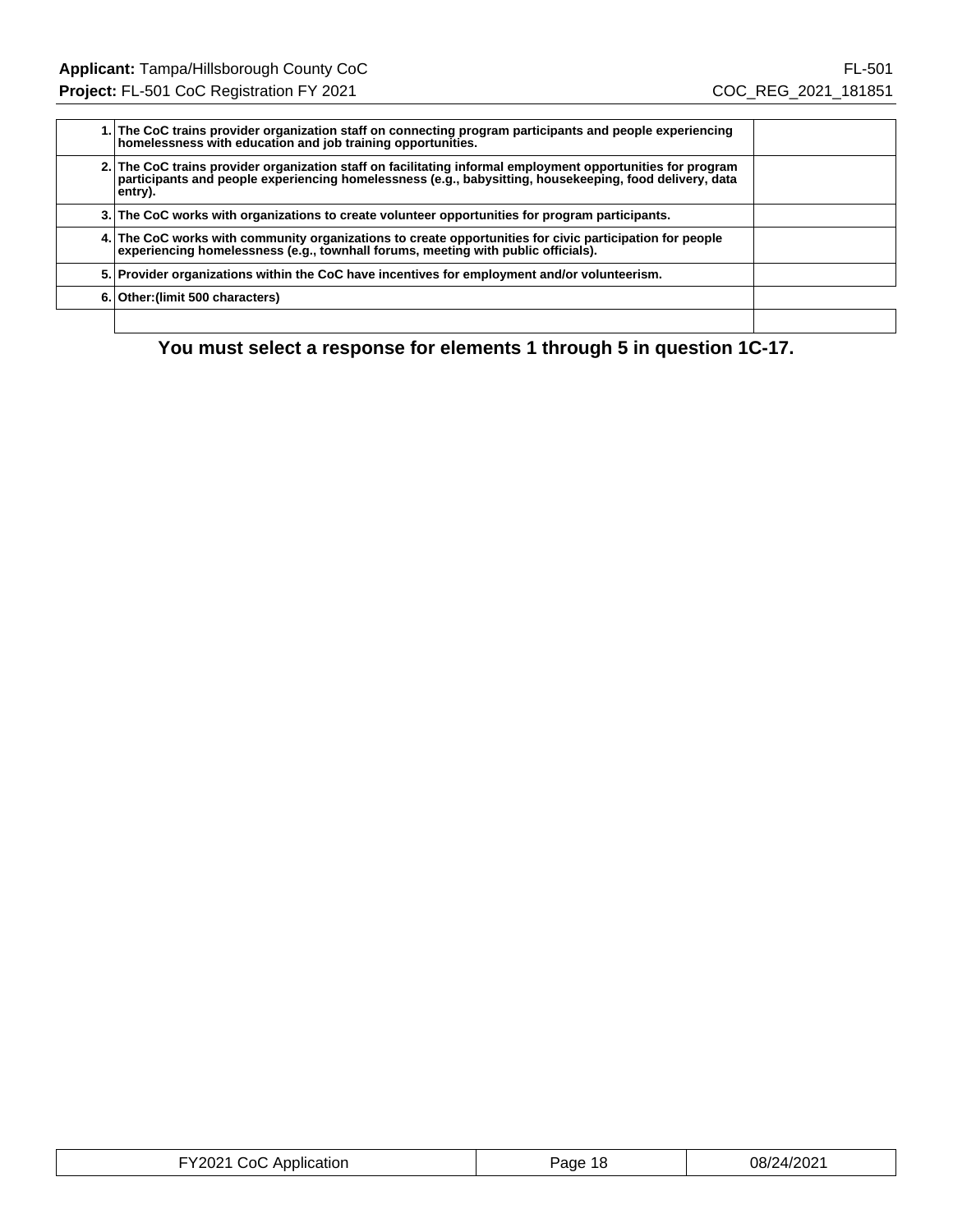## **1D. Addressing COVID-19 in the CoC's Geographic Area**

To help you complete the CoC Application, HUD published resources at https://www.hud.gov/program\_offices/comm\_planning/coc/competition, including: - Notice of Funding Opportunity (NOFO) for Fiscal Year (FY) 2021 Continuum of Care Program **Competition** 

 - FY 2021 CoC Application Detailed Instructions–essential in helping you maximize your CoC Application score by giving specific guidance on how to respond to many questions and providing specific information about attachments you must upload - 24 CFR part 578

| 1D-1. Safety Protocols Implemented to Address Immediate Needs of People Experiencing Unsheltered,<br>Congregate Emergency Shelter, Transitional Housing Homelessness. |  |
|-----------------------------------------------------------------------------------------------------------------------------------------------------------------------|--|
| <b>NOFO Section VII.B.1.a.</b>                                                                                                                                        |  |

**Describe in the field below protocols your CoC implemented during the COVID-19 pandemic to address immediate safety needs for individuals and families living in:**

|  | 1. unsheltered situations;            |
|--|---------------------------------------|
|  | 2. congregate emergency shelters; and |
|  | 3. transitional housing.              |

### **(limit 2,000 characters)**

| 1D-2. Improving Readiness for Future Public Health Emergencies. |  |
|-----------------------------------------------------------------|--|
| <b>NOFO Section VII.B.1.a.</b>                                  |  |

**Describe in the field below how your CoC improved readiness for future public health emergencies.**

#### **(limit 2,000 characters)**

| 1D-3. CoC Coordination to Distribute ESG Cares Act (ESG-CV) Funds. |  |
|--------------------------------------------------------------------|--|
| <b>NOFO Section VII.B.1.a</b>                                      |  |

| Describe in the field below how your CoC coordinated with ESG-CV recipients to distribute funds to<br>address: |  |
|----------------------------------------------------------------------------------------------------------------|--|
| 1. safety measures;                                                                                            |  |
| 2. housing assistance;                                                                                         |  |
| 3. eviction prevention;                                                                                        |  |
| 4. healthcare supplies; and                                                                                    |  |
| 5. sanitary supplies.                                                                                          |  |

| FY2021 CoC Application | Page 19 | 08/24/2021 |
|------------------------|---------|------------|
|------------------------|---------|------------|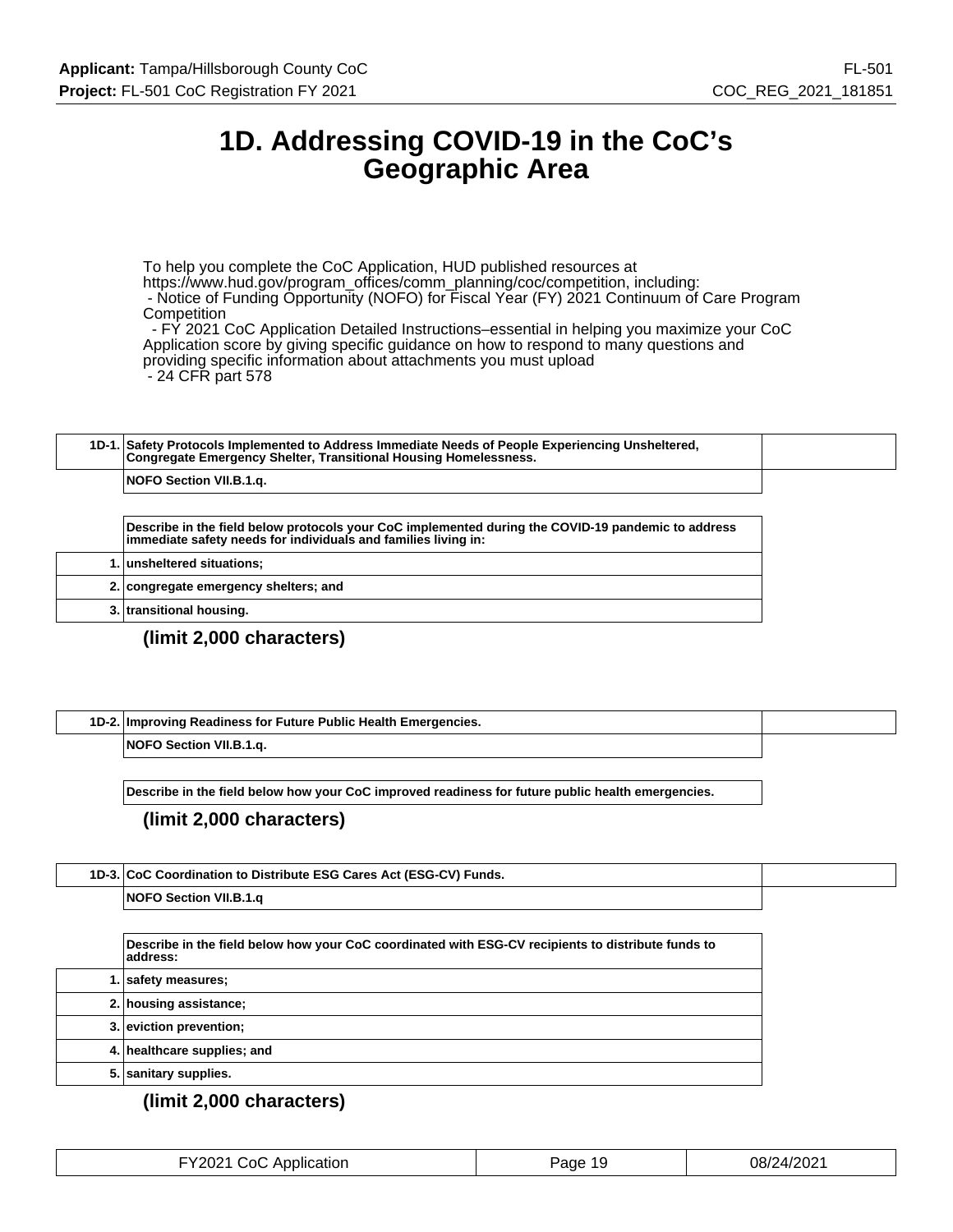#### **1D-4. CoC Coordination with Mainstream Health.**

#### **NOFO Section VII.B.1.q.**

| Describe in the field below how your CoC coordinated with mainstream health (e.g., local and state health<br>agencies, hospitals) during the COVID-19 pandemic to: |                                         |
|--------------------------------------------------------------------------------------------------------------------------------------------------------------------|-----------------------------------------|
|                                                                                                                                                                    | 1. decrease the spread of COVID-19; and |
| 2. ensure safety measures were implemented (e.g., social distancing, hand washing/sanitizing, masks).                                                              |                                         |

#### **(limit 2,000 characters)**

| 1D-5. Communicating Information to Homeless Service Providers.                                                                      |
|-------------------------------------------------------------------------------------------------------------------------------------|
| NOFO Section VII.B.1.g.                                                                                                             |
|                                                                                                                                     |
| Describe in the field below how your CoC communicated information to homeless service providers<br>during the COVID-19 pandemic on: |
| 1.   safety measures;                                                                                                               |
| 2. changing local restrictions; and                                                                                                 |
| 3. vaccine implementation.                                                                                                          |

### **(limit 2,000 characters)**

Г

| 1D-6. Identifying Eligible Persons Experiencing Homelessness for COVID-19 Vaccination. |  |
|----------------------------------------------------------------------------------------|--|
| <b>NOFO Section VII.B.1.a.</b>                                                         |  |

**Describe in the field below how your CoC identified eligible individuals and families experiencing homelessness for COVID-19 vaccination based on local protocol.**

**(limit 2,000 characters)**

| 1D-7. Addressing Possible Increases in Domestic Violence. |  |
|-----------------------------------------------------------|--|
| <b>NOFO Section VII.B.1.e.</b>                            |  |

**Describe in the field below how your CoC addressed possible increases in domestic violence calls for assistance due to requirements to stay at home, increased unemployment, etc. during the COVID-19 pandemic.**

**(limit 2,000 characters)**

| 1D-8. Adjusting Centralized or Coordinated Entry System. |  |
|----------------------------------------------------------|--|
| <b>NOFO Section VII.B.1.n.</b>                           |  |

**Describe in the field below how your CoC adjusted its coordinated entry system to account for rapid changes related to the onset and continuation of the COVID-19 pandemic.**

| FY2021 CoC Application | Page 20 | 08/24/2021 |
|------------------------|---------|------------|
|------------------------|---------|------------|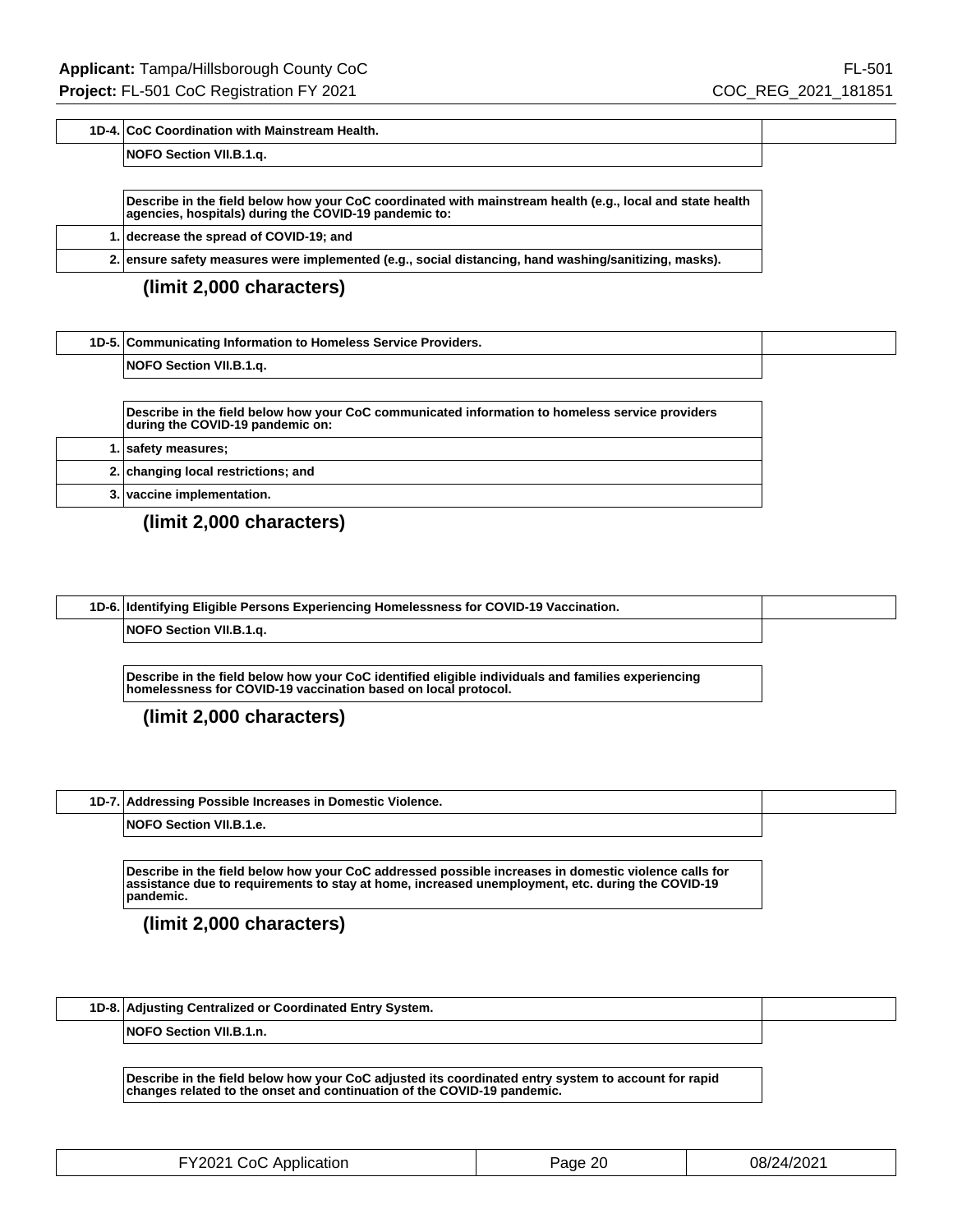|                        | ົົ     | 08/24/2021 |
|------------------------|--------|------------|
| FY2021 CoC Application | Page 2 |            |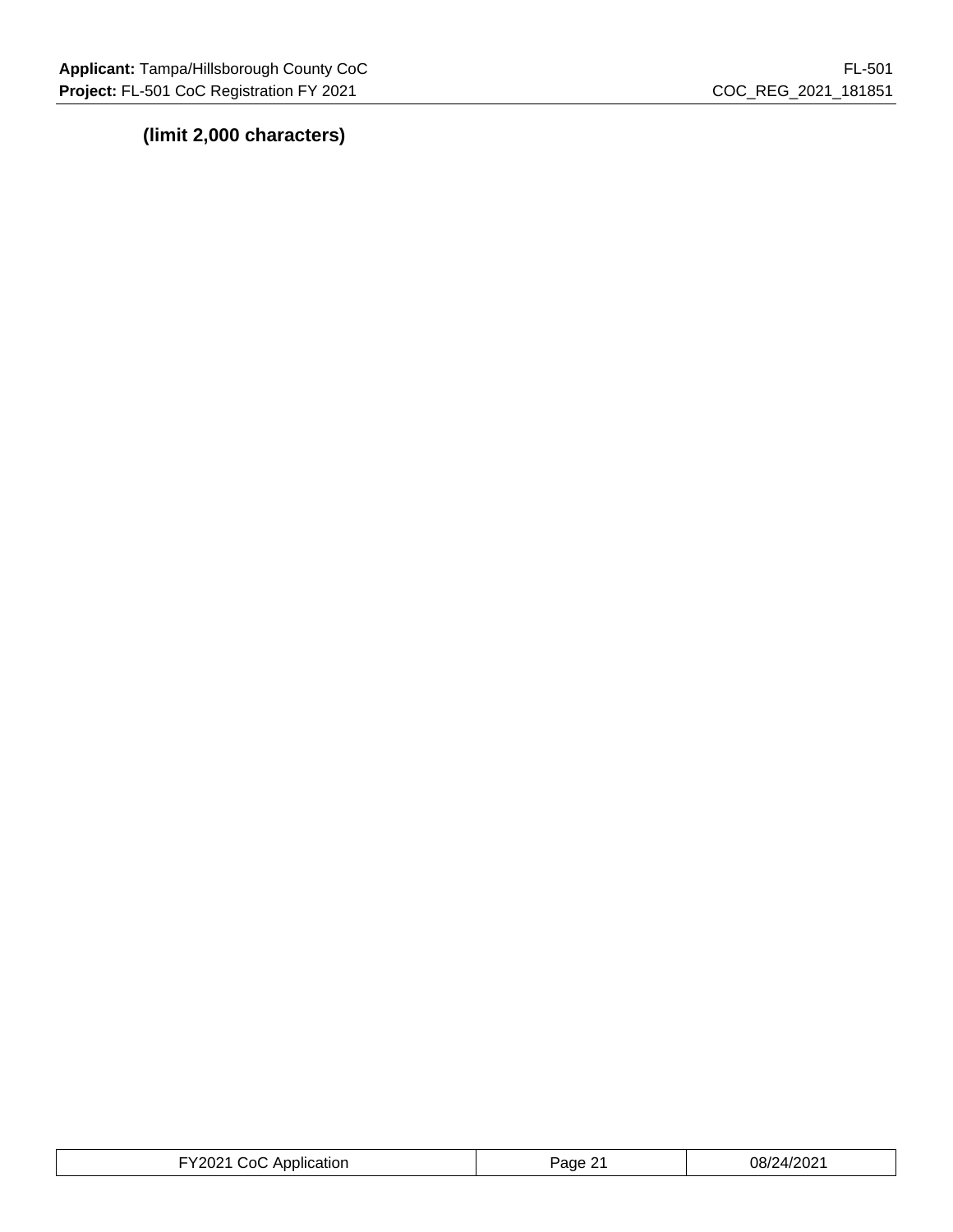## **1E. Project Capacity, Review, and Ranking–Local Competition**

To help you complete the CoC Application, HUD published resources at https://www.hud.gov/program\_offices/comm\_planning/coc/competition, including: - Notice of Funding Opportunity (NOFO) for Fiscal Year (FY) 2021 Continuum of Care Program **Competition** - FY 2021 CoC Application Detailed Instructions–essential in helping you maximize your CoC

Application score by giving specific guidance on how to respond to many questions and providing specific information about attachments you must upload - 24 CFR part 578

| 1E-1. Announcement of 30-Day Local Competition Deadline–Advance Public Notice of How Your CoC Would<br>Review, Rank, and Select Projects. You Must Upload an Attachment to the 4B. Attachments Screen. |  |
|--------------------------------------------------------------------------------------------------------------------------------------------------------------------------------------------------------|--|
| NOFO Section VII.B.2.a. and 2.g.                                                                                                                                                                       |  |

| 1. Enter the date your CoC published the 30-day submission deadline for project applications for your CoC's<br>local competition.                                |  |
|------------------------------------------------------------------------------------------------------------------------------------------------------------------|--|
| 2. Enter the date your CoC publicly posted its local scoring and rating criteria, including point values, in advance<br>of the local review and ranking process. |  |

#### **You must enter dates for elements 1 and 2 in question 1E-1.**

| 1E-2. Project Review and Ranking Process Your CoC Used in Its Local Competition. You Must Upload an<br>Attachment to the 4B. Attachments Screen. We use the response to this question as a factor when<br>determining your CoC's eligibility for bonus funds and for other NOFO criteria listed below. |  |
|--------------------------------------------------------------------------------------------------------------------------------------------------------------------------------------------------------------------------------------------------------------------------------------------------------|--|
| NOFO Section VII.B.2.a., 2.b., 2.c., and 2.d.                                                                                                                                                                                                                                                          |  |

**Select yes or no in the chart below to indicate how your CoC ranked and selected project applications during your local competition:**

| 1. Established total points available for each project application type.                                                                                                                                                                                                                                                                |  |
|-----------------------------------------------------------------------------------------------------------------------------------------------------------------------------------------------------------------------------------------------------------------------------------------------------------------------------------------|--|
| 2. At least 33 percent of the total points were based on objective criteria for the project application (e.g., cost<br>effectiveness, timely draws, utilization rate, match, leverage), performance data, type of population served<br>(e.g., DV, youth, Veterans, chronic homelessness), or type of housing proposed (e.g., PSH, RRH). |  |
| 3. At least 20 percent of the total points were based on system performance criteria for the project<br>application (e.g., exits to permanent housing destinations, retention of permanent housing, length of time<br>homeless, returns to homelessness).                                                                               |  |
| 4. Used data from a comparable database to score projects submitted by victim service providers.                                                                                                                                                                                                                                        |  |
| 5. Used objective criteria to evaluate how projects submitted by victim service providers improved safety for<br>the population they serve.                                                                                                                                                                                             |  |
| 6. Used a specific method for evaluating projects based on the CoC's analysis of rapid returns to permanent<br>housing.                                                                                                                                                                                                                 |  |

#### **You must select a response for elements 1 through 6 in question 1E-2.**

|                        | $\sim$           | 08/24/2021 |
|------------------------|------------------|------------|
| FY2021 CoC Application | Page $2\epsilon$ |            |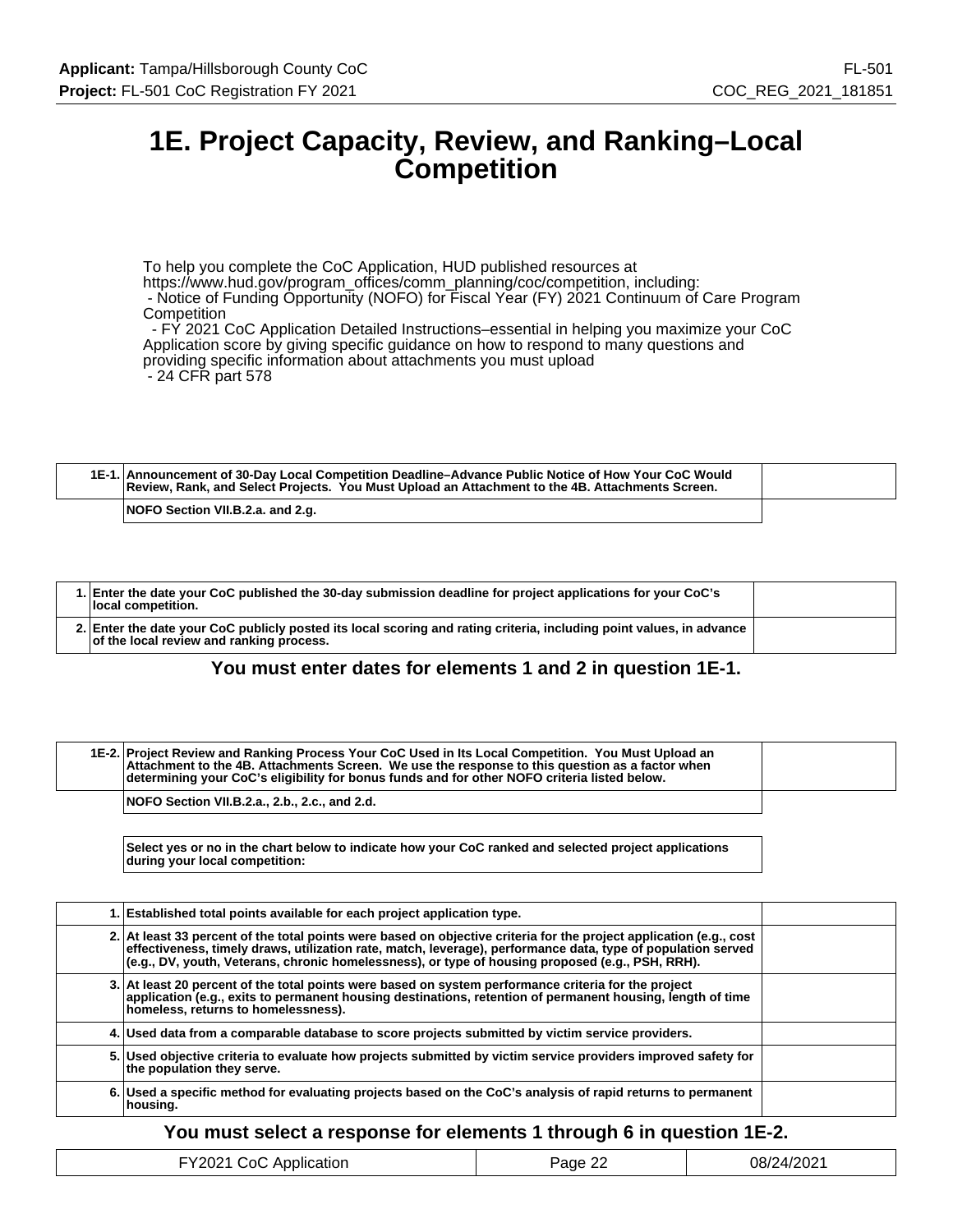#### **1E-2a. Project Review and Ranking Process–Addressing Severity of Needs and Vulnerabilities.**

#### **NOFO Section VII.B.2.d.**

**Describe in the field below how your CoC reviewed, scored, and selected projects based on:**

**1. the specific severity of needs and vulnerabilities your CoC considered when ranking and selecting projects; and**

**2. considerations your CoC gave to projects that provide housing and services to the hardest to serve populations that could result in lower performance levels but are projects your CoC needs in its geographic area.**

#### **(limit 2,000 characters)**

| 1E-3. Promoting Racial Equity in the Local Review and Ranking Process. |  |
|------------------------------------------------------------------------|--|
| <b>NOFO Section VII.B.2.e.</b>                                         |  |

| Describe in the field below how your CoC:                                                                                                                                                                                                                             |
|-----------------------------------------------------------------------------------------------------------------------------------------------------------------------------------------------------------------------------------------------------------------------|
| 1. obtained input and included persons of different races, particularly those over-represented in the local<br>homelessness population, when determining the rating factors used to review project applications;                                                      |
| 2. included persons of different races, particularly those over-represented in the local homelessness<br>population, in the review, selection, and ranking process;                                                                                                   |
| 3. rated and ranked projects based on the degree to which their program participants mirror the homeless<br>population demographics (e.g., considers how a project promotes racial equity where individuals and<br>families of different races are over-represented). |

#### **(limit 2,000 characters)**

| 1E-4. Reallocation–Reviewing Performance of Existing Projects. We use the response to this question as a<br> factor when determining your CoC's eligibility for bonus funds and for other NOFO criterion below. |  |
|-----------------------------------------------------------------------------------------------------------------------------------------------------------------------------------------------------------------|--|
| <b>NOFO Section VII.B.2.f.</b>                                                                                                                                                                                  |  |

| Describe in the field below:                                                                                                                                            |
|-------------------------------------------------------------------------------------------------------------------------------------------------------------------------|
| 1. your CoC's reallocation process, including how your CoC determined which projects are candidates for<br>reallocation because they are low performing or less needed; |
| 2. whether your CoC identified any projects through this process during your local competition this year;                                                               |
| 3. whether your CoC reallocated any low performing or less needed projects during its local competition this<br>year;                                                   |
| 4. why your CoC did not reallocate low performing or less needed projects during its local competition this<br>year, if applicable; and                                 |
| 5. how your CoC communicated the reallocation process to project applicants.                                                                                            |

#### **(limit 2,000 characters)**

| 1E-4a. Reallocation Between FY 2016 and FY 2021. We use the response to this question as a factor when<br>determining your CoC's eligibility for bonus funds and for other NOFO criterion below. |  |
|--------------------------------------------------------------------------------------------------------------------------------------------------------------------------------------------------|--|
| <b>NOFO Section VII.B.2.f.</b>                                                                                                                                                                   |  |

**Did your CoC cumulatively reallocate at least 20 percent of its ARD between FY 2016 and FY 2021?**

| FY2021 CoC Application | Page 23 | 08/24/2021 |
|------------------------|---------|------------|
|                        |         |            |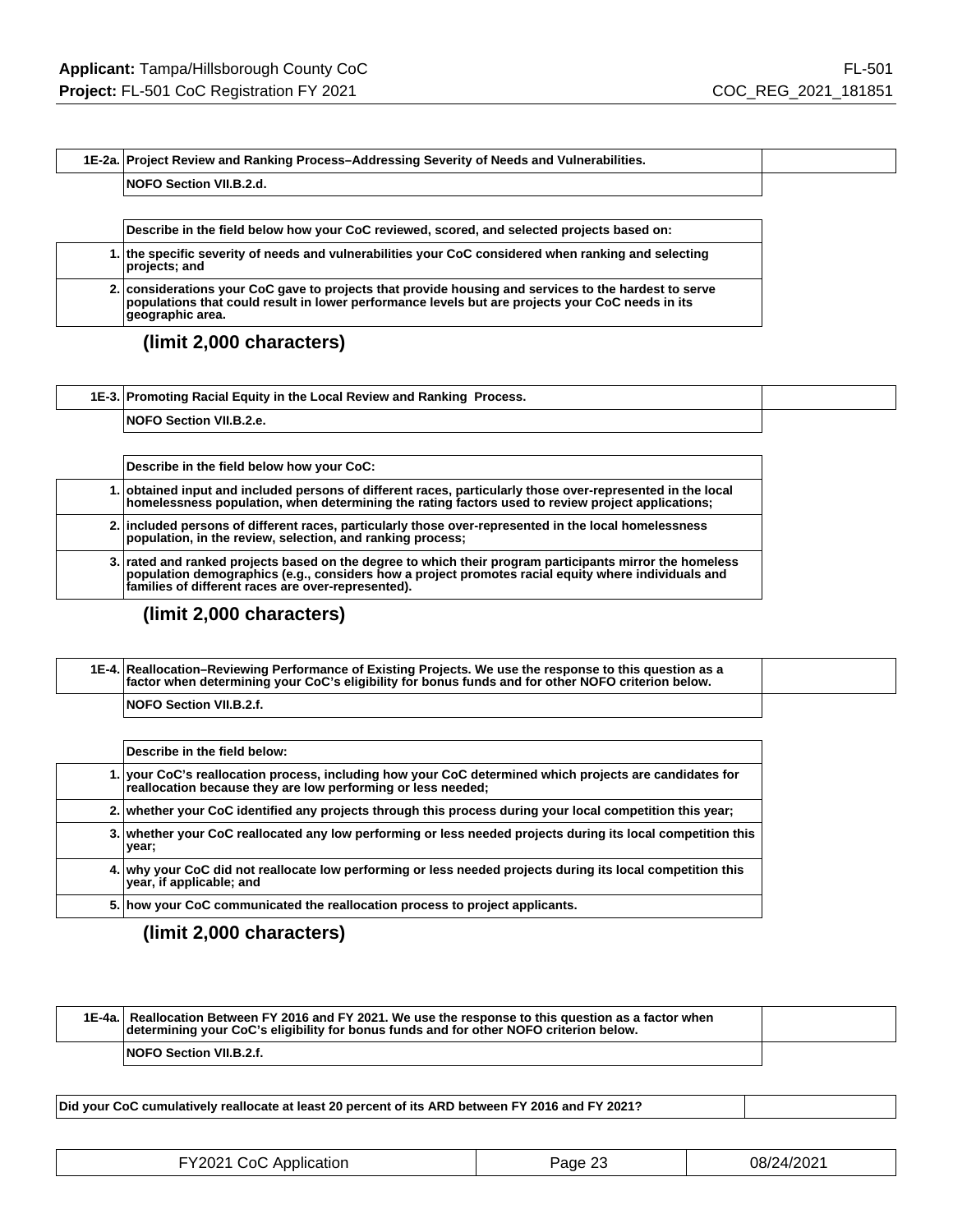### **You must select a response for question 1E-4a.**

| 1E-5. Projects Rejected/Reduced–Public Posting. You Must Upload an Attachment to the 4B. Attachments<br>Screen if You Select Yes. |  |
|-----------------------------------------------------------------------------------------------------------------------------------|--|
| NOFO Section VII.B.2.g.                                                                                                           |  |

| 1. Did your CoC reject or reduce any project application(s)?                                                                                                           |  |
|------------------------------------------------------------------------------------------------------------------------------------------------------------------------|--|
| 2. If you selected yes, enter the date your CoC notified applicants that their project applications were being<br>rejected or reduced, in writing, outside of e-snaps. |  |

#### **You must select a response for element 1–if you select Yes, you must enter a date in element 2 in question 1E-5.**

| 1E-5a. Projects Accepted–Public Posting. You Must Upload an Attachment to the 4B. Attachments Screen. |  |
|-------------------------------------------------------------------------------------------------------|--|
| NOFO Section VII.B.2.g.                                                                               |  |

**Enter the date your CoC notified project applicants that their project applications were accepted and ranked on the New and Renewal Priority Listings in writing, outside of e-snaps.**

#### **You must enter a date in question 1E-5a.**

| 1E-6. Web Posting of CoC-Approved Consolidated Application. You Must Upload an Attachment to the 4B.<br><b>Attachments Screen.</b> |  |
|------------------------------------------------------------------------------------------------------------------------------------|--|
| NOFO Section VII.B.2.g.                                                                                                            |  |

| Enter the date your CoC's Consolidated Application was posted on the CoC's website or affiliate's website–which |  |
|-----------------------------------------------------------------------------------------------------------------|--|
| $ $ included:                                                                                                   |  |
| 1. the CoC Application;                                                                                         |  |
| 2. Priority Listings; and                                                                                       |  |
| 3. all projects accepted, ranked where required, or rejected.                                                   |  |
|                                                                                                                 |  |

### **You must enter a date in question 1E-6.**

| FY2021 CoC Application | Page 24 | 08/24/2021 |
|------------------------|---------|------------|
|------------------------|---------|------------|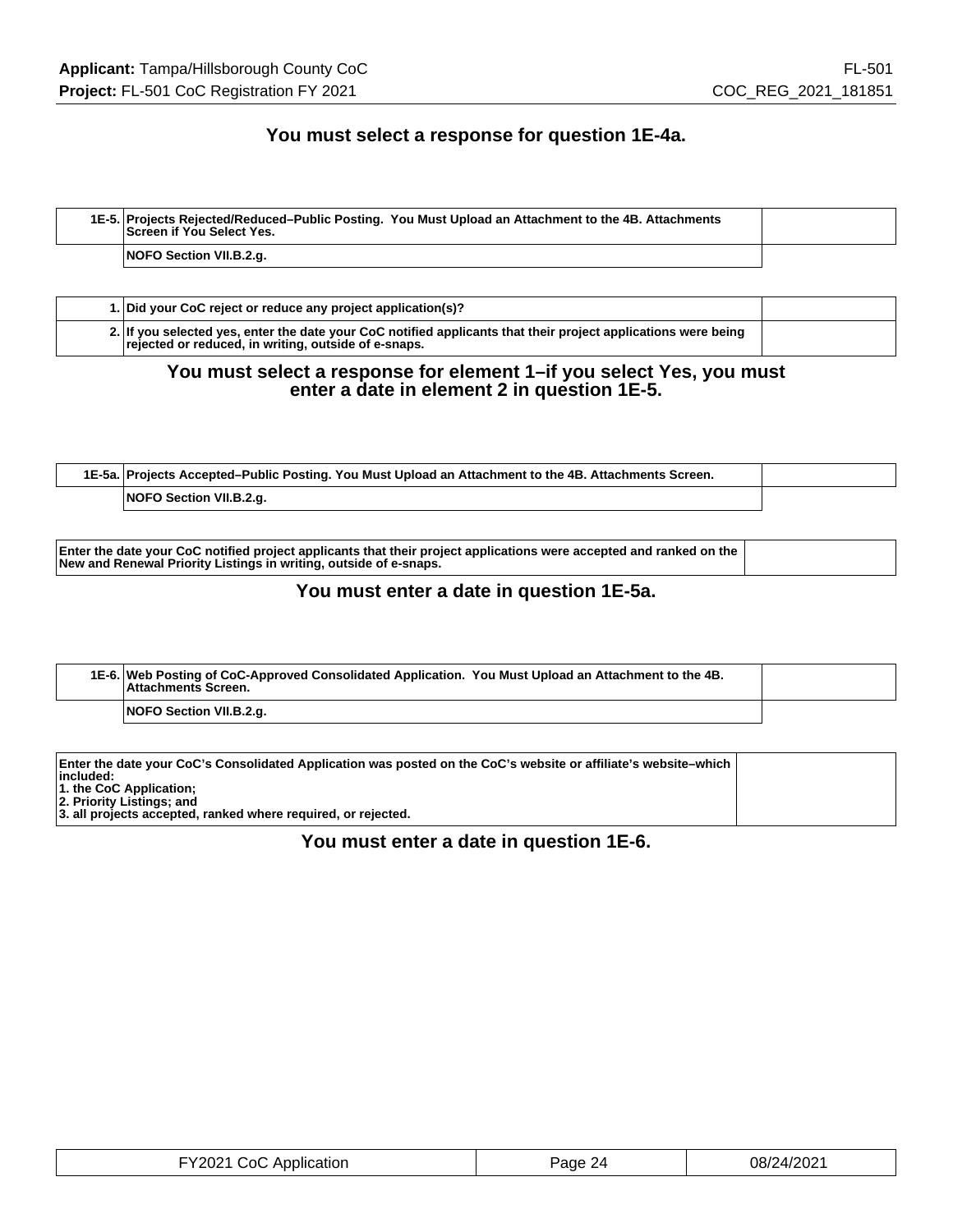## **2A. Homeless Management Information System (HMIS) Implementation**

To help you complete the CoC Application, HUD published resources at https://www.hud.gov/program\_offices/comm\_planning/coc/competition, including: - Notice of Funding Opportunity (NOFO) for Fiscal Year (FY) 2021 Continuum of Care Program **Competition**  - FY 2021 CoC Application Detailed Instructions–essential in helping you maximize your CoC Application score by giving specific guidance on how to respond to many questions and providing specific information about attachments you must upload - 24 CFR part 578

**2A-1. HMIS Vendor.**

**Not Scored–For Information Only**

**Enter the name of the HMIS Vendor your CoC is currently using.**

### **You must enter a response in question 2A-1.**

| 2A-2. HMIS Implementation Coverage Area. |  |
|------------------------------------------|--|
| Not Scored–For Information Only          |  |

**Select from dropdown menu your CoC's HMIS coverage area.**

#### **You must select a response for question 2A-2.**

| $2A-3.$ | HIC Data Submission in HDX.    |  |
|---------|--------------------------------|--|
|         | <b>NOFO Section VII.B.3.a.</b> |  |

**Enter the date your CoC submitted its 2021 HIC data into HDX.**

#### **You must enter a date in question 2A-3.**

|                                   | 2A-4. HMIS Implementation–Comparable Database for DV.                                                                            |  |  |            |
|-----------------------------------|----------------------------------------------------------------------------------------------------------------------------------|--|--|------------|
|                                   | NOFO Section VII.B.3.b.                                                                                                          |  |  |            |
|                                   |                                                                                                                                  |  |  |            |
|                                   | Describe in the field below actions your CoC and HMIS Lead have taken to ensure DV housing and service<br>providers in your CoC: |  |  |            |
|                                   | have a comparable database that collects the same data elements required in the HUD-published 2020.<br>HMIS Data Štandards; and  |  |  |            |
| FY2021 CoC Application<br>Page 25 |                                                                                                                                  |  |  | 08/24/2021 |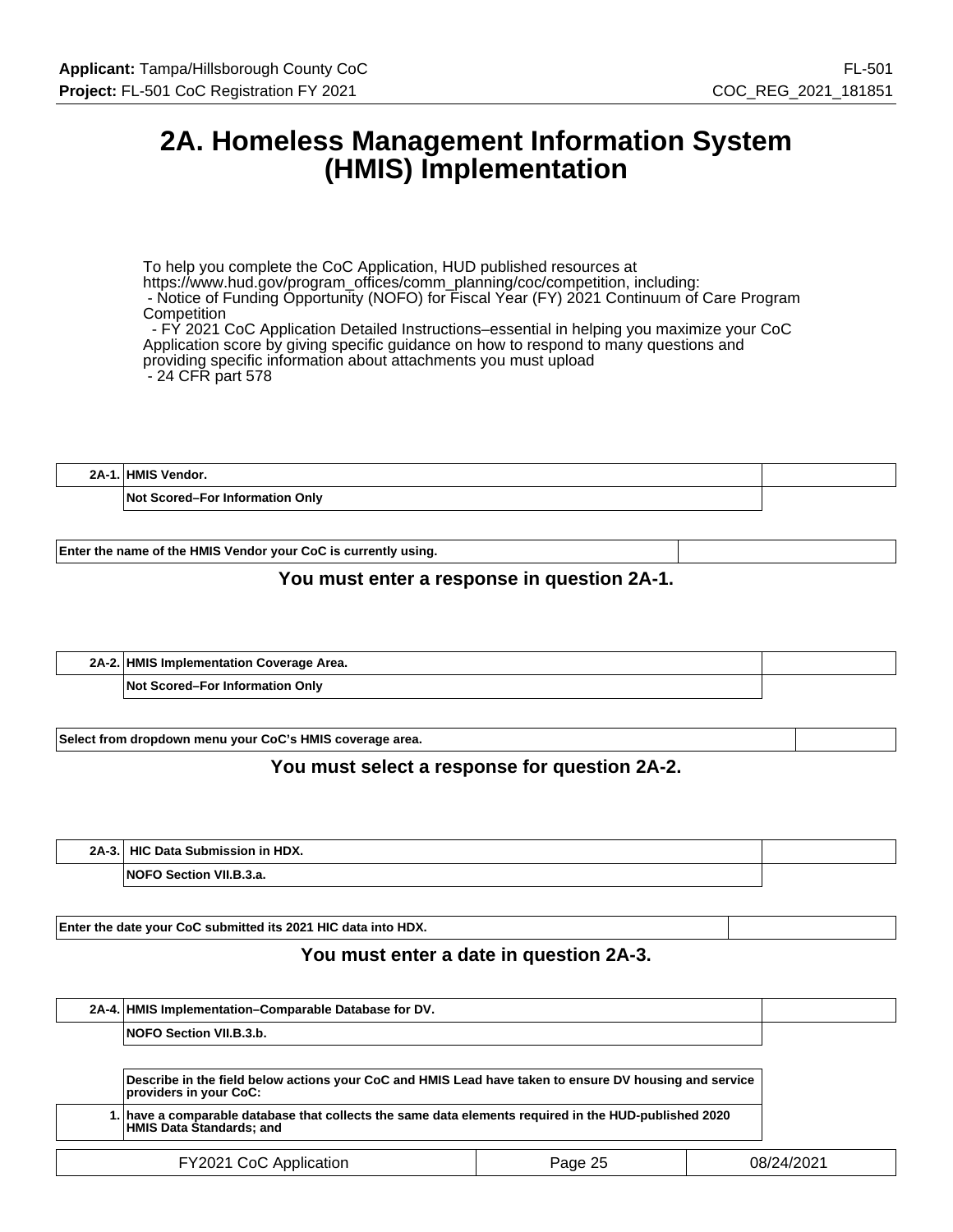**2. submit de-identified aggregated system performance measures data for each project in the comparable database to your CoC and HMIS lead.**

**(limit 2,000 characters)**

**2A-5. Bed Coverage Rate–Using HIC, HMIS Data–CoC Merger Bonus Points.**

**NOFO Section VII.B.3.c. and VII.B.7.**

**Enter 2021 HIC and HMIS data in the chart below by project type:**

| <b>Project Type</b>               | Total Beds 2021 HIC | <b>Total Beds in HIC</b><br><b>Dedicated for DV</b> | <b>Total Beds in HMIS</b> | <b>HMIS Bed</b><br><b>Coverage Rate</b> |
|-----------------------------------|---------------------|-----------------------------------------------------|---------------------------|-----------------------------------------|
| 1. Emergency Shelter (ES) beds    |                     |                                                     |                           |                                         |
| 2. Safe Haven (SH) beds           |                     |                                                     |                           |                                         |
| 3. Transitional Housing (TH) beds |                     |                                                     |                           |                                         |
| 4. Rapid Re-Housing (RRH) beds    |                     |                                                     |                           |                                         |
| 5. Permanent Supportive Housing   |                     |                                                     |                           |                                         |
| 6. Other Permanent Housing (OPH)  |                     |                                                     |                           |                                         |

**You must enter a value for elements 1 through 6 in all three columns. If the project type does not exist in your CoC, enter '0' in all three columns for that project type.**

| 2A-5a. Partial Credit for Bed Coverage Rates at or Below 84.99 for Any Project Type in Question 2A-5.        |
|--------------------------------------------------------------------------------------------------------------|
| NOFO Section VII.B.3.c.                                                                                      |
|                                                                                                              |
|                                                                                                              |
| For each project type with a bed coverage rate that is at or below 84.99 percent in question 2A-5, describe: |

**2. how your CoC will implement the steps described to increase bed coverage to at least 85 percent.**

**(limit 2,000 characters)**

 $\mathbf{r}$ 

| 2A-5b. Bed Coverage Rate in Comparable Databases. |  |
|---------------------------------------------------|--|
| Section VII.B.3.c.<br><b>NOF</b>                  |  |

**Enter the percentage of beds covered in comparable databases in your CoC's geographic area.**

## **You must enter a value in question 2A-5b.**

| 2A-5b.1. Partial Credit for Bed Coverage Rates at or Below 84.99 for Question 2A-5b. |  |
|--------------------------------------------------------------------------------------|--|
| <b>NOFO Section VII.B.3.c.</b>                                                       |  |

**If the bed coverage rate entered in question 2A-5b. is 84.99 percent or less, describe in the field below:**

| FY2021 CoC Application | Page 26 | 08/24/2021 |
|------------------------|---------|------------|
|------------------------|---------|------------|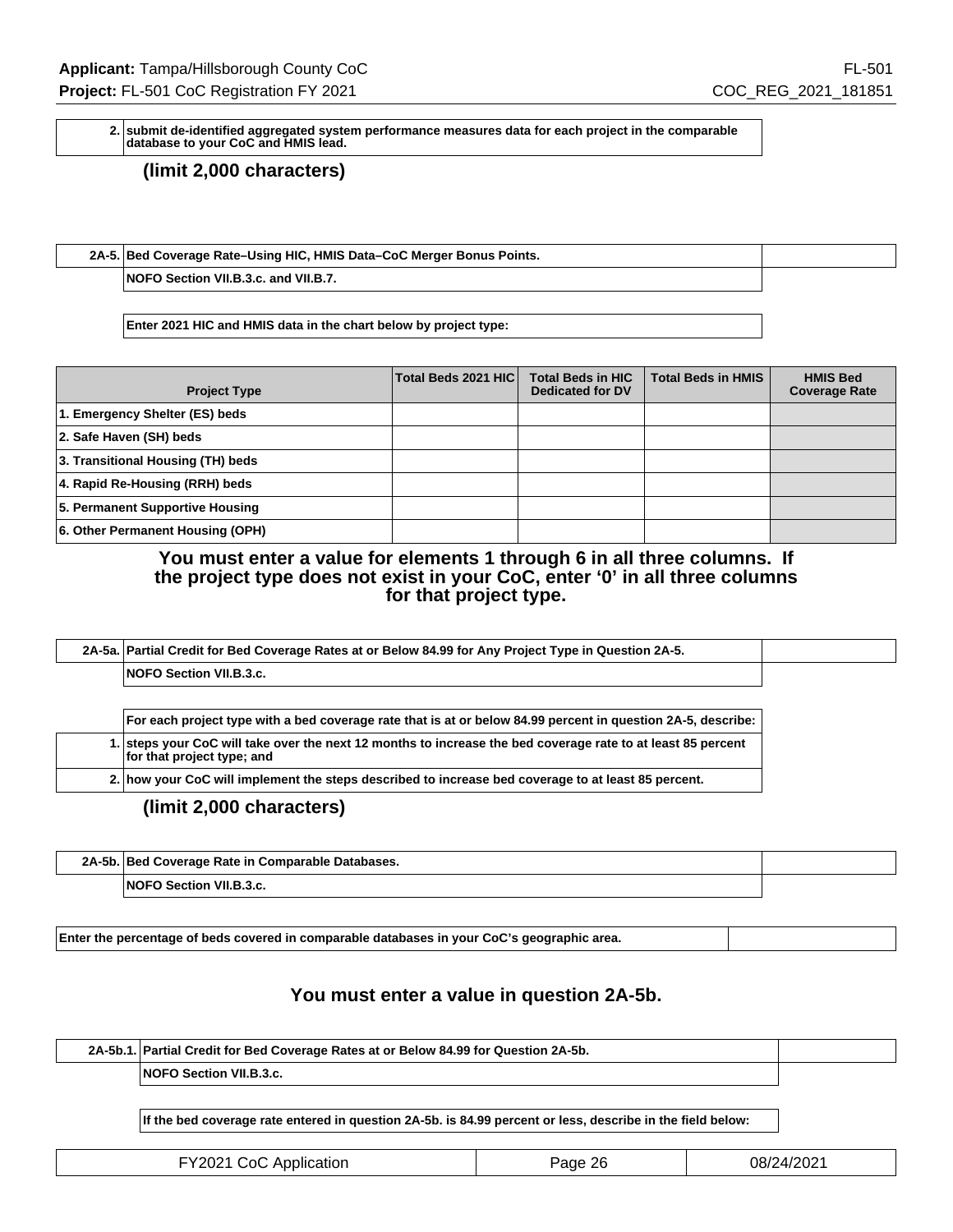| 1. steps your CoC will take over the next 12 months to increase the bed coverage rate to at least 85 percent;<br>land |
|-----------------------------------------------------------------------------------------------------------------------|
| 2. how your CoC will implement the steps described to increase bed coverage to at least 85 percent.                   |
| $\theta$ and $\theta$ and $\theta$ and $\theta$                                                                       |

## **(limit 2,000 characters)**

| 2A-6. Longitudinal System Analysis (LSA) Submission in HDX 2.0. |  |
|-----------------------------------------------------------------|--|
| <b>NOFO Section VII.B.3.d.</b>                                  |  |

**Did your CoC submit LSA data to HUD in HDX 2.0 by January 15, 2021, 8 p.m. EST?**

## **You must select a response for question 2A-6.**

| FY2021 CoC Application | Page 27 | 08/24/2021 |
|------------------------|---------|------------|
|------------------------|---------|------------|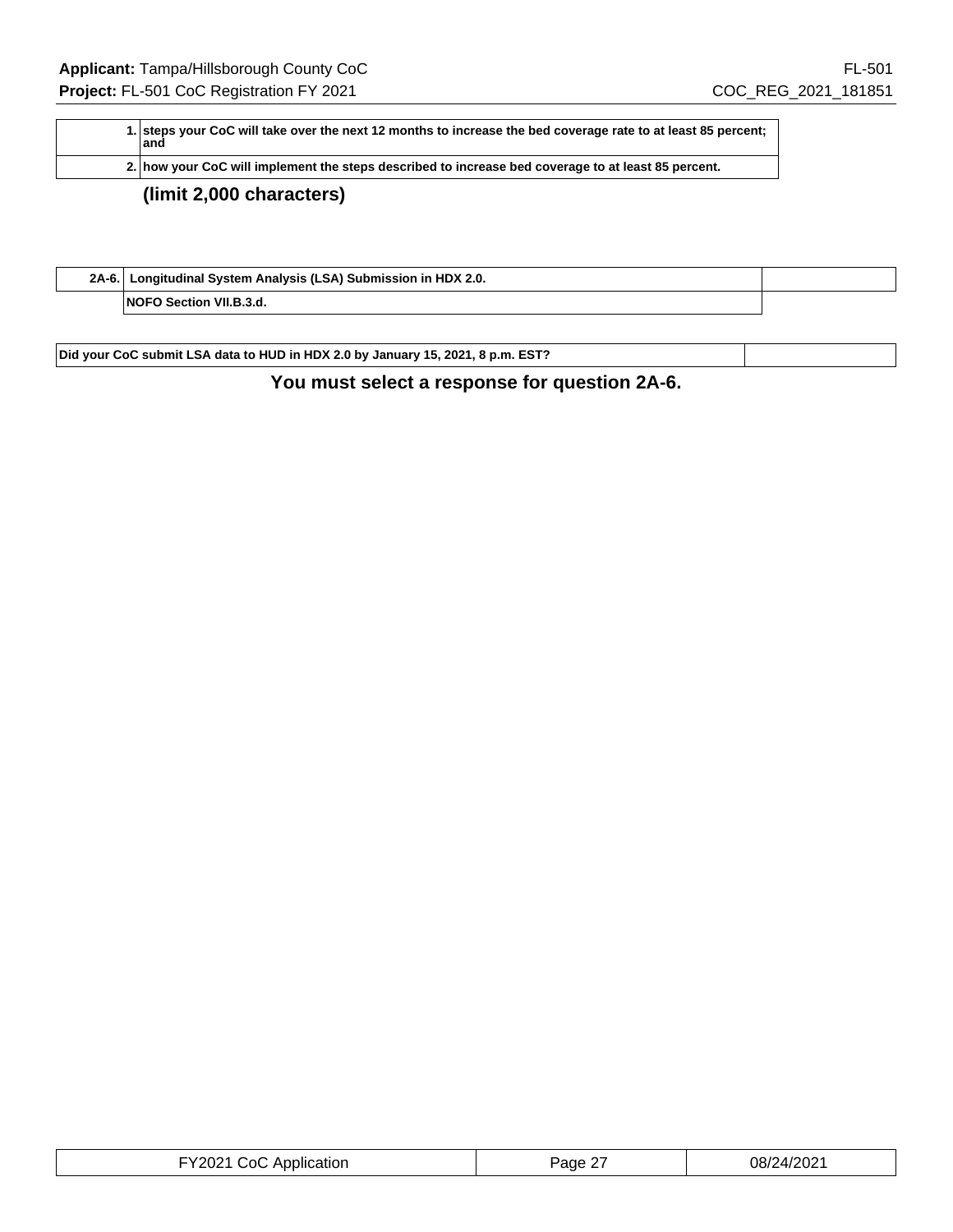## **2B. Continuum of Care (CoC) Point-in-Time (PIT) Count**

To help you complete the CoC Application, HUD published resources at https://www.hud.gov/program\_offices/comm\_planning/coc/competition, including: - Notice of Funding Opportunity (NOFO) for Fiscal Year (FY) 2021 Continuum of Care Program **Competition**  - FY 2021 CoC Application Detailed Instructions–essential in helping you maximize your CoC Application score by giving specific guidance on how to respond to many questions and providing specific information about attachments you must upload - 24 CFR part 578

| 2B | Sheltered and Unsheltered PIT Count–Commitment for Calendar Year 2022 |  |
|----|-----------------------------------------------------------------------|--|
|    | Section VII.B.4.b.<br>.NOFC                                           |  |

**Does your CoC commit to conducting a sheltered and unsheltered PIT count in Calendar Year 2022?**

### **You must select a response for question 2B-1.**

| $2B-2.$ | Unsheltered Youth PIT Count-Commitment for Calendar Year 2022. |  |
|---------|----------------------------------------------------------------|--|
|         | <b>VII R 4 h</b><br><b>NOEO</b><br><b>Cootion</b>              |  |

| Does your CoC commit to implementing an unsheltered youth PIT count in Calendar Year 2022 that includes |  |
|---------------------------------------------------------------------------------------------------------|--|
| consultation and participation from youth serving organizations and youth with lived experience?        |  |

#### **You must select a response for question 2B-2.**

| FY2021 CoC Application | 28<br>Page | 08/24/2021 |
|------------------------|------------|------------|
|------------------------|------------|------------|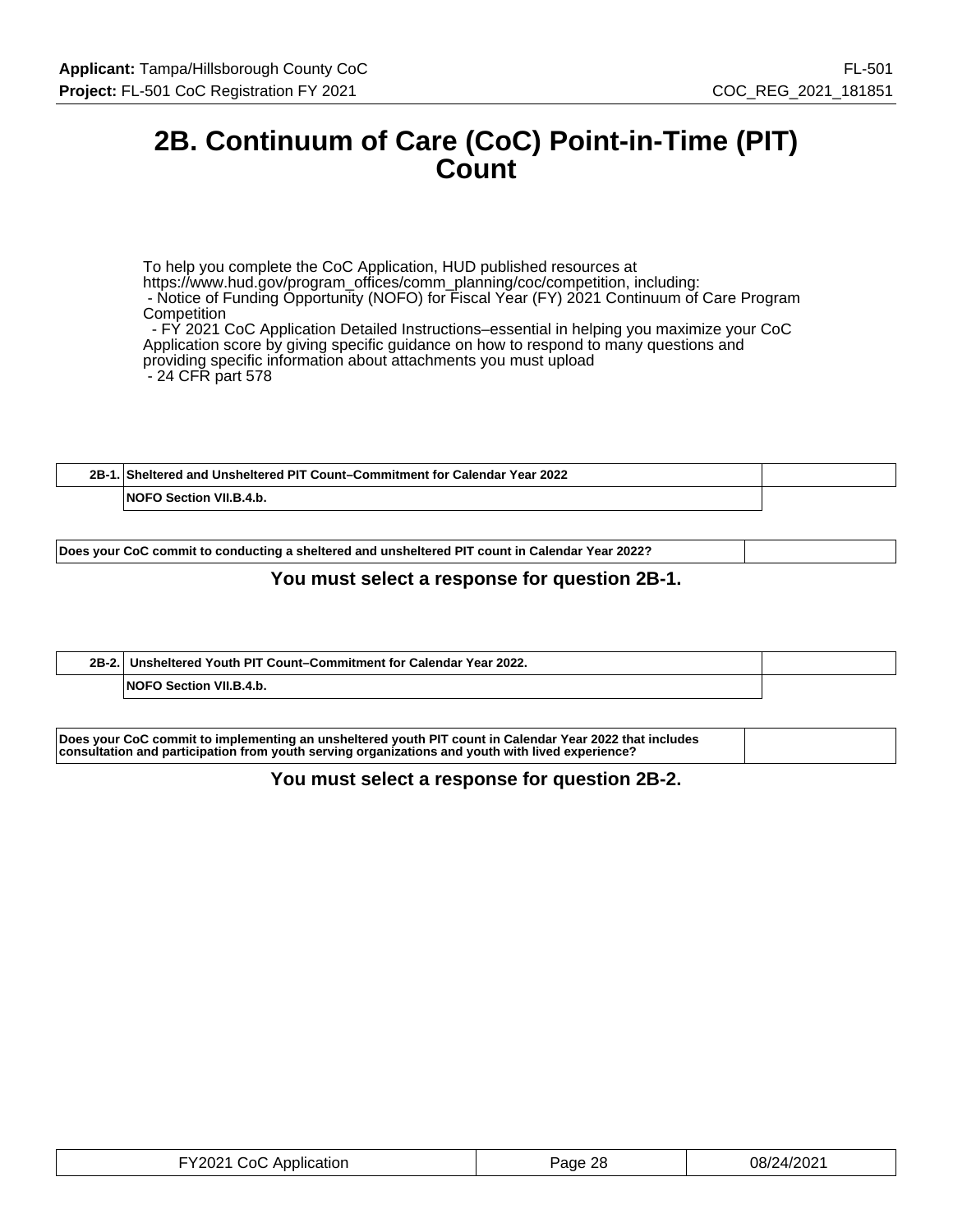# **2C. System Performance**

To help you complete the CoC Application, HUD published resources at https://www.hud.gov/program\_offices/comm\_planning/coc/competition, including: - Notice of Funding Opportunity (NOFO) for Fiscal Year (FY) 2021 Continuum of Care Program **Competition** 

 - FY 2021 CoC Application Detailed Instructions–essential in helping you maximize your CoC Application score by giving specific guidance on how to respond to many questions and providing specific information about attachments you must upload - 24 CFR part 578

**2C-1. Reduction in the Number of First Time Homeless–Risk Factors. NOFO Section VII.B.5.b.**

**Describe in the field below: 1. how your CoC determined which risk factors your CoC uses to identify persons becoming homeless for the first time; 2. how your CoC addresses individuals and families at risk of becoming homeless; and 3. provide the name of the organization or position title that is responsible for overseeing your CoC's strategy to reduce the number of individuals and families experiencing homelessness for the first time or to end homelessness for individuals and families.**

#### **(limit 2,000 characters)**

| 2C-2. Length of Time Homeless-Strategy to Reduce. |  |
|---------------------------------------------------|--|
| <b>NOFO Section VII.B.5.c.</b>                    |  |

| Describe in the field below:                                                                                                                                                               |
|--------------------------------------------------------------------------------------------------------------------------------------------------------------------------------------------|
| 1. your CoC's strategy to reduce the length of time individuals and persons in families remain homeless;                                                                                   |
| 2. how your CoC identifies and houses individuals and persons in families with the longest lengths of time<br>homeless; and                                                                |
| 3. provide the name of the organization or position title that is responsible for overseeing your CoC's<br>strategy to reduce the length of time individuals and families remain homeless. |

#### **(limit 2,000 characters)**

| 2C-3. Exits to Permanent Housing Destinations/Retention of Permanent Housing.                                               |
|-----------------------------------------------------------------------------------------------------------------------------|
| <b>NOFO Section VII.B.5.d.</b>                                                                                              |
|                                                                                                                             |
| Describe in the field below how your CoC will increase the rate that individuals and persons in families<br>residing in:    |
| 1. emergency shelter, safe havens, transitional housing, and rapid rehousing exit to permanent housing<br>destinations; and |
| 2. permanent housing projects retain their permanent housing or exit to permanent housing destinations.                     |

| FY2021 CoC Application | Page 29 | 08/24/2021 |
|------------------------|---------|------------|
|------------------------|---------|------------|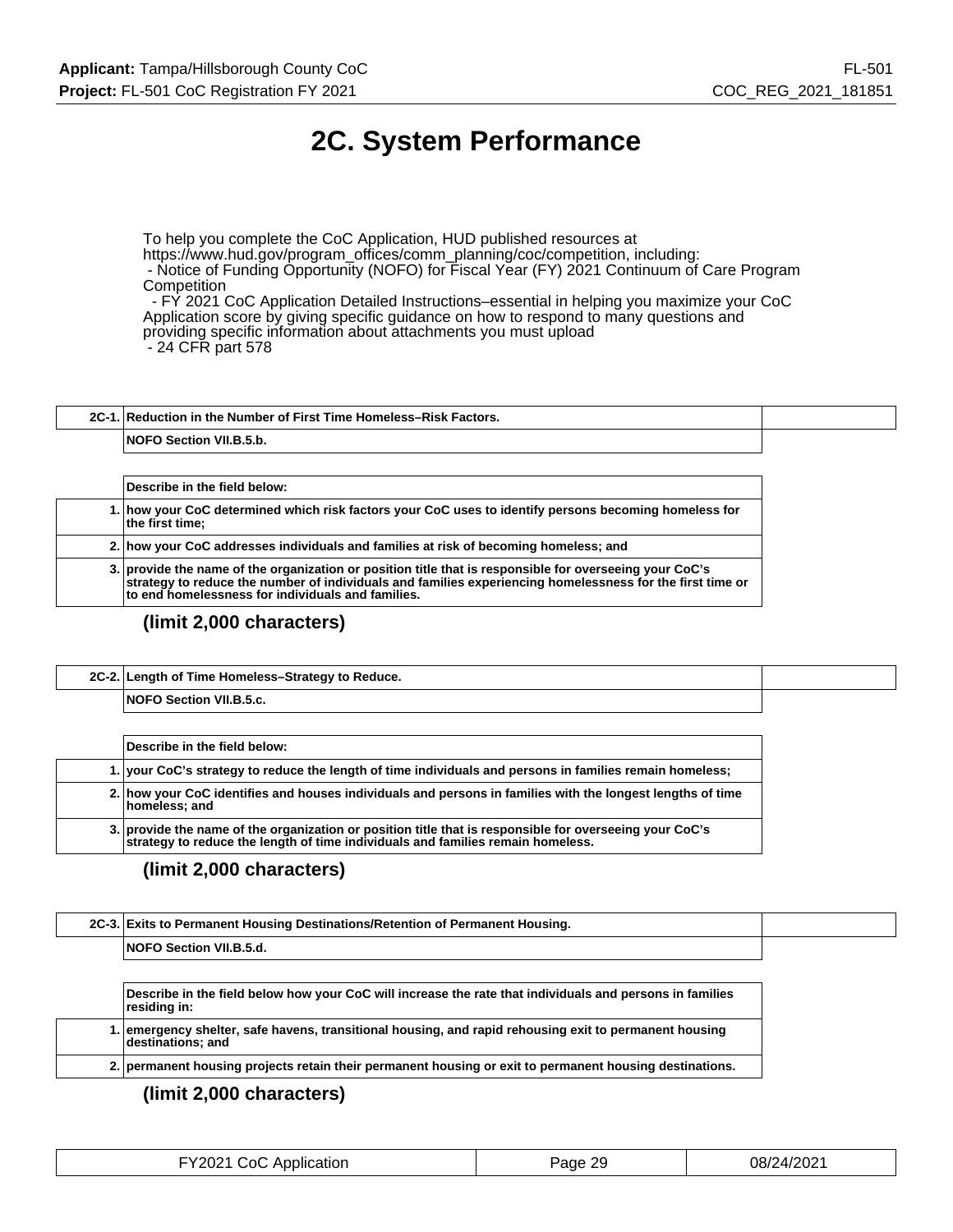### **2C-4. Returns to Homelessness–CoC's Strategy to Reduce Rate.**

#### **NOFO Section VII.B.5.e.**

| Describe in the field below:                                                                                                                                                                       |
|----------------------------------------------------------------------------------------------------------------------------------------------------------------------------------------------------|
| 1. how your CoC identifies individuals and families who return to homelessness;                                                                                                                    |
| 2. your CoC's strategy to reduce the rate of additional returns to homelessness; and                                                                                                               |
| 3. provide the name of the organization or position title that is responsible for overseeing your CoC's<br>strategy to reduce the rate individuals and persons in families return to homelessness. |

## **(limit 2,000 characters)**

| 2C-5. Increasing Employment Cash Income-Strategy. |  |
|---------------------------------------------------|--|
| <b>NOFO</b><br>` Section VII.B.5.t.               |  |

| Describe in the field below:                                                                                                                     |
|--------------------------------------------------------------------------------------------------------------------------------------------------|
| 1. your CoC's strategy to increase employment income;                                                                                            |
| 2. how your CoC works with mainstream employment organizations to help individuals and families increase<br>their cash income; and               |
| 3. provide the organization name or position title that is responsible for overseeing your CoC's strategy to<br>increase income from employment. |

## **(limit 2,000 characters)**

| $ 2C-5a $ | Increasing Employment Cash Income-Workforce Development-Education-Training. |  |
|-----------|-----------------------------------------------------------------------------|--|
|           | <b>NOFO Section VII.B.5.f.</b>                                              |  |

| Describe in the field below how your CoC:                                                                                                                                                                                        |
|----------------------------------------------------------------------------------------------------------------------------------------------------------------------------------------------------------------------------------|
| 1. promoted partnerships and access to employment opportunities with private employers and private<br>employment organizations, such as holding job fairs, outreach to employers, and partnering with staffing<br> aqencies; and |
| 2. is working with public and private organizations to provide meaningful education and training, on-the-job<br>training, internships, and employment opportunities for program participants.                                    |

**(limit 2,000 characters)**

| 2C-5b.  Increasing Non-employment Cash Income. |  |
|------------------------------------------------|--|
| NOFO Section VII.B.5.f.                        |  |

| Describe in the field below:                                                                                                                      |
|---------------------------------------------------------------------------------------------------------------------------------------------------|
| 1. your CoC's strategy to increase non-employment cash income:                                                                                    |
| 2. your CoC's strategy to increase access to non-employment cash sources; and                                                                     |
| 3. provide the organization name or position title that is responsible for overseeing your CoC's strategy to increase non-employment cash income. |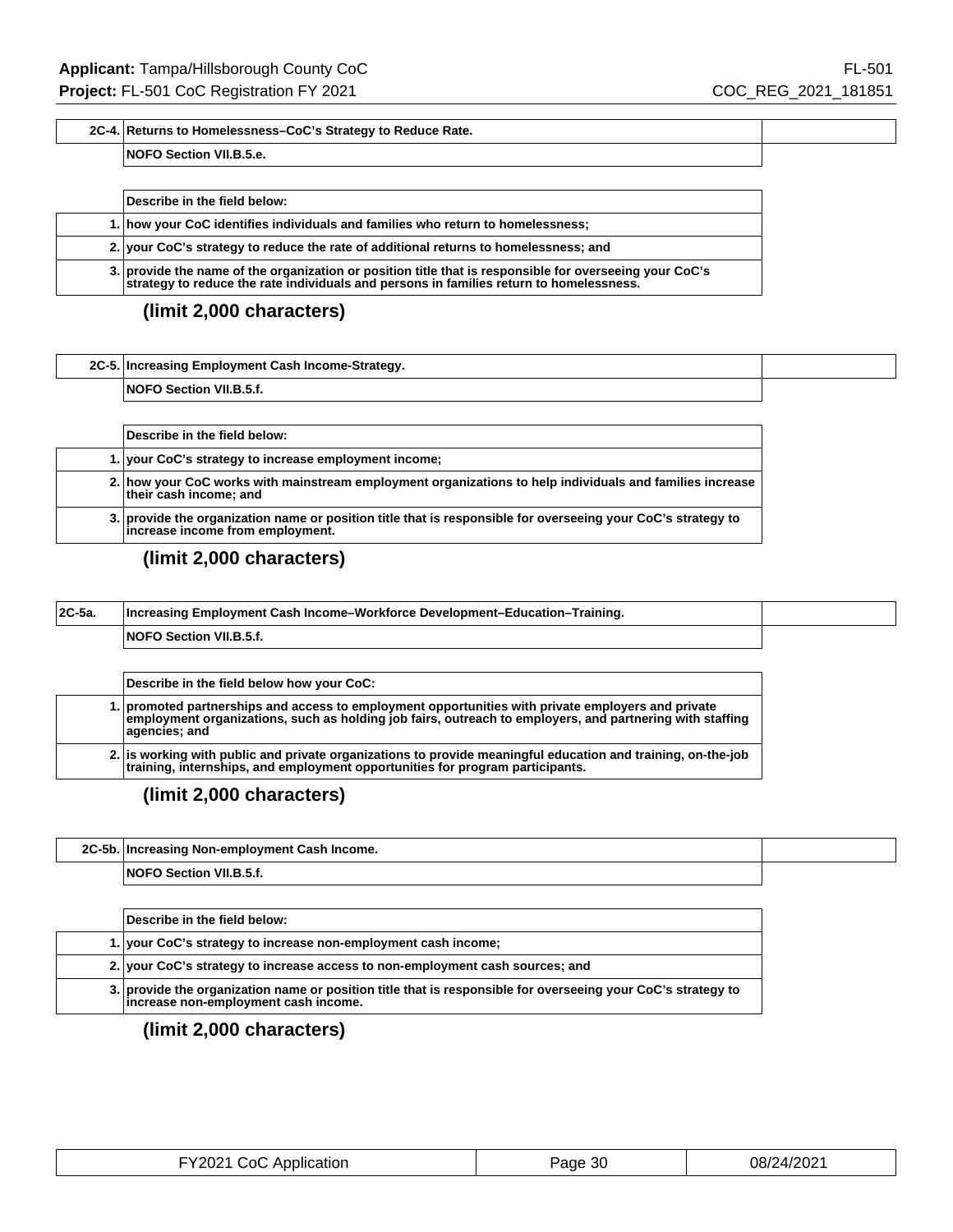## **3A. Coordination with Housing and Healthcare Bonus Points**

To help you complete the CoC Application, HUD published resources at https://www.hud.gov/program\_offices/comm\_planning/coc/competition, including: - Notice of Funding Opportunity (NOFO) for Fiscal Year (FY) 2021 Continuum of Care Program **Competition**  - FY 2021 CoC Application Detailed Instructions–essential in helping you maximize your CoC Application score by giving specific guidance on how to respond to many questions and

providing specific information about attachments you must upload

- 24 CFR part 578

| 3A-1. New PH-PSH/PH-RRH Project-Leveraging Housing Resources. |  |
|---------------------------------------------------------------|--|
| <b>NOFO Section VII.B.6.a.</b>                                |  |

### **You must select a response for question 3A-1.**

| 3A-1a. New PH-PSH/PH-RRH Project-Leveraging Housing Commitment. You Must Upload an Attachment to the<br><b>4B. Attachments Screen.</b> |  |
|----------------------------------------------------------------------------------------------------------------------------------------|--|
| <b>NOFO Section VII.B.6.a.</b>                                                                                                         |  |

**Select yes or no in the chart below to indicate the organization(s) that provided the subsidies or subsidized housing units for the proposed new PH-PSH or PH-RRH project(s).**

| 1. Private organizations                                                       |  |
|--------------------------------------------------------------------------------|--|
| 2. State or local government                                                   |  |
| 3. Public Housing Agencies, including use of a set aside or limited preference |  |
| 4. Faith-based organizations                                                   |  |
| 5. Federal programs other than the CoC or ESG Programs                         |  |

### **You must select a response for elements 1 through 5 in question 3A-1a.**

| 3A-2. New PSH/RRH Project-Leveraging Healthcare Resources. |  |
|------------------------------------------------------------|--|
| <b>NOFO Section VII.B.6.b.</b>                             |  |

| Is your CoC applying for a new PSH or RRH project that uses healthcare resources to help individuals and families<br>experiencing homelessness? |         |            |
|-------------------------------------------------------------------------------------------------------------------------------------------------|---------|------------|
| FY2021 CoC Application                                                                                                                          | Page 31 | 08/24/2021 |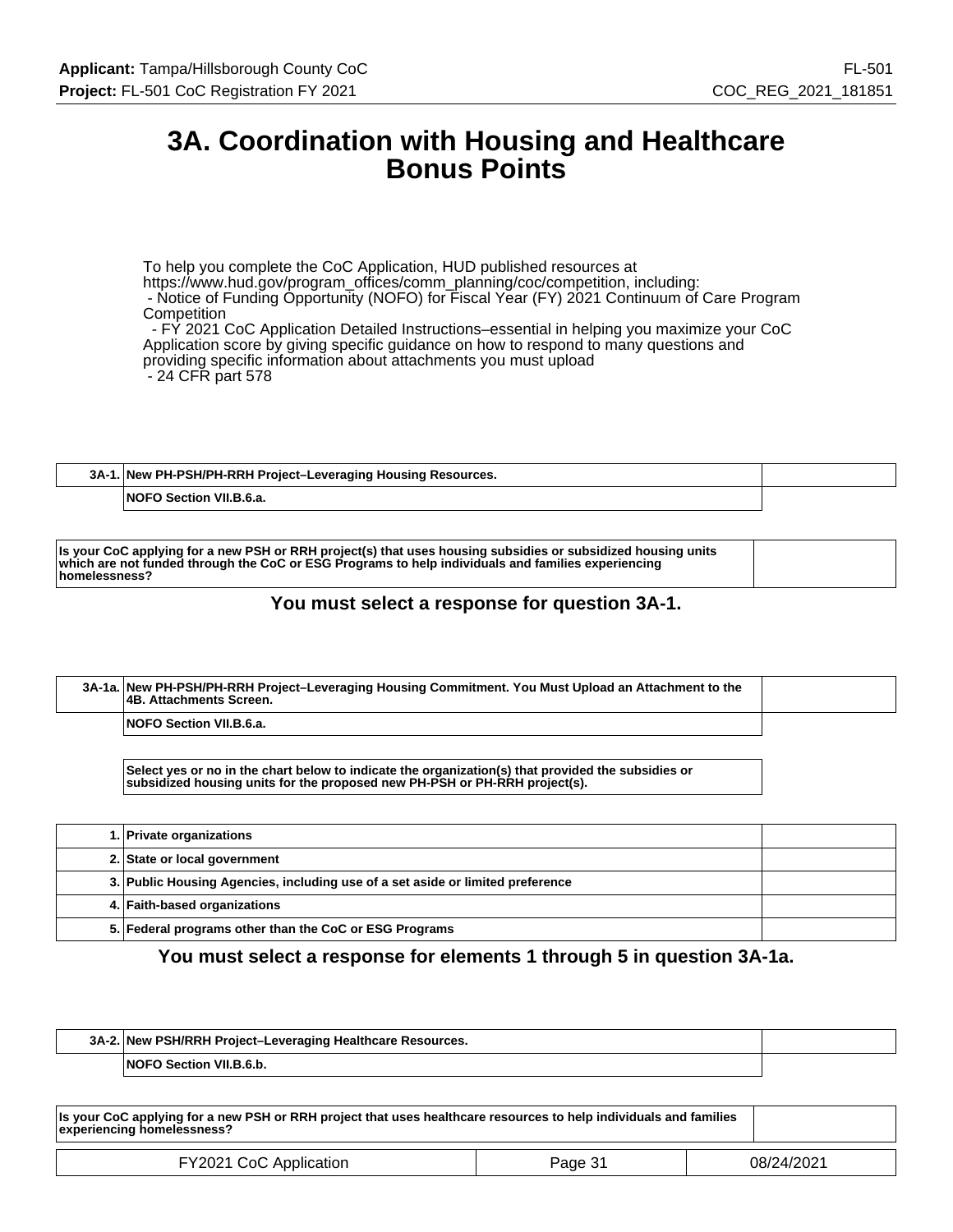## **You must select a response for question 3A-2.**

| 3A-2a. Formal Written Agreements-Value of Commitment-Project Restrictions. You Must Upload an Attachment<br>to the 4B. Attachments Screen. |  |
|--------------------------------------------------------------------------------------------------------------------------------------------|--|
| <b>NOFO Section VII.B.6.b.</b>                                                                                                             |  |
|                                                                                                                                            |  |

|  | 1. Did your CoC obtain a formal written agreement that includes:<br>$(a)$ the project name;<br>$ $ (b) value of the commitment; and<br>$ c\rangle$ specific dates that healthcare resources will be provided (e.g., 1-year, term of grant, etc.)? |  |
|--|---------------------------------------------------------------------------------------------------------------------------------------------------------------------------------------------------------------------------------------------------|--|
|  | 2. Is project eligibility for program participants in the new PH-PSH or PH-RRH project based on CoC Program<br>fair housing requirements and not restricted by the health care service provider?                                                  |  |

## **You must select a response for elements 1 and 2 in question 3A-2a.**

| <b>Project Name</b> |                                         | <b>Project Type</b>                                                                                                                                                                                   | <b>Rank Number</b> | Leverage Type |  |
|---------------------|-----------------------------------------|-------------------------------------------------------------------------------------------------------------------------------------------------------------------------------------------------------|--------------------|---------------|--|
|                     |                                         | If you selected yes to question 3A-1. or 3A-2., use the list feature icon to enter information on each project<br>you intend for HUD to evaluate to determine if they meet the bonus points criteria. |                    |               |  |
|                     | NOFO Sections VII.B.6.a. and VII.B.6.b. |                                                                                                                                                                                                       |                    |               |  |
|                     |                                         | 3A-3. Leveraging Housing Resources-Leveraging Healthcare Resources-List of Projects.                                                                                                                  |                    |               |  |

This list contains no items

| FY2021 CoC Application | Page 32 | 08/24/2021 |
|------------------------|---------|------------|
|------------------------|---------|------------|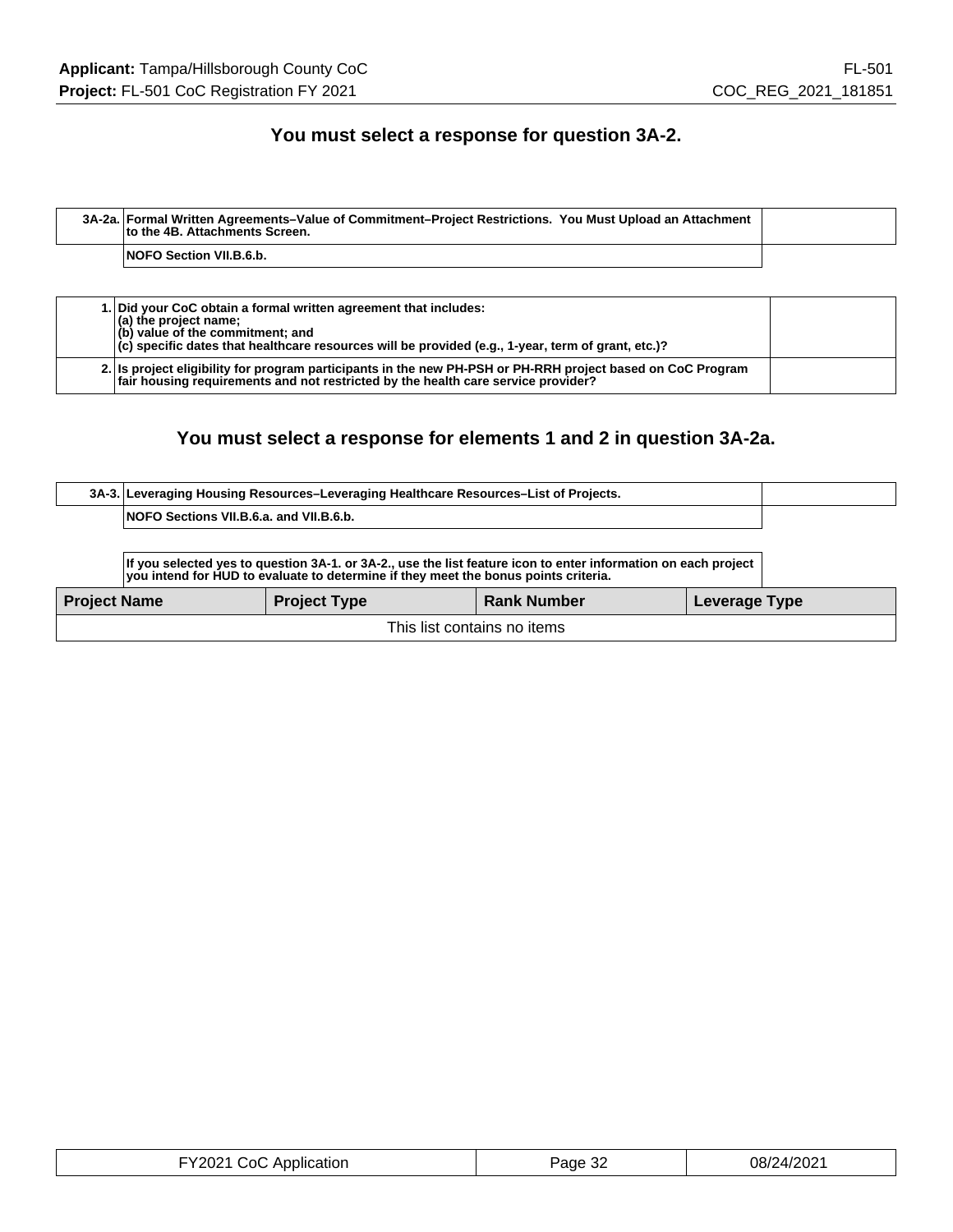## **3B. New Projects With Rehabilitation/New Construction Costs**

To help you complete the CoC Application, HUD published resources at https://www.hud.gov/program\_offices/comm\_planning/coc/competition, including: - Notice of Funding Opportunity (NOFO) for Fiscal Year (FY) 2021 Continuum of Care Program **Competition**  - FY 2021 CoC Application Detailed Instructions–essential in helping you maximize your CoC Application score by giving specific guidance on how to respond to many questions and providing specific information about attachments you must upload

- 24 CFR part 578

**3B-1. Rehabilitation/New Construction Costs–New Projects.**

**NOFO Section VII.B.1.r.**

**Is your CoC requesting funding for any new project application requesting \$200,000 or more in funding for housing rehabilitation or new construction?**

### **You must select a response for question 3B-1.**

**3B-2. Rehabilitation/New Construction Costs–New Projects.**

**NOFO Section VII.B.1.s.**

**If you answered yes to question 3B-1, describe in the field below actions CoC Program-funded project applicants will take to comply with:**

**1. Section 3 of the Housing and Urban Development Act of 1968 (12 U.S.C. 1701u); and**

**2. HUD's implementing rules at 24 CFR part 75 to provide employment and training opportunities for low- and very-low-income persons, as well as contracting and other economic opportunities for businesses that provide economic opportunities to low- and very-low-income persons.**

| FY2021 CoC Application | Page 33 | 08/24/2021 |
|------------------------|---------|------------|
|------------------------|---------|------------|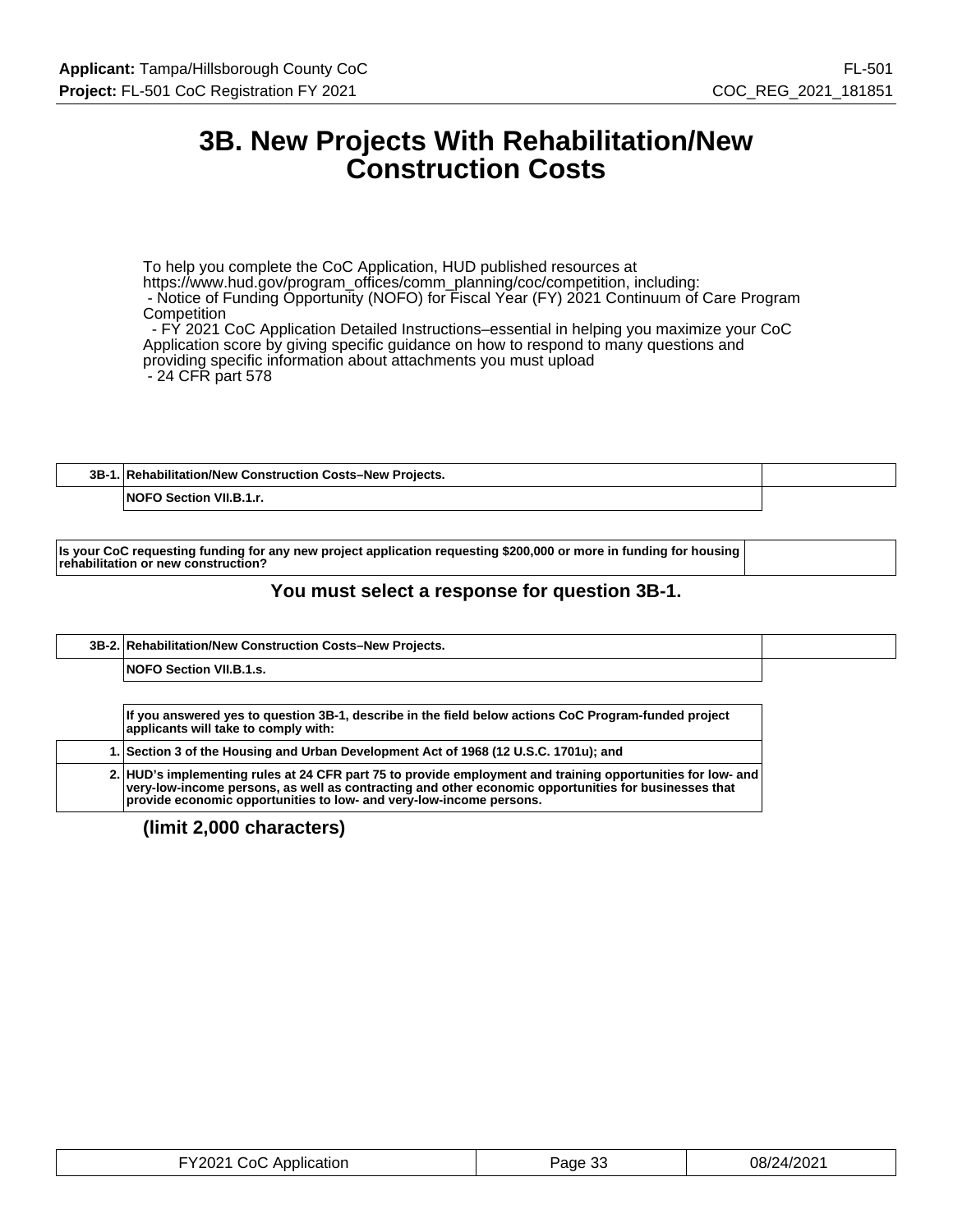## **3C. Serving Persons Experiencing Homelessness as Defined by Other Federal Statutes**

To help you complete the CoC Application, HUD published resources at https://www.hud.gov/program\_offices/comm\_planning/coc/competition, including: - Notice of Funding Opportunity (NOFO) for Fiscal Year (FY) 2021 Continuum of Care Program **Competition** - FY 2021 CoC Application Detailed Instructions–essential in helping you maximize your CoC

Application score by giving specific guidance on how to respond to many questions and providing specific information about attachments you must upload - 24 CFR part 578

| 3C-1. Designating SSO/TH/Joint TH and PH-RRH Component Projects to Serving Persons Experiencing<br>Homelessness as Defined by Other Federal Statutes. |  |
|-------------------------------------------------------------------------------------------------------------------------------------------------------|--|
| <b>NOFO Section VII.C.</b>                                                                                                                            |  |

**Is your CoC requesting to designate one or more of its SSO, TH, or Joint TH and PH-RRH component projects to serve families with children or youth experiencing homelessness as defined by other Federal statutes?**

### **You must select a response for question 3C-1.**

| Attachment to the 4B. Attachments Screen. |  |
|-------------------------------------------|--|
| <b>NOFO Section VII.C.</b>                |  |
|                                           |  |

| If you answered yes to question 3C-1, describe in the field below:                                                                                                                                                                                                                                                                                                                                                                    |  |
|---------------------------------------------------------------------------------------------------------------------------------------------------------------------------------------------------------------------------------------------------------------------------------------------------------------------------------------------------------------------------------------------------------------------------------------|--|
| 1. how serving this population is of equal or greater priority, which means that it is equally or more cost<br>effective in meeting the overall goals and objectives of the plan submitted under Section 427(b)(1)(B) of<br>$\,$ the Act. especially with respect to children and unaccompanied vouth than serving the homeless as $\,$<br>defined in paragraphs (1), (2), and (4) of the definition of homeless in 24 CFR 578.3; and |  |
| 2. how your CoC will meet requirements described in Section $427(b)(1)(F)$ of the Act.                                                                                                                                                                                                                                                                                                                                                |  |

| FY2021 CoC Application | Page 34 | 08/24/2021 |
|------------------------|---------|------------|
|------------------------|---------|------------|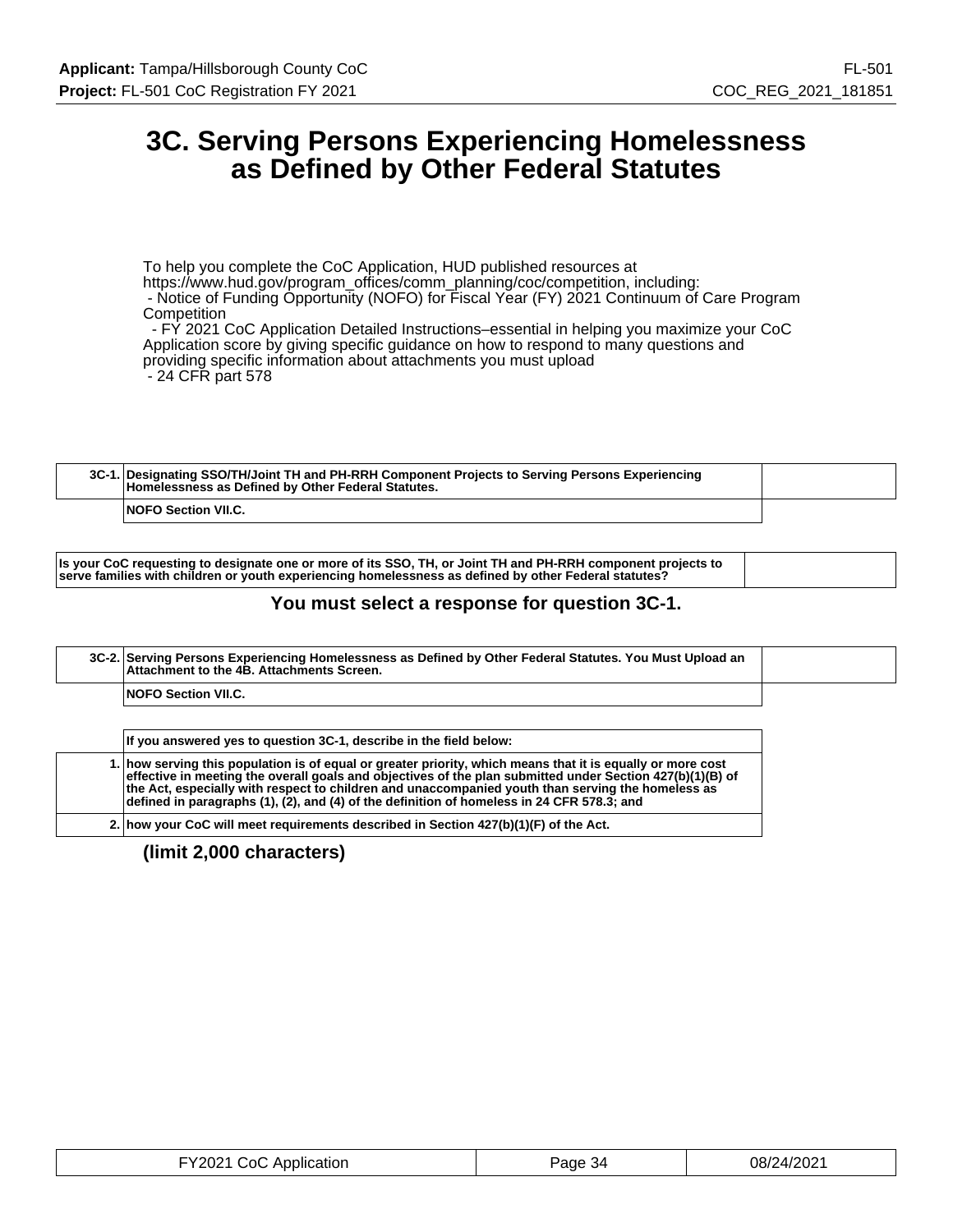# **4A. DV Bonus Application**

To help you complete the CoC Application, HUD published resources at https://www.hud.gov/program\_offices/comm\_planning/coc/competition, including: - Notice of Funding Opportunity (NOFO) for Fiscal Year (FY) 2021 Continuum of Care Program Competition - FY 2021 CoC Application Detailed Instructions–essential in helping you maximize your CoC

Application score by giving specific guidance on how to respond to many questions and providing specific information about attachments you must upload - 24 CFR part 578

**4A-1. New DV Bonus Project Applications.**

**NOFO Section II.B.11.e.**

**Did your CoC submit one or more new project applications for DV Bonus Funding?**

#### **You must select a response for question 4A-1.**

**Applicant Name**

This list contains no items

| FY2021 CoC Application | Page 35 | 08/24/2021 |
|------------------------|---------|------------|
|------------------------|---------|------------|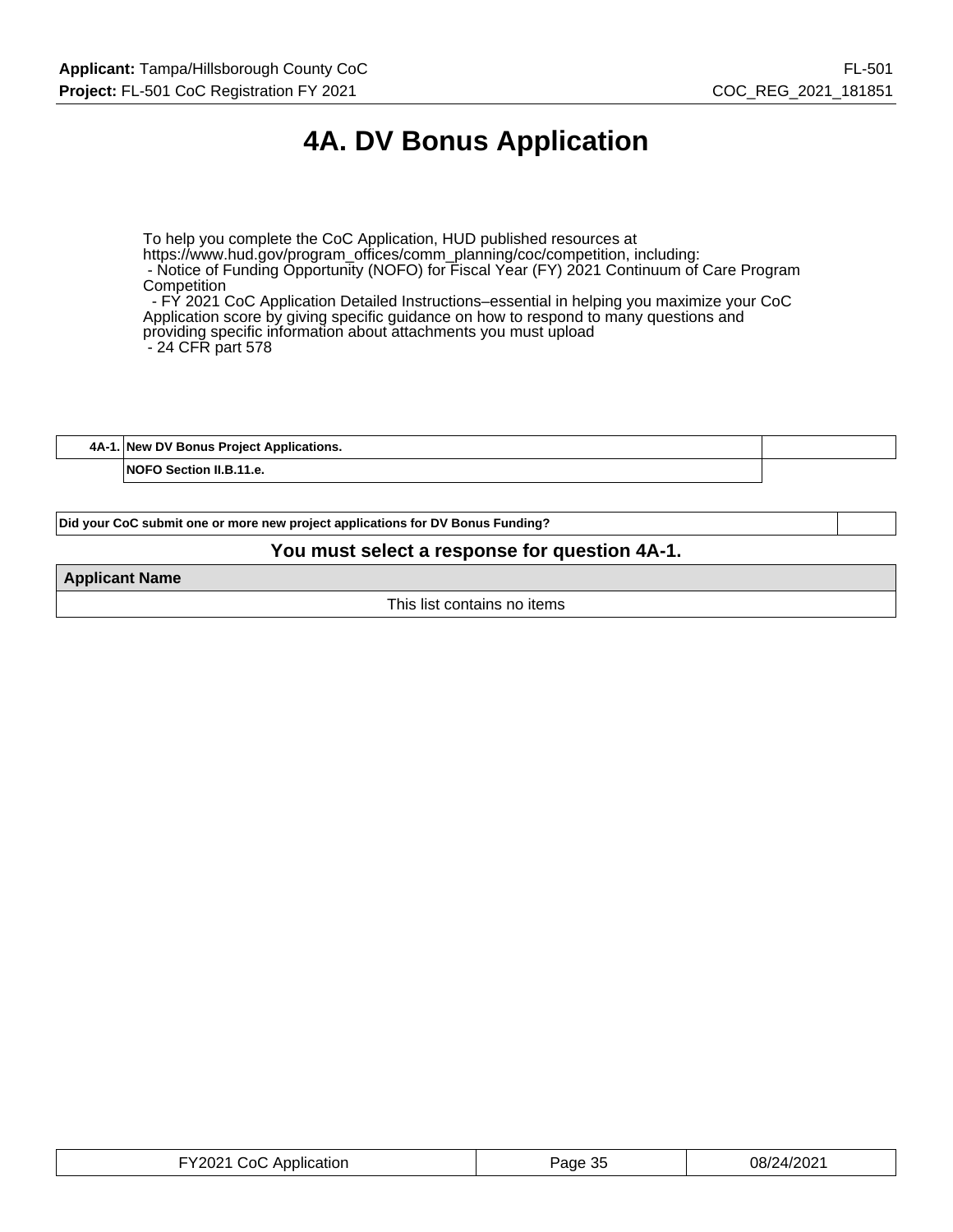## **4B. Attachments Screen For All Application Questions**

We prefer that you use PDF files, though other file types are supported. Please only use zip files if necessary.

Attachments must match the questions they are associated with.

 Only upload documents responsive to the questions posed–including other material slows down the review process, which ultimately slows down the funding process.

 We must be able to read the date and time on attachments requiring system-generated dates and times, (e.g., a screenshot displaying the time and date of the public posting using your desktop calendar; screenshot of a webpage that indicates date and time).

| <b>Document Type</b>                                                  | <b>Required?</b> | <b>Document Description</b> | <b>Date Attached</b> |
|-----------------------------------------------------------------------|------------------|-----------------------------|----------------------|
| 1C-14. CE Assessment Tool                                             | Yes              |                             |                      |
| 1C-7. PHA Homeless<br>Preference                                      | <b>No</b>        |                             |                      |
| 1C-7. PHA Moving On<br>Preference                                     | <b>No</b>        |                             |                      |
| 1E-1. Local Competition<br>Announcement                               | Yes              |                             |                      |
| 1E-2. Project Review and<br><b>Selection Process</b>                  | Yes              |                             |                      |
| 1E-5. Public Posting-Projects<br>Rejected-Reduced                     | Yes              |                             |                      |
| 1E-5a. Public Posting-Projects<br>Accepted                            | Yes              |                             |                      |
| 1E-6. Web Posting-CoC-<br><b>Approved Consolidated</b><br>Application | Yes              |                             |                      |
| 3A-1a. Housing Leveraging<br>Commitments                              | <b>No</b>        |                             |                      |
| 3A-2a. Healthcare Formal<br>Agreements                                | No               |                             |                      |
| 3C-2. Project List for Other<br><b>Federal Statutes</b>               | No               |                             |                      |

| FY2021 CoC Application | Page 36 | 08/24/2021 |
|------------------------|---------|------------|
|------------------------|---------|------------|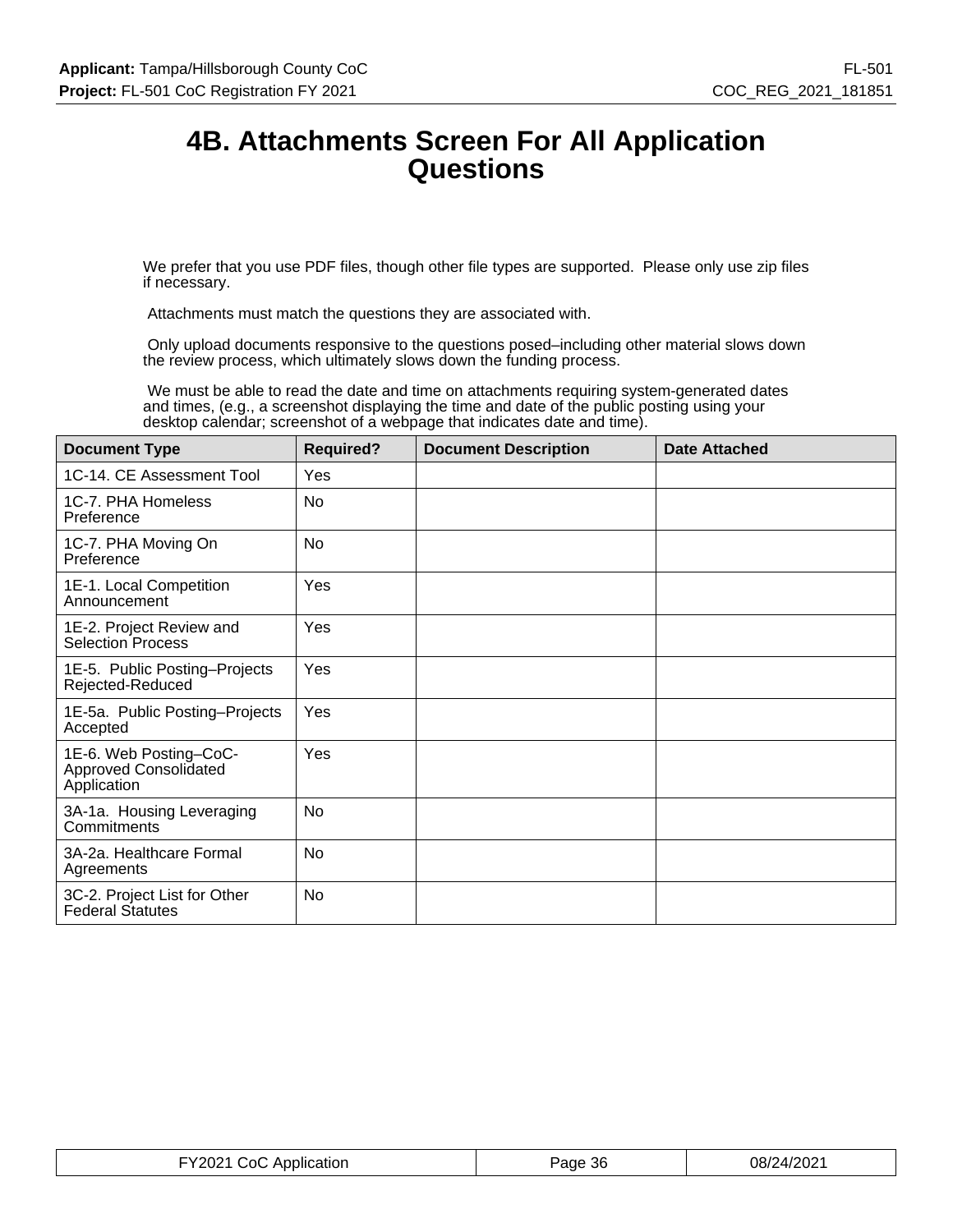# **Attachment Details**

**Document Description:**

# **Attachment Details**

**Document Description:**

# **Attachment Details**

**Document Description:**

## **Attachment Details**

**Document Description:**

# **Attachment Details**

**Document Description:**

## **Attachment Details**

**Document Description:**

| 08/24/2021<br>FY2021 CoC Application<br>Page 3, |  |
|-------------------------------------------------|--|
|-------------------------------------------------|--|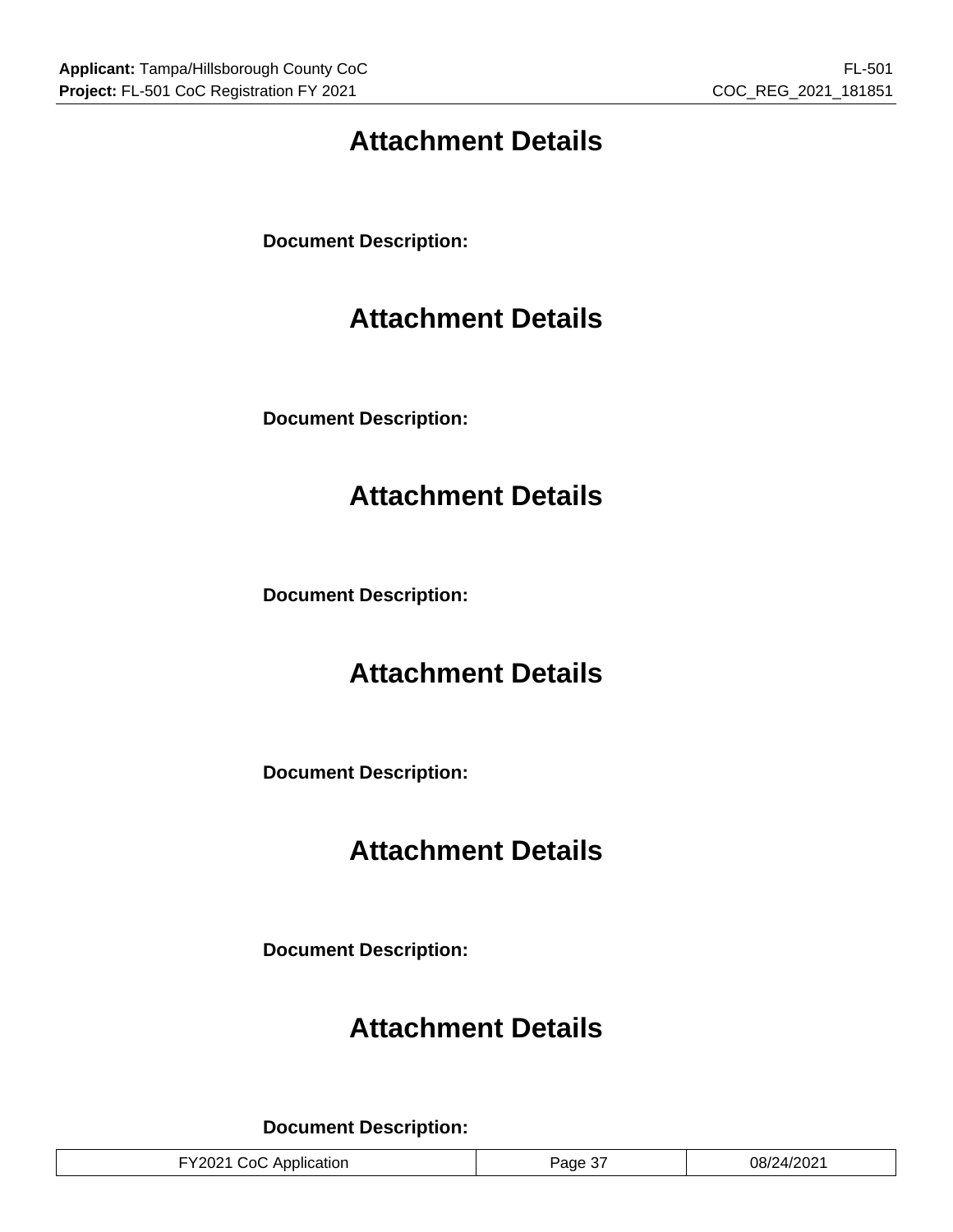# **Attachment Details**

**Document Description:**

# **Attachment Details**

**Document Description:**

# **Attachment Details**

**Document Description:**

# **Attachment Details**

**Document Description:**

# **Attachment Details**

**Document Description:**

| CoC Application<br>$-V2021$ L | -38<br>'age | 08/24/2021 |
|-------------------------------|-------------|------------|
|-------------------------------|-------------|------------|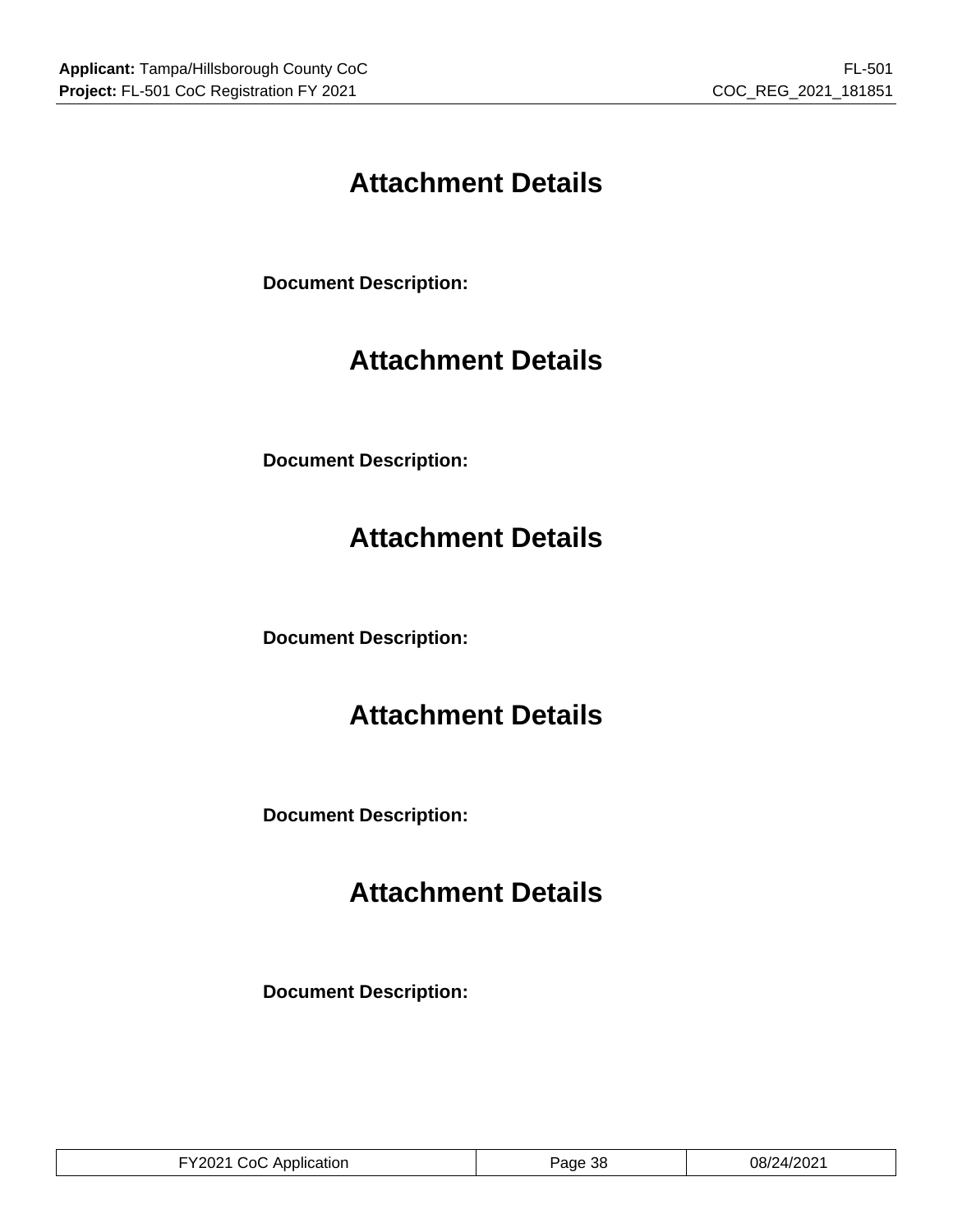# **Submission Summary**

**Ensure that the Project Priority List is complete prior to submitting.**

| Page                                             | <b>Last Updated</b>    |
|--------------------------------------------------|------------------------|
|                                                  |                        |
| 1A. CoC Identification                           | 08/24/2021             |
| <b>1B. Inclusive Structure</b>                   | <b>Please Complete</b> |
| <b>1C. Coordination</b>                          | <b>Please Complete</b> |
| <b>1C. Coordination continued</b>                | <b>Please Complete</b> |
| 1D. Addressing COVID-19                          | <b>Please Complete</b> |
| <b>1E. Project Review/Ranking</b>                | <b>Please Complete</b> |
| <b>2A. HMIS Implementation</b>                   | <b>Please Complete</b> |
| 2B. Point-in-Time (PIT) Count                    | No Input Required      |
| 2C. System Performance                           | <b>Please Complete</b> |
| <b>3A. Housing/Healthcare Bonus Points</b>       | No Input Required      |
| <b>3B. Rehabilitation/New Construction Costs</b> | No Input Required      |

| FY2021 CoC Application | Page 39 | 08/24/2021 |
|------------------------|---------|------------|
|------------------------|---------|------------|